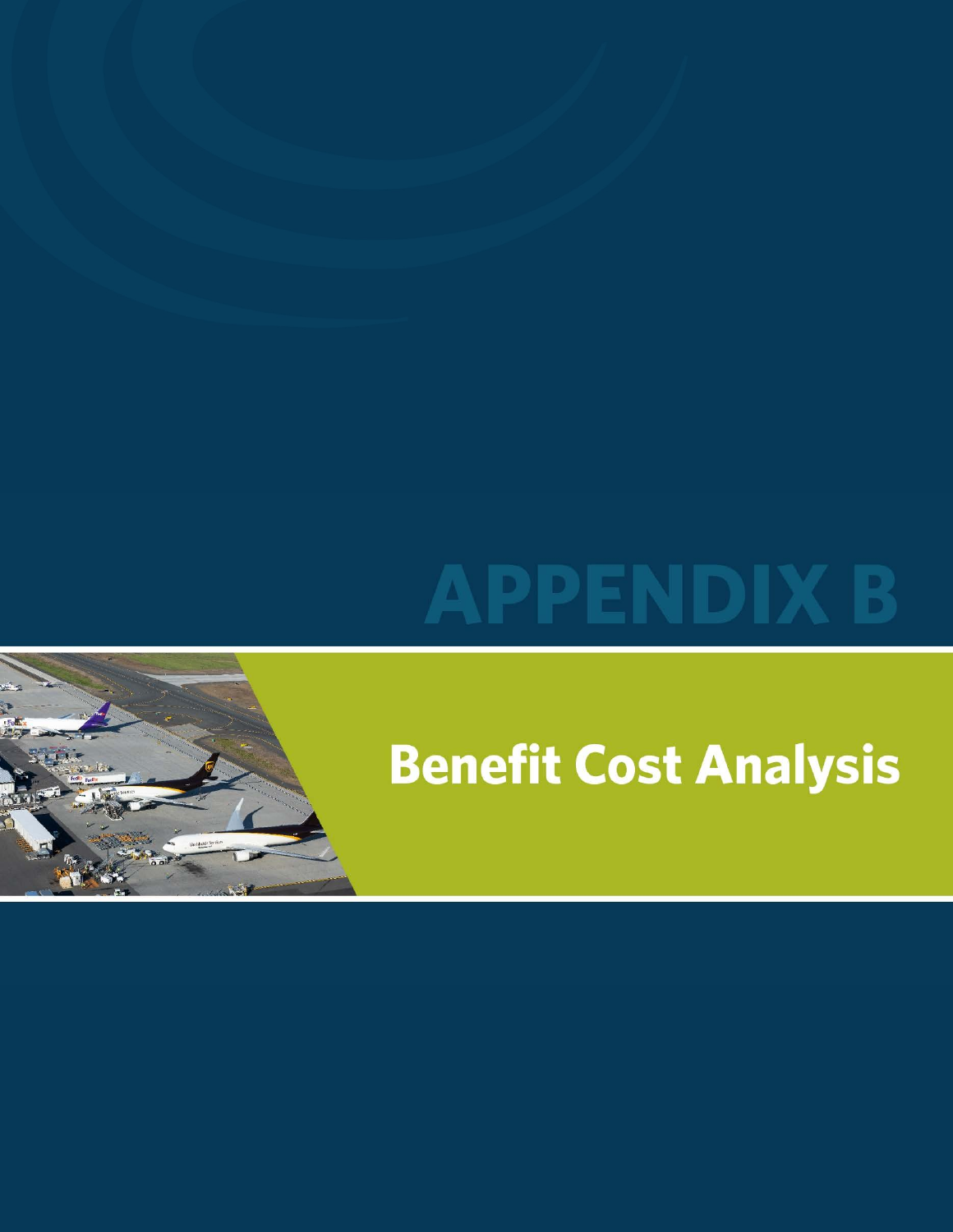#### **Benefit-Cost Analysis Supplementary Documentation**

U.S. DOT Rebuilding American Infrastructure with Sustainability and Equity (RAISE) Grant Program

# **Spotted Road Interchange Safety and Mobility Improvement Project**

Spokane International Airport April 13, 2022

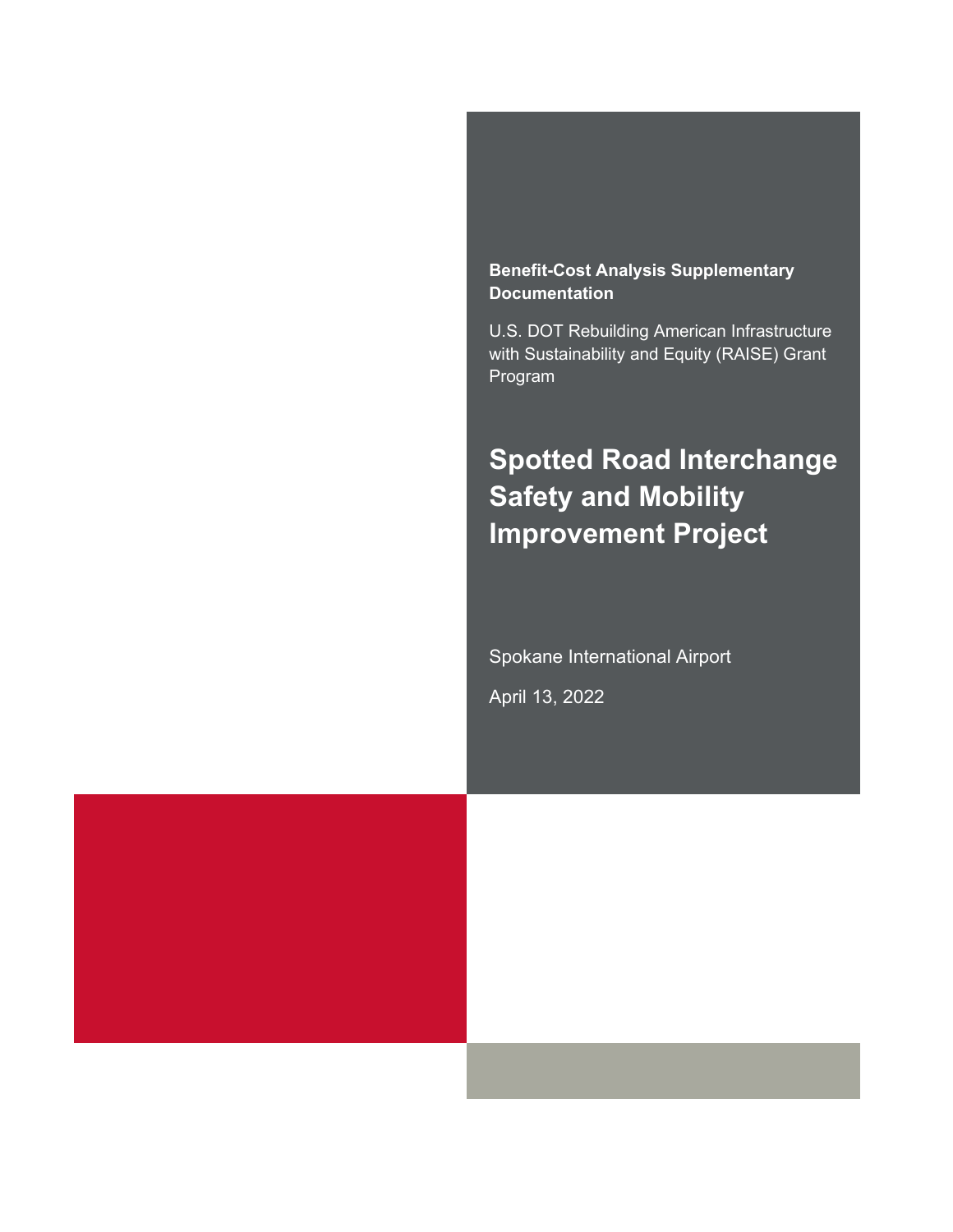|   | <b>Table of Contents</b> |  |  |  |  |  |  |  |
|---|--------------------------|--|--|--|--|--|--|--|
|   |                          |  |  |  |  |  |  |  |
| 1 |                          |  |  |  |  |  |  |  |
| 2 |                          |  |  |  |  |  |  |  |
|   |                          |  |  |  |  |  |  |  |
| 3 | 3.1                      |  |  |  |  |  |  |  |
|   | 3.2                      |  |  |  |  |  |  |  |
|   | 3.3                      |  |  |  |  |  |  |  |
|   | 3.4                      |  |  |  |  |  |  |  |
| 4 |                          |  |  |  |  |  |  |  |
| 5 |                          |  |  |  |  |  |  |  |
|   | 5.1                      |  |  |  |  |  |  |  |
|   | 5.2                      |  |  |  |  |  |  |  |
|   | 5.3                      |  |  |  |  |  |  |  |
| 6 |                          |  |  |  |  |  |  |  |
|   | 6.1                      |  |  |  |  |  |  |  |
|   | 6.1.1                    |  |  |  |  |  |  |  |
|   | 612                      |  |  |  |  |  |  |  |
|   | 6.2                      |  |  |  |  |  |  |  |
|   |                          |  |  |  |  |  |  |  |
|   |                          |  |  |  |  |  |  |  |
|   | 6.2.3                    |  |  |  |  |  |  |  |
|   | 6.3                      |  |  |  |  |  |  |  |
|   | 6.3.1                    |  |  |  |  |  |  |  |
|   | 6.3.2                    |  |  |  |  |  |  |  |
|   | 6.4                      |  |  |  |  |  |  |  |
|   | 6.4.1                    |  |  |  |  |  |  |  |
|   |                          |  |  |  |  |  |  |  |
|   | 6.5                      |  |  |  |  |  |  |  |
|   | 6.5.1                    |  |  |  |  |  |  |  |
|   | 6.5.2                    |  |  |  |  |  |  |  |
|   | 6.5.3                    |  |  |  |  |  |  |  |
| 7 |                          |  |  |  |  |  |  |  |
| 8 |                          |  |  |  |  |  |  |  |
|   | 8.1                      |  |  |  |  |  |  |  |
| 9 |                          |  |  |  |  |  |  |  |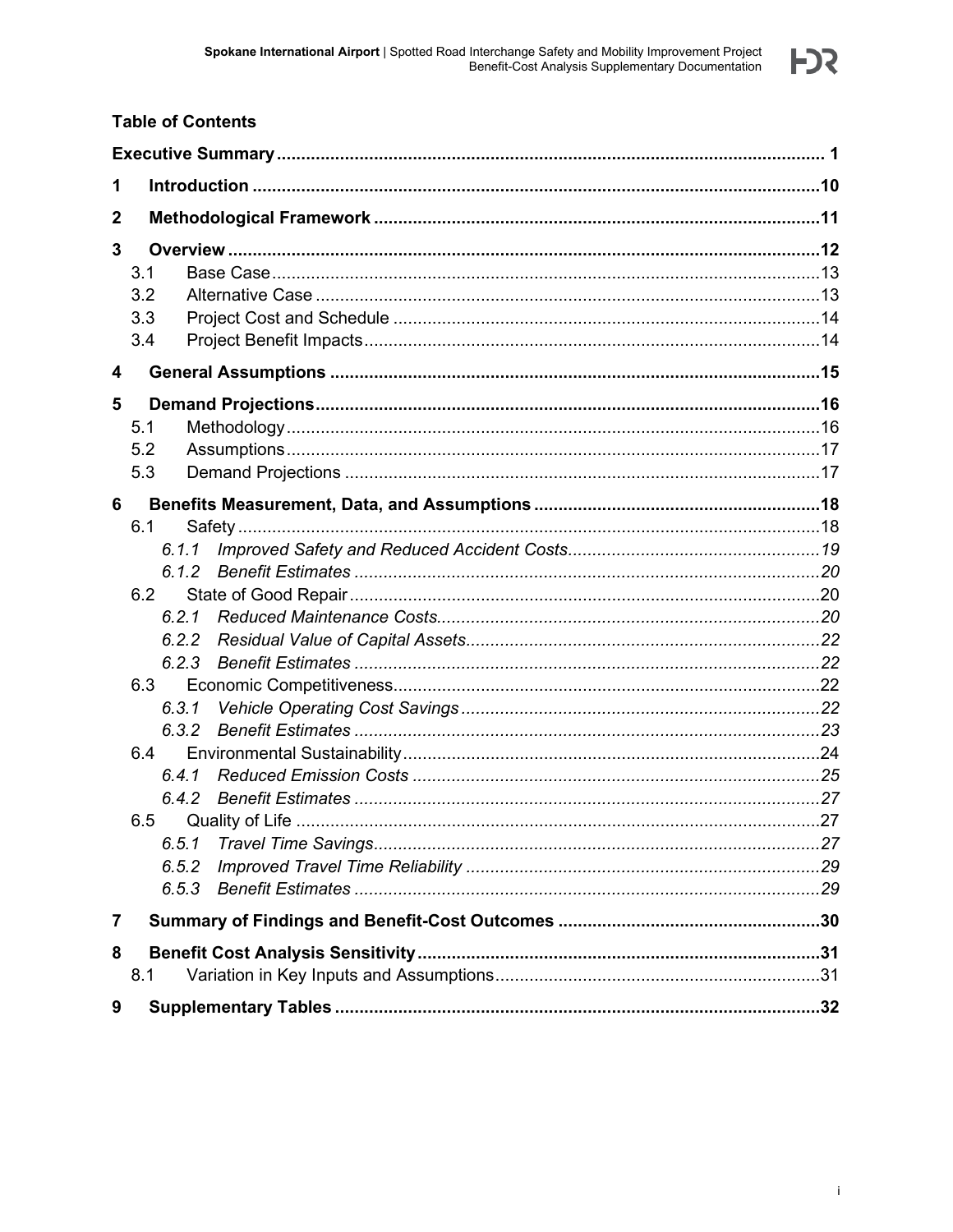# **List of Tables**

| Table ES - 1: Summary of Infrastructure Improvements and Associated Benefits 3                   |  |
|--------------------------------------------------------------------------------------------------|--|
|                                                                                                  |  |
| Table ES - 3: Summary of Project Costs in 2020 Dollars, by Funding Sources (Undiscounted). 4     |  |
|                                                                                                  |  |
|                                                                                                  |  |
| Table ES - 6: Summary of Total Project Benefits and Costs, 2020 Dollars 6                        |  |
| Table ES - 7: Summary of Total Project Benefits, by Benefit, 2020 Dollars (Undiscounted) 7       |  |
|                                                                                                  |  |
|                                                                                                  |  |
|                                                                                                  |  |
|                                                                                                  |  |
|                                                                                                  |  |
| Table 4: Daily Peak Hour Traffic at Spotted Road / Airport Drive Intersection - August & October |  |
| Table 5: Daily Peak Hour Traffic at Spotted Road / Airport Drive Intersection - December 16      |  |
|                                                                                                  |  |
|                                                                                                  |  |
|                                                                                                  |  |
| Table 9: Historical Fatalities and Injuries at Spotted Road / Airport Drive Intersections19      |  |
| Table 10: Assumptions used in the Estimation of Improved Safety and Reduced Accident Costs       |  |
|                                                                                                  |  |
| Table 12: Assumptions used in the Estimation of the Reduced Maintenance Costs - Historical       |  |
|                                                                                                  |  |
| Table 13: Assumptions used in the Estimation of the Reduced Maintenance Costs – Future           |  |
| Table 14: Assumptions used in the Estimation of the Residual Value of Capital Assets22           |  |
|                                                                                                  |  |
| Table 16: Assumptions used in the Estimation of Vehicle Operating Cost Savings 23                |  |
| Table 17: Estimates of Economic Competitiveness Benefits, 2020 Dollars 23                        |  |
| Table 18: Assumptions used in the Estimation of Environmental Benefits - Emission Values24       |  |
| Table 19: Assumptions used in the Estimation of Environmental Benefits – Idling Trucks25         |  |
| Table 20: Assumptions used in the Estimation of Environmental Benefits - Idling Automobiles 26   |  |
|                                                                                                  |  |
|                                                                                                  |  |

**FDS**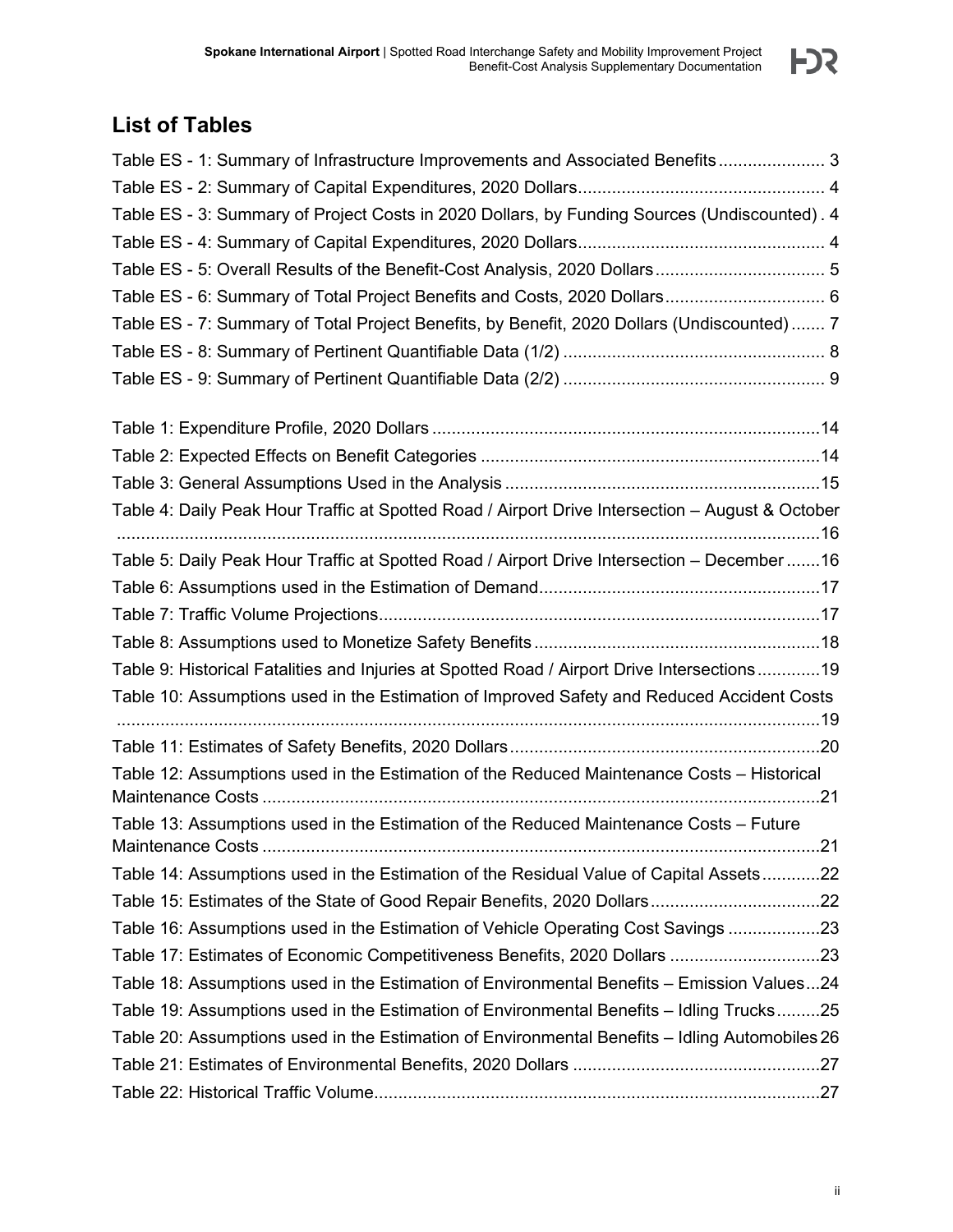

| Table 27: Benefit Estimates by Benefit Category, Millions of 2020 Dollars30         |  |
|-------------------------------------------------------------------------------------|--|
| Table 28: Overall Results of the Benefit Cost Analysis, Millions of 2020 Dollars 30 |  |
|                                                                                     |  |
|                                                                                     |  |
| Table 31: Emission Factors Assumptions - Automobiles While Driving 33               |  |
|                                                                                     |  |

# **List of Figures**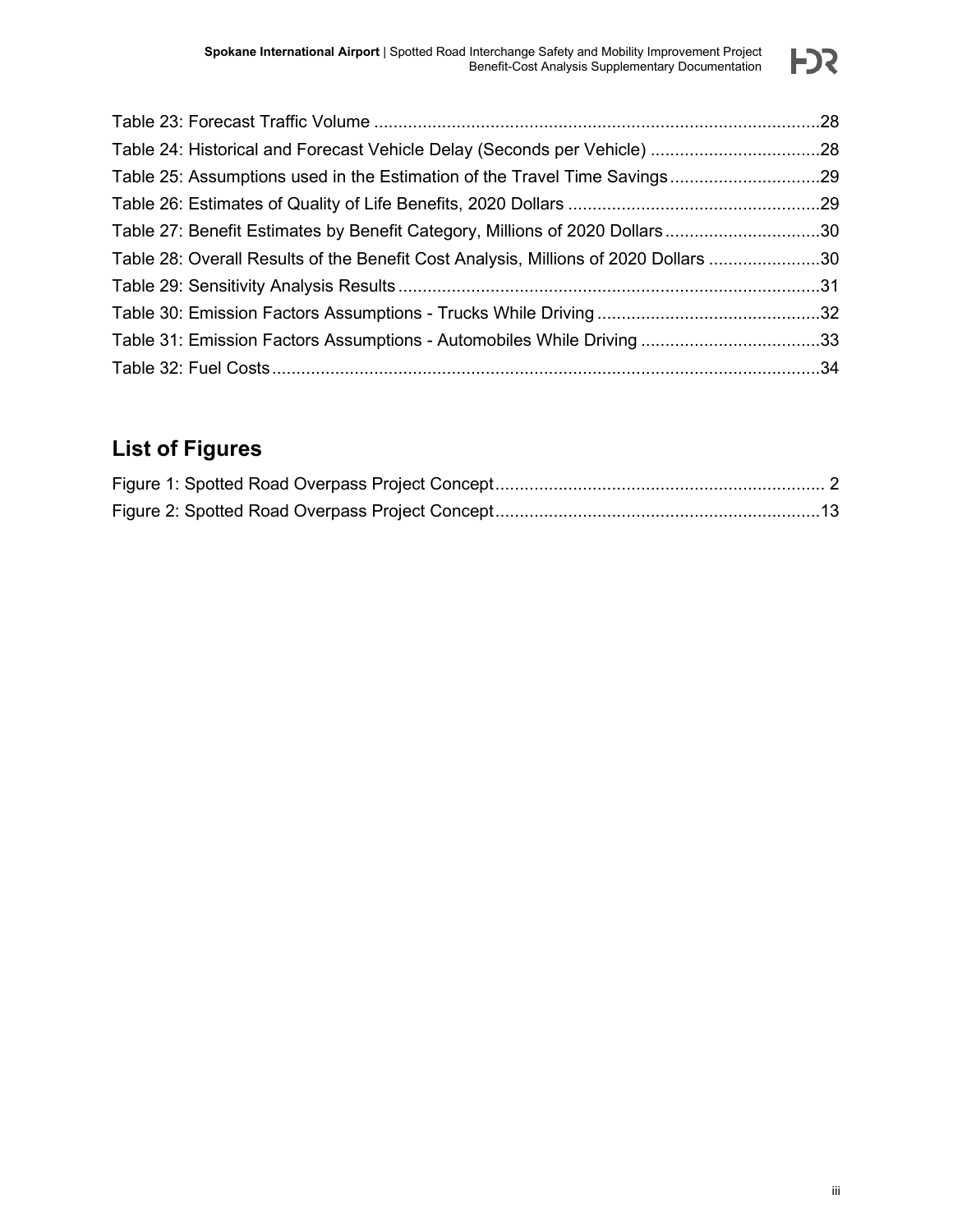Served by seven airlines and two air cargo carriers, Spokane International Airport is the second largest airport in the State of Washington and is recognized by the Federal Aviation Administration (FAA) as a small hub. The Airport is an employment hub for over 3,000 people and has an important and expanding airfield and aerospace industry cluster. The Airport has a \$725 million annual economic impact on the Spokane Region<sup>1</sup>.

Traffic in the Spokane International Airport area is currently transiting on two very busy inbound and outbound airport access roads known as Airport Drive Inbound and Airport Drive Outbound. Vehicles use Airport Drive Inbound and Outbound and cross Spotted Road to access the Airport, nearby U.S. Highway 2, and Interstate 90. Spotted Road is a key component of the Critical Urban Freight Corridor, providing access to the Airport Industrial Park. The Spotted Road/Airport Drive intersections' geometry have deficiencies creating potential safety issues, and improvements are necessary to address them. The combination of lower speed traffic trying to cross Airport Drive Inbound and Airport Drive Outbound with higher speed traffic at two intersecting points has led to multiple frequent accidents, many of which were serious injury accidents and fatalities. These problems persist despite the installation of additional traffic safety measures. In addition, vehicles on Spotted Road approaching the intersections experience significant delays while waiting for the gap on Airport Drive to cross, which further results in vehicle fuel costs and increased emissions due to idling.

The Spotted Road Interchange Safety and Mobility Improvement Project (the Project) will construct an overpass to grade separate Spotted Road from Airport Drive Inbound and Airport Drive Outbound, providing continuous / free flow traffic for vehicles on Spotted Road travelling through the intersections. As a result, accidents at the two intersections can be fully mitigated in addition to realizing reductions in-vehicle travel time, fuel costs, and emissions due to avoided vehicle idling.

**Figure 1** below highlights the proposed concept of the Spotted Road Overpass project.

<sup>1</sup> Spokane International Airport. *About Spokane International Airport.* Accessed March 25, 2022 https://business.spokaneairports.net/about-spokane-international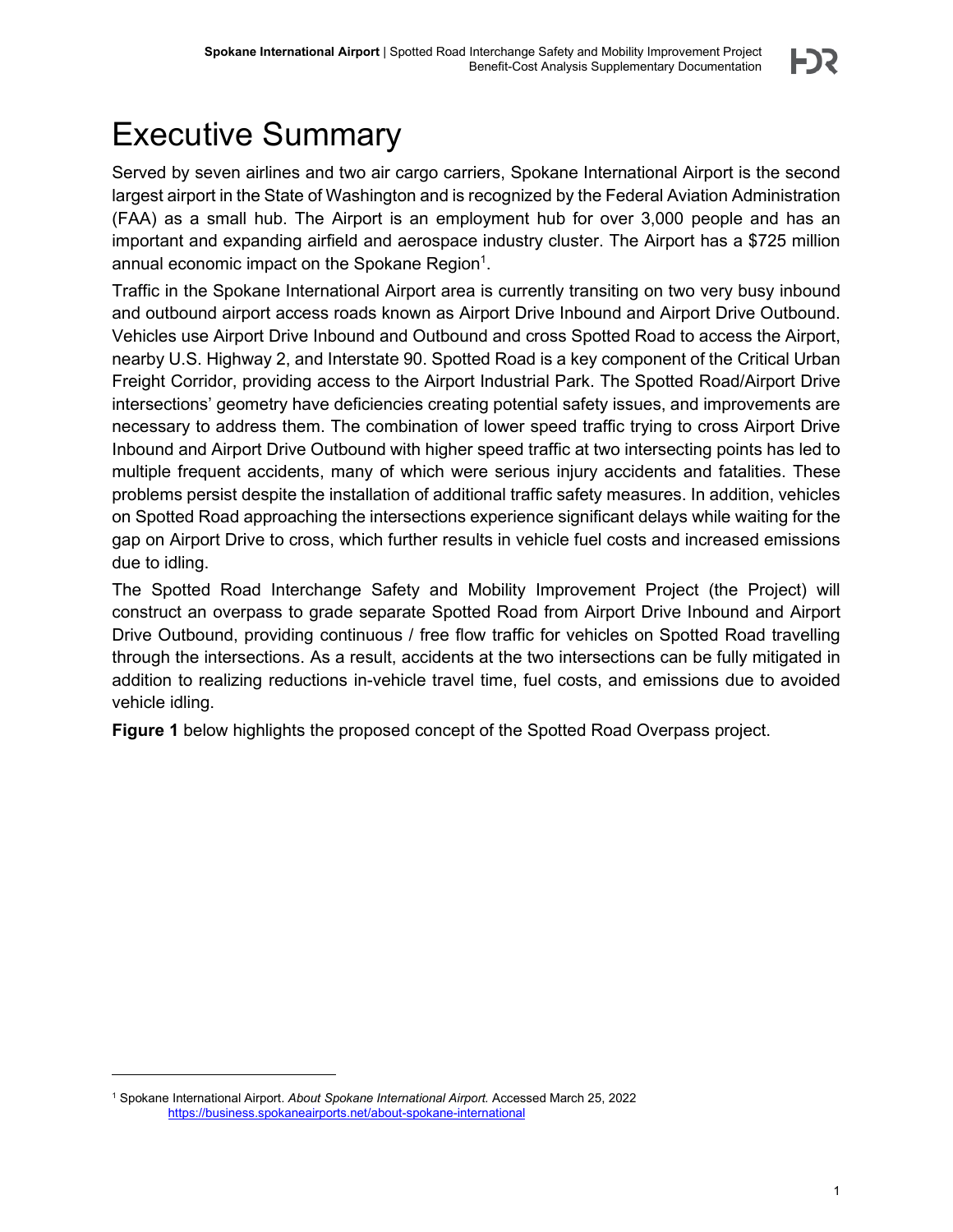

**Figure 1: Spotted Road Overpass Project Concept** 

A Benefit-Cost Analysis (BCA) of the Project was conducted in conformance with federal guidance regarding evaluation methods and monetization values recommended by the U.S. Department of Transportation (U.S. DOT) in its March 2022 *Benefit-Cost Analysis Guidance for Discretionary Grant Programs*. **Table ES - 1** provides a summary of the changes and associated benefits that are expected from the Project.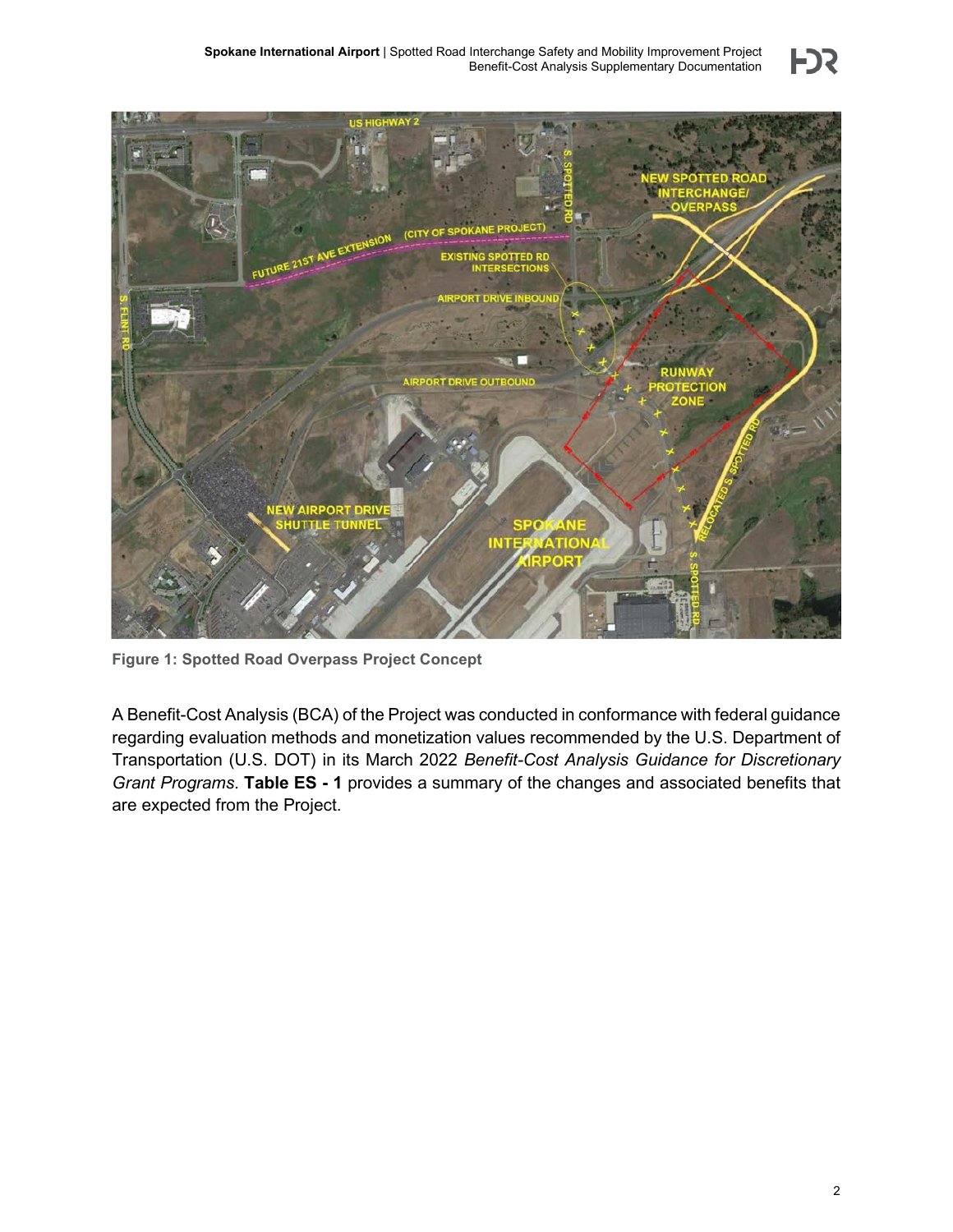| <b>Current Status or</b><br><b>Baseline &amp; Problems to</b><br>be Addressed                                                                                                           | <b>Changes to</b><br>Baseline /<br><b>Alternatives</b>                                                                                                                | <b>Type of Impacts</b>                                                                                                                                                                                                        | <b>Economic Benefit</b>                                 | <b>Summary of</b><br><b>Results</b> | Page<br><b>Reference</b> |
|-----------------------------------------------------------------------------------------------------------------------------------------------------------------------------------------|-----------------------------------------------------------------------------------------------------------------------------------------------------------------------|-------------------------------------------------------------------------------------------------------------------------------------------------------------------------------------------------------------------------------|---------------------------------------------------------|-------------------------------------|--------------------------|
| Traffic in the Spokane<br><b>International Airport</b><br>heavily relies on Airport<br>Drive Inbound and Airport<br>Drive Outbound roadways                                             | The Project will<br>construct an<br>overpass to grade-<br>separate Spotted<br>Road from the                                                                           | Travel time savings from eliminated<br>congestion at the Spotted Road/Airport Drive<br>intersection. This is offset from the additional<br>travel time due to vehicles driving a longer<br>distance on the new overpass.      | <b>Travel Time</b><br>Savings                           | \$1.9 M                             | Page 27                  |
| and Spotted Road to<br>access the airport, US.<br>Highway 2, and Interstate<br>90. Spotted Road is a part                                                                               | <b>Airport Drive</b><br>Inbound and Airport<br>Drive Outbound,<br>providing straight                                                                                  | Avoided vehicle collisions from the grade-<br>separation of Spotted Road from Airport<br>Drive.                                                                                                                               | Improved Safety<br>and Reduced<br><b>Accident Costs</b> | \$32.6 M                            | Page 19                  |
| of the Critical Urban<br>Freight Corridor providing<br>access to the Airport                                                                                                            | through flow for<br>vehicles on Spotted<br>Road travelling                                                                                                            | Reduced maintenance costs by replacing<br>part of the existing Spotted Road with an<br>overpass.                                                                                                                              | Reduced<br>Maintenance Costs                            | \$2.5 M                             | Page 20                  |
| through the<br>Industrial Park. However.<br>intersections. As a<br>the Spotted Road/Airport<br>Drive intersections and<br>result, accidents at<br>the two intersecting<br>geometry have | Vehicle fuel costs savings due to avoided<br>idling at intersections but offset with the<br>vehicle fuel costs from driving a longer<br>distance on the new overpass. | <b>Vehicle Operating</b><br>Cost Savings                                                                                                                                                                                      | $-$0.4 M$                                               | Page 22                             |                          |
| deficiencies causing<br>potential safety concerns<br>and have led to multiple<br>accidents, many of which<br>were serious injury<br>accidents and even some<br>fatalities. In addition. | points can be fully<br>mitigated in<br>addition to realizing<br>reductions in<br>vehicle travel time,<br>fuel costs, and<br>emissions due to                          | Reduced emissions by avoided vehicle idling<br>at the Spotted Road/Airport Drive<br>intersections. This is offset from the<br>additional emissions generated by vehicles<br>driving a longer distance on the new<br>overpass. | <b>Reduced Emission</b><br>Costs                        | $-$0.1M$                            | Page 25                  |
| vehicles on Spotted Road<br>approaching the<br>intersections experience<br>significant delay while                                                                                      | avoided vehicle<br>idling.                                                                                                                                            | Residual value of the Spotted Overpass at<br>the end of the study period.                                                                                                                                                     | Residual Value of<br>Asset                              | \$0.0 M                             | Page 22                  |
| waiting for the gap on<br>Airport Drive to cross,<br>which further results in<br>vehicle fuel costs and<br>increased emissions.                                                         |                                                                                                                                                                       | Improved travel time reliability as a result of<br>grade separating Spotted Road from Airport<br>Drive.                                                                                                                       | <b>Improved Travel</b><br><b>Time Reliability</b>       | <b>Not</b><br><b>Monetized</b>      | Page 27                  |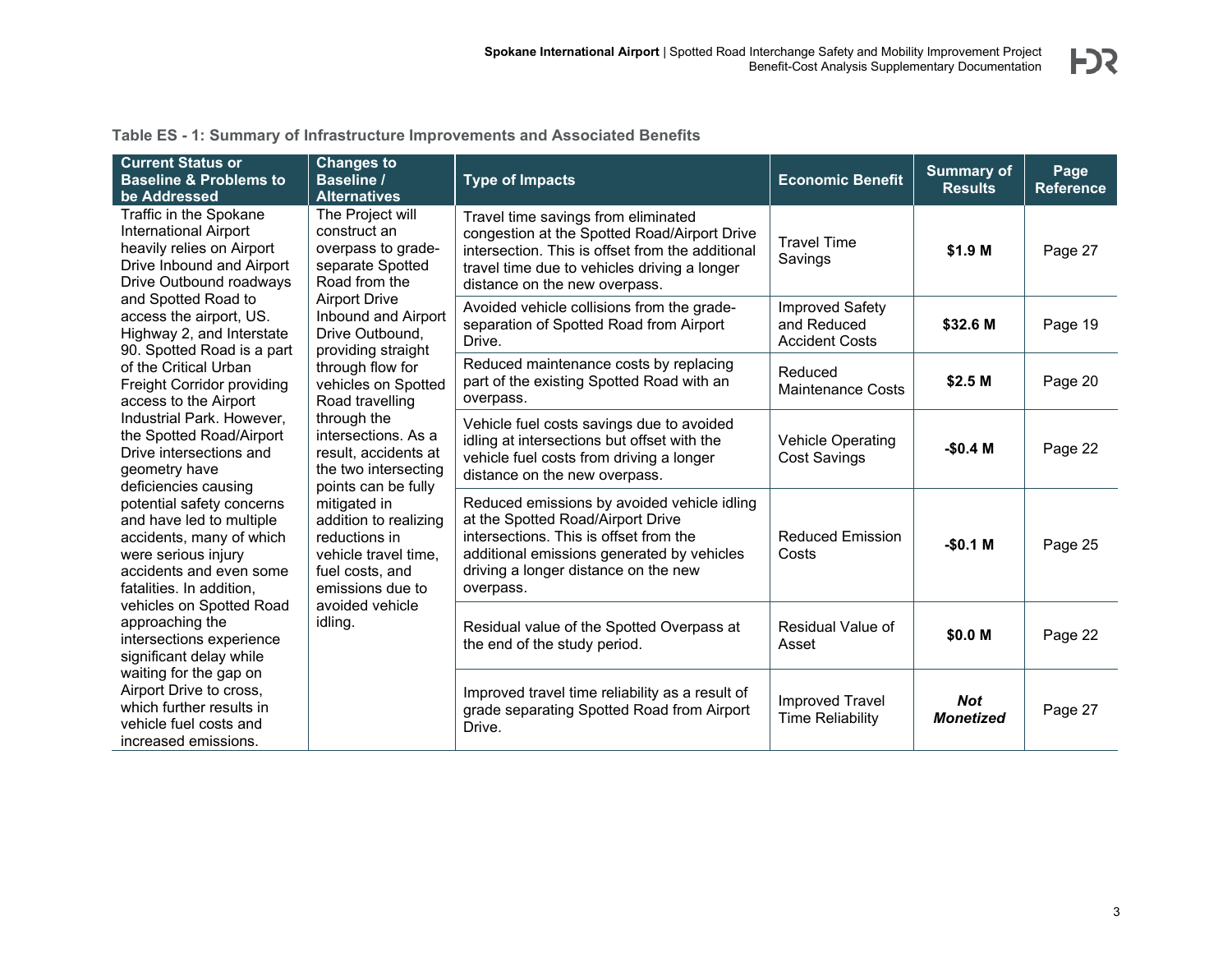The period of analysis used in the estimation of benefits and costs corresponds to 37 years, including 7 years of design, engineering, and construction, as well as 30 full years of operation. The total costs consist of \$27.6 million in capital expenditures, in 2020 dollars. The capital expenditure for this Project, by year, is presented in **Table ES - 2**, while **Table ES - 3** presents the capital expenditures by funding sources. Meanwhile, **Table ES - 4** presents the total benefits from the Project, by merit criteria.

**Table ES - 2: Summary of Capital Expenditures, 2020 Dollars** 

| <b>Calendar Year</b> | <b>Capital Expenditures</b> |
|----------------------|-----------------------------|
| 2019                 | \$1.0 M                     |
| 2020                 | \$1.4 M                     |
| 2021                 | \$0.9 M                     |
| 2022                 | \$1.4 M                     |
| 2023                 | \$0.5 M                     |
| 2024                 | \$15.7 M                    |
| 2025                 | \$6.7 M                     |
| <b>Total</b>         | \$27.6 M                    |

**Table ES - 3: Summary of Project Costs in 2020 Dollars, by Funding Sources (Undiscounted)** 

|                                         |              |                                                        | <b>Agencies</b>    |                    |              |  |  |
|-----------------------------------------|--------------|--------------------------------------------------------|--------------------|--------------------|--------------|--|--|
| <b>Project Cost</b><br><b>Component</b> | <b>WSDOT</b> | <b>Airport</b><br><b>Improvement</b><br><b>Program</b> | <b>Local Match</b> | <b>USDOT RAISE</b> | <b>Total</b> |  |  |
| Planning<br>Studies/Mitigation          | \$0.1 M      | $$ -$                                                  | \$2.8 M            | $$ -$              | \$2.9 M      |  |  |
| Enviro/Prelim<br>Design                 | $$ -$        | $$ -$                                                  | \$0.4 M            | $$ -$              | \$0.4 M      |  |  |
| Design                                  | \$           | $$ -$                                                  | \$1.9 M            | $\mathsf{\$}$ -    | \$1.9 M      |  |  |
| Construction                            | \$           | \$4.8 M                                                | \$3.8 M            | \$13.7 M           | \$22.4 M     |  |  |
| <b>Total</b>                            | \$0.1 M      | \$4.8 M                                                | \$8.9 M            | \$13.7 M           | \$27.6 M     |  |  |

**Table ES - 4: Summary of Capital Expenditures, 2020 Dollars** 

| <b>Merit Criteria</b>                         |                                               | <b>Over the Project Lifecycle</b> |                      |  |  |
|-----------------------------------------------|-----------------------------------------------|-----------------------------------|----------------------|--|--|
|                                               | <b>Benefit Category</b>                       | <b>In Constant Dollars</b>        | <b>Discounted</b>    |  |  |
| <b>Safety</b>                                 | Improved Safety and Reduced Accident<br>Costs | \$124.7 M                         | \$32.6 M             |  |  |
| <b>State of Good</b>                          | <b>Reduced Maintenance Costs</b>              | \$8.3 M                           | \$2.5 <sub>M</sub>   |  |  |
| Repair                                        | <b>Residual Value of Asset</b>                | \$ -                              | $$ -$                |  |  |
| <b>Economic</b><br><b>Competitiveness</b>     | <b>Vehicle Operating Cost Savings</b>         | $-$1.1 M$                         | $-$0.4 M$            |  |  |
| <b>Environmental</b><br><b>Sustainability</b> | <b>Reduced Emission Costs</b>                 | $-$0.2 M$                         | $-$0.1 M$            |  |  |
|                                               | <b>Travel Time Savings</b>                    | \$12.8 M                          | \$1.9 M              |  |  |
| <b>Quality of Life</b>                        | <b>Improved Travel Time Reliability</b>       | <b>Not Monetized</b>              | <b>Not Monetized</b> |  |  |
| <b>Total</b>                                  |                                               | \$144.6 M                         | \$36.5 <sub>M</sub>  |  |  |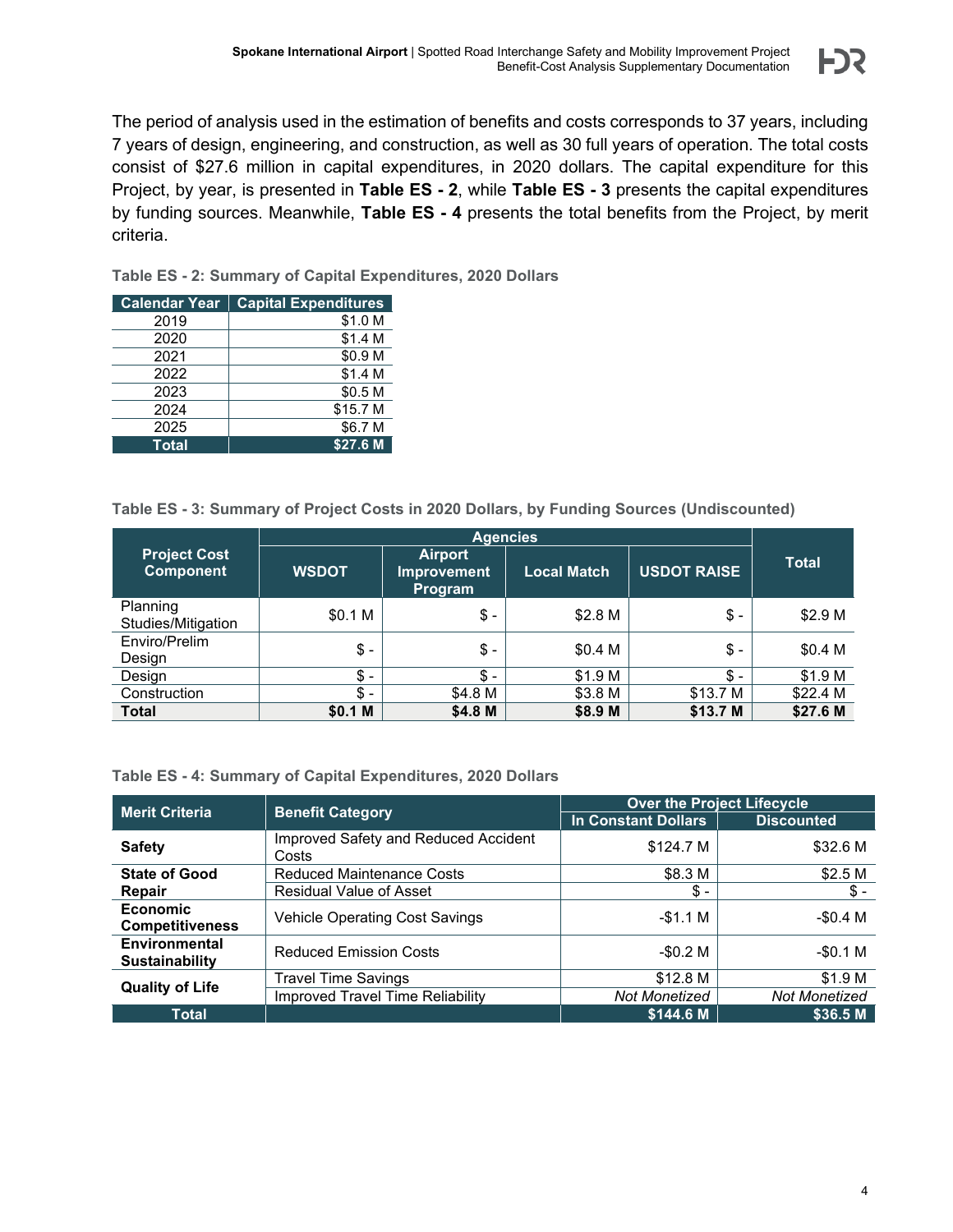Based on the BCA conducted (see **Table ES - 4**), the Project is expected to generate \$36.5 million in discounted benefits, while only costing \$21.7 million (discounted) based on a 3 percent real discount rate for carbon dioxide  $(CO_2)$ -related impacts and a 7 percent real discount rate for all other impacts per the U.S. DOT BCA guidance. This translates to a net present value (NPV) of \$14.8 million and a benefit-cost ratio of 1.7. Additional detailed breakdowns of the analysis, including the various assumptions and methodologies, are presented in the rest of this document.

| <b>Project Evaluation Metric</b>  | <b>Discounted</b> |
|-----------------------------------|-------------------|
| <b>Total Discounted Benefits</b>  | \$36.5 M          |
| <b>Total Discounted Costs</b>     | \$21.7 M          |
| Net Present Value                 | \$14.8 M          |
| Benefit / Cost Ratio              | 17                |
| Discounted Payback Period (years) | 13.8 years        |
| Internal Rate of Return (%)       | 11 4%             |

**Table ES - 5: Overall Results of the Benefit-Cost Analysis, 2020 Dollars** 

In addition to the monetized benefits summarized above, the Project would generate benefits that are difficult to quantify. These benefits are described below.

#### **Improved Travel Time Reliability**

Vehicles approaching the Spotted Road/Airport Drive can experience significant delays while waiting for the gap to cross the two intersections, which causes variability in travel time. Grade separating Spotted Road from Airport Drive with an overpass will reduce vehicle wait times at intersections and improve travel time reliability. However, the reliability benefits are difficult to monetize in absence of detailed modelling for different roadway users.

Finally, **Table ES - 6** to **Table ES - 9** provides various summaries of the relevant data and calculations used to derive the benefits and costs of the Projects. Additional details can be found in the BCA Model submitted with this application.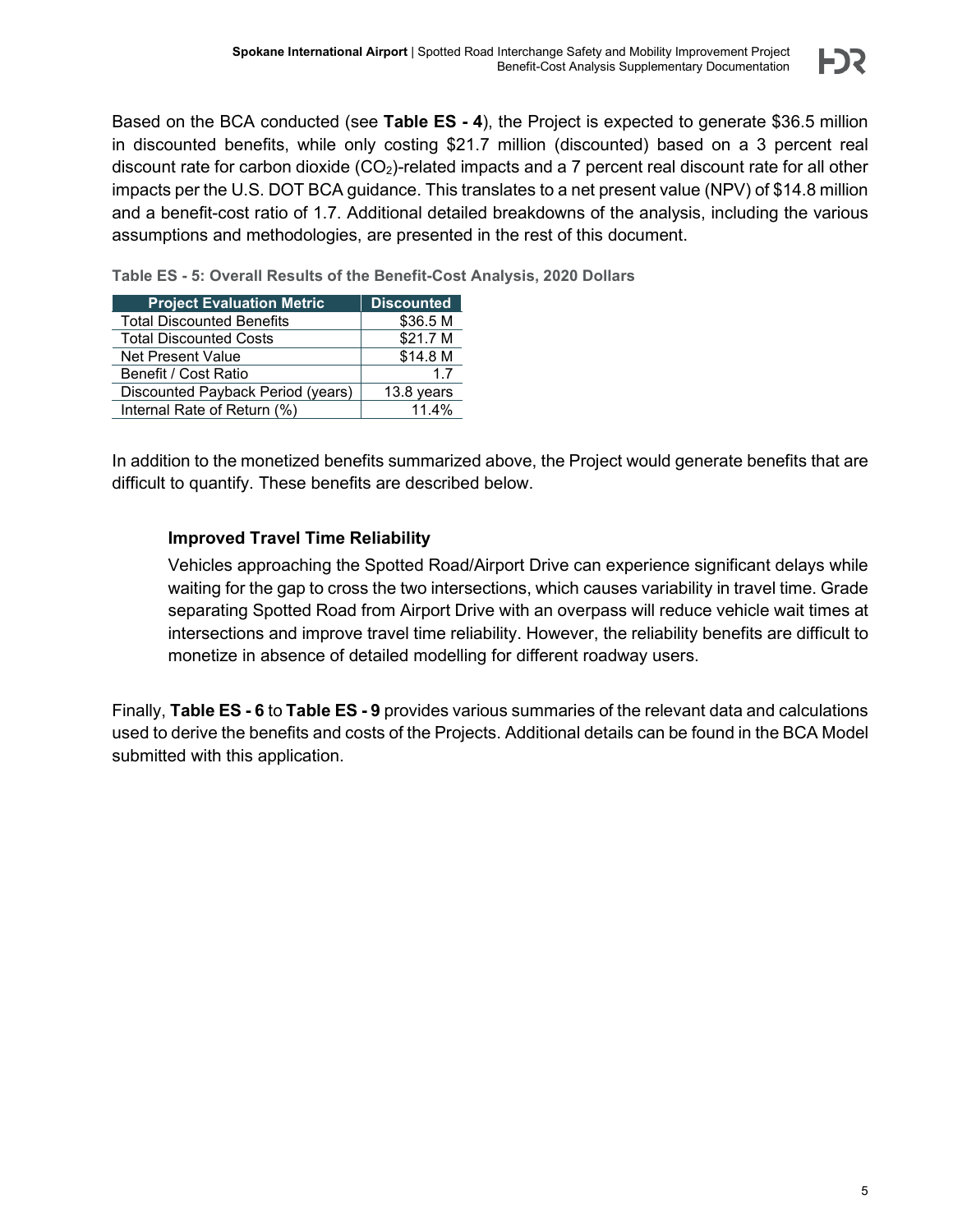| Calendar<br>Year | Project<br>Year | <b>Total Benefits</b><br>(Undiscounted) | <b>Total Capital Costs</b><br>(Undiscounted) | <b>Undiscounted</b><br><b>Net Benefits</b> | <b>Discounted</b><br><b>Total Benefits</b> | <b>Discounted</b><br><b>Total Costs</b> | <b>Discounted Net</b><br><b>Benefits</b> |
|------------------|-----------------|-----------------------------------------|----------------------------------------------|--------------------------------------------|--------------------------------------------|-----------------------------------------|------------------------------------------|
| 2019             | 1               | \$-                                     | \$1,036,097                                  | $-$1,036,097$                              | $$ -$                                      | \$1,108,623                             | $-$1,108,623$                            |
| 2020             | $\overline{c}$  | $$ -$                                   | \$1,381,462                                  | $-$1,381,462$                              | $$ -$                                      | \$1,381,462                             | $-$1,381,462$                            |
| 2021             | $\overline{3}$  | $\overline{\$}$ -                       | \$863,414                                    | $-$ \$863,414                              | $\overline{\$}$ -                          | \$806,929                               | -\$806,929                               |
| 2022             | 4               | $\overline{\$}$ -                       | \$1,440,150                                  | $-$1,440,150$                              | $\overline{\$}$ -                          | \$1,257,883                             | $-$1,257,883$                            |
| 2023             | $\overline{5}$  | $\overline{\mathsf{s}}$ -               | \$480,050                                    | $-$480,050$                                | $\overline{\$}$ -                          | \$391,864                               | $-$ \$391,864                            |
| 2024             | 6               | $\overline{\$}$ -                       | \$15,659,231                                 | $-$15,659,231$                             | $\overline{\$}$ -                          | \$11,946,353                            | $-$11,946,353$                           |
| 2025             | $\overline{7}$  | $\frac{2}{3}$ -                         | \$6,711,099                                  | $-$6,711,099$                              | $$ -$                                      | \$4,784,921                             | $-$4,784,921$                            |
| 2026             | 8               | \$3,041,879                             | $$ -$                                        | \$3,041,879                                | \$2,026,141                                | \$-                                     | \$2,026,141                              |
| 2027             | 9               | \$3,117,782                             | $\overline{\$}$ -                            | \$3,117,782                                | \$1,940,706                                | $$ -$                                   | \$1,940,706                              |
| 2028             | $\overline{10}$ | \$3,196,721                             | $\overline{\$}$ -                            | \$3,196,721                                | $\overline{$1,859,521}$                    | $\overline{\$}$ -                       | \$1,859,521                              |
| 2029             | $\overline{11}$ | \$3,273,698                             | $\overline{\$}$ -                            | \$3,273,698                                | \$1,779,591                                | $$ -$                                   | \$1,779,591                              |
| 2030             | $\overline{12}$ | \$3,359,940                             | $\overline{\$}$ -                            | \$3,359,940                                | \$1,706,864                                | $\overline{\$}$ -                       | \$1,706,864                              |
| 2031             | 13              | \$3,447,152                             | $$ -$                                        | \$3,447,152                                | \$1,636,471                                | $$ -$                                   | \$1,636,471                              |
| 2032             | $\overline{14}$ | \$3,481,085                             | $\overline{\$}$ -                            | \$3,481,085                                | \$1,544,316                                | $\overline{\$}$ -                       | \$1,544,316                              |
| 2033             | $\overline{15}$ | $\overline{$3,639,798}$                 | $\overline{\$}$ -                            | \$3,639,798                                | \$1,508,990                                | $\overline{\$}$ -                       | \$1,508,990                              |
| 2034             | $\overline{16}$ | $\overline{$3,749,431}$                 | $\overline{\$}$ -                            | \$3,749,431                                | \$1,452,634                                | $\overline{\$}$ -                       | \$1,452,634                              |
| 2035             | $\overline{17}$ | 3,862,985                               | $\overline{\$}$ -                            | \$3,862,985                                | \$1,398,608                                | $\overline{\$}$ -                       | \$1,398,608                              |
| 2036             | $\overline{18}$ | $\overline{\$3,981,111}$                | $\overline{\$}$ -                            | \$3,981,111                                | $\overline{$1,346,955}$                    | $\overline{\$}$ -                       | \$1,346,955                              |
| 2037             | $\overline{19}$ | \$4,113,342                             | $\overline{\$}$ -                            | \$4,113,342                                | \$1,300,558                                | $$ -$                                   | \$1,300,558                              |
| 2038             | $\overline{20}$ | \$4,252,826                             | $\overline{\$}$ -                            | \$4,252,826                                | \$1,256,611                                | $\overline{\$}$ -                       | \$1,256,611                              |
| 2039             | $\overline{21}$ | \$4,378,786                             | $\overline{\$}$ -                            | \$4,378,786                                | \$1,209,087                                | $\overline{\$}$ -                       | \$1,209,087                              |
| 2040             | 22              | $\overline{\$4,449,889}$                | $\overline{\$}$ -                            | \$4,449,889                                | \$1,148,222                                | $$ -$                                   | \$1,148,222                              |
| 2041             | $\overline{23}$ | \$4,644,458                             | $\overline{\$}$ -                            | \$4,644,458                                | \$1,119,945                                | $\overline{\$}$ -                       | \$1,119,945                              |
| 2042             | $\overline{24}$ | \$4,790,468                             | $$ -$                                        | \$4,790,468                                | \$1,079,486                                | $$ -$                                   | \$1,079,486                              |
| 2043             | $\overline{25}$ | \$4,936,184                             | $\overline{\$}$ -                            | \$4,936,184                                | \$1,039,435                                | $\overline{\$}$ -                       | \$1,039,435                              |
| 2044             | 26              | $\overline{$}5,089,462$                 | $\frac{2}{3}$ -                              | \$5,089,462                                | \$1,001,506                                | $$ -$                                   | \$1,001,506                              |
| 2045             | $\overline{27}$ | $\overline{$5,259,930}$                 | $\overline{\$}$ -                            | \$5,259,930                                | \$967,266                                  | $\overline{\$}$ -                       | \$967,266                                |
| 2046             | 28              | \$5,437,324                             | $\overline{\$}$ -                            | \$5,437,324                                | \$934,410                                  | $$ -$                                   | \$934,410                                |
| 2047             | $\overline{29}$ | \$5,630,532                             | $\overline{\$}$ -                            | \$5,630,532                                | \$904,260                                  | $\overline{\$}$ -                       | \$904,260                                |
| 2048             | $\overline{30}$ | \$5,832,840                             | $\overline{\$}$ -                            | \$5,832,840                                | \$875,427                                  | $\overline{\$}$ -                       | \$875,427                                |
| 2049             | $\overline{31}$ | \$6,045,402                             | $\overline{\$}$ -                            | \$6,045,402                                | \$847,942                                  | $\overline{\$}$ -                       | \$847,942                                |
| 2050             | $\overline{32}$ | \$6,276,768                             | $\overline{\$}$ -                            | \$6,276,768                                | \$822,763                                  | $\overline{\$}$ -                       | \$822,763                                |
| 2051             | $\overline{33}$ | \$6,460,681                             | $\overline{\$}$ -                            | \$6,460,681                                | \$791,470                                  | $$ -$                                   | \$791,470                                |
| 2052             | 34              | \$6,781,263                             | $$ -$                                        | \$6,781,263                                | \$776,444                                  | $\mathsf{\$}$ -                         | \$776,444                                |
| 2053             | $\overline{35}$ | \$7,057,501                             | $$ -$                                        | \$7,057,501                                | \$755,257                                  | $$ -$                                   | \$755,257                                |
| 2054             | $\overline{36}$ | \$7,358,965                             | $\overline{\$}$ -                            | \$7,358,965                                | \$736,065                                  | $\overline{\$}$ -                       | \$736,065                                |
| 2055             | $\overline{37}$ | \$7,680,154                             | $\overline{\$}$ -                            | \$7,680,154                                | \$718,020                                  | $\overline{\$}$ -                       | \$718,020                                |
| <b>Total</b>     |                 | \$144,628,356                           | \$27,571,503                                 | \$117,056,853                              | \$36,484,972                               | \$21,678,035                            | \$14,806,937                             |

**Table ES - 6: Summary of Total Project Benefits and Costs, 2020 Dollars**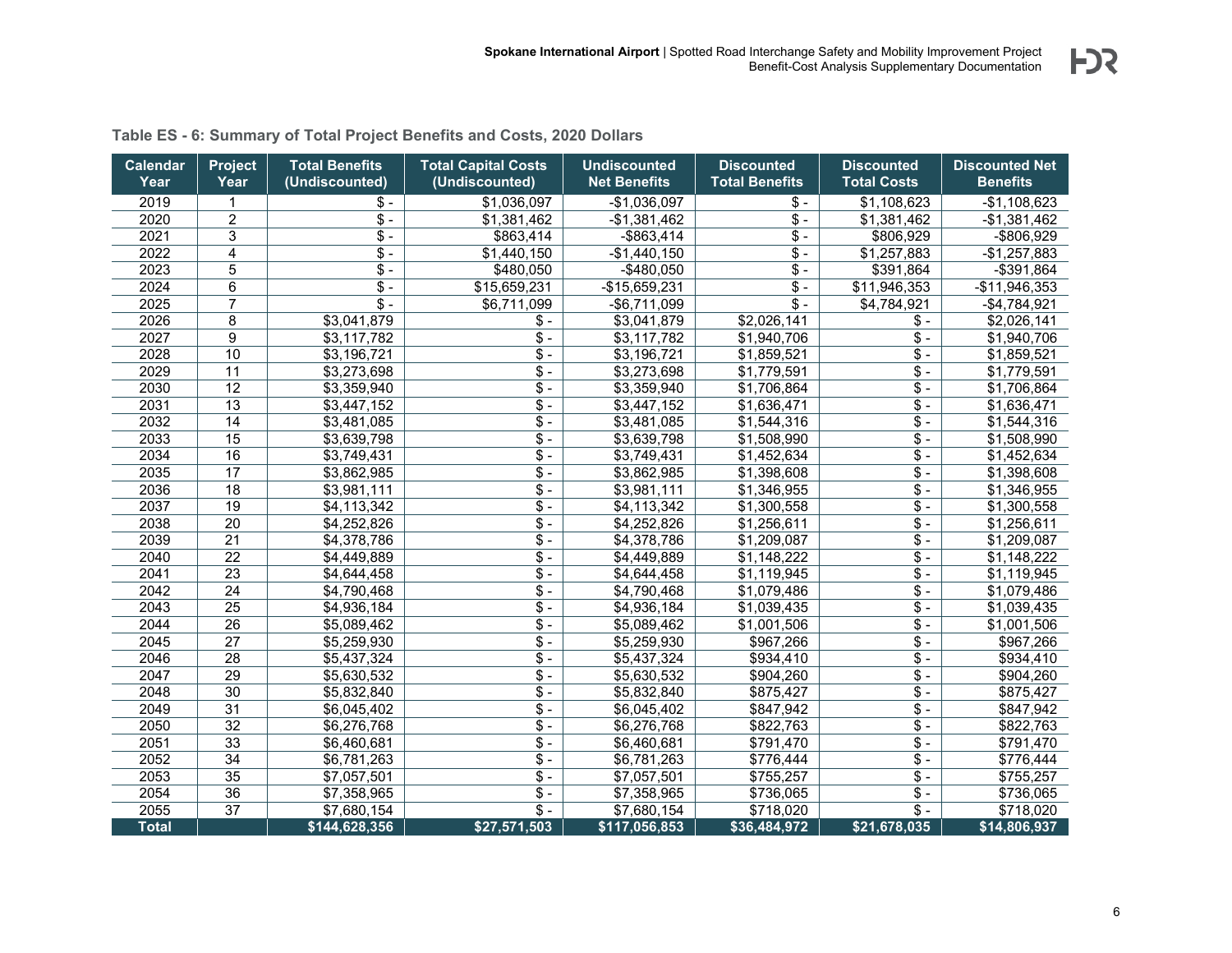| <b>Calendar</b><br>Year | <b>Benefit</b><br>Year | <b>Travel Time</b><br><b>Savings</b> | <b>Improved Safety and</b><br><b>Reduced Accident Costs</b> | <b>Reduced</b><br><b>Maintenance</b><br><b>Costs</b> | <b>Vehicle Operating</b><br><b>Cost Savings</b> | <b>Reduced</b><br><b>Emission costs</b> | <b>Residual</b><br>Value of<br><b>Asset</b> |
|-------------------------|------------------------|--------------------------------------|-------------------------------------------------------------|------------------------------------------------------|-------------------------------------------------|-----------------------------------------|---------------------------------------------|
| 2026                    |                        | $-$41,806$                           | \$2,841,106                                                 | \$287,574                                            | $-$38,655$                                      | $-$6,340$                               | $$ -$                                       |
| 2027                    | $\overline{2}$         | $-$36,092$                           | \$2,912,134                                                 | \$287,574                                            | $-$39,624$                                      | $-$ \$6,211                             | $\overline{\$}$ -                           |
| 2028                    | $\overline{3}$         | $-$ \$28,920                         | \$2,984,937                                                 | \$287,574                                            | $-$40,691$                                      | $- $6,179$                              | $\overline{\$}$                             |
| 2029                    | 4                      | $-$20,298$                           | \$3,059,561                                                 | \$282,126                                            | $-$41,610$                                      | $-$6,081$                               | $\overline{\$}$ -                           |
| 2030                    | $\overline{5}$         | $-$9,755$                            | \$3,136,050                                                 | \$282,126                                            | $-$42,484$                                      | $-$5,996$                               | $\overline{\$}$ -                           |
| 2031                    | $\overline{6}$         | \$1,011                              | \$3,214,451                                                 | \$282,126                                            | $-$ \$44,423                                    | $-$6,012$                               | $\overline{\$}$ -                           |
| 2032                    | $\overline{7}$         | \$12,968                             | \$3,294,812                                                 | \$224,616                                            | $-$45,271$                                      | $-$6,040$                               | $\overline{\$}$ -                           |
| 2033                    | 8                      | \$32,320                             | \$3,377,183                                                 | \$282,126                                            | $-$45,777$                                      | $-$ \$6,053                             | $\overline{\$}$ -                           |
| 2034                    | 9                      | \$55,194                             | \$3,461,612                                                 | \$284,668                                            | $-$45,977$                                      | $-$6,066$                               | $\overline{\$}$ -                           |
| 2035                    | 10                     | \$82,242                             | \$3,548,153                                                 | \$284,668                                            | $-$46,003$                                      | $-$6,074$                               | $\overline{\mathsf{s}}$ -                   |
| 2036                    | 11                     | $\overline{$}114,249$                | \$3.636.856                                                 | \$282,126                                            | $-$45,964$                                      | $-$6,156$                               | $\overline{\mathsf{s}}$ -                   |
| 2037                    | $\overline{12}$        | \$152,651                            | \$3,727,778                                                 | \$284,668                                            | $-$45,613$                                      | $-$6,142$                               | $\overline{\$}$ -                           |
| 2038                    | 13                     | \$198,142                            | \$3,820,972                                                 | \$284,668                                            | $-$ \$44,847                                    | $-$6,110$                               | $\overline{\$}$ -                           |
| 2039                    | $\overline{14}$        | \$228,511                            | \$3,916,497                                                 | \$284,668                                            | $-$44,745$                                      | $-$6,146$                               | $\overline{\mathsf{s}}$ -                   |
| 2040                    | $\overline{15}$        | \$261,827                            | \$4,014,409                                                 | \$224,616                                            | $-$44,786$                                      | $-$6,178$                               | $\overline{\$}$ -                           |
| 2041                    | $\overline{16}$        | \$298,358                            | \$4,114,769                                                 | \$282,126                                            | $-$44,514$                                      | $-$ \$6,282                             | $\overline{\$}$ -                           |
| 2042                    | 17                     | \$338,395                            | \$4,217,638                                                 | \$284,668                                            | $-$43,857$                                      | $-$6,377$                               | $\overline{\mathsf{s}}$ -                   |
| 2043                    | 18                     | \$381,095                            | \$4,323,079                                                 | \$282.126                                            | $-$43,568$                                      | $-$6,548$                               | $\overline{\$}$ -                           |
| 2044                    | $\overline{19}$        | \$423,638                            | \$4,431,156                                                 | \$284,668                                            | -\$43,356                                       | $-$ \$6,645                             | $\overline{\mathsf{s}}$ -                   |
| 2045                    | $\overline{20}$        | \$481,907                            | \$4,541,935                                                 | \$284,668                                            | $-$41,897$                                      | $-$ \$6,683                             | $\overline{\$}$ -                           |
| 2046                    | 21                     | \$546,662                            | \$4,655,484                                                 | \$282.126                                            | $-$40.247$                                      | $-$6,700$                               | $\overline{\$}$ -                           |
| 2047                    | 22                     | \$618,646                            | \$4,771,871                                                 | \$284,668                                            | $-$ \$37,962                                    | $-$6,691$                               | $\overline{\$}$ -                           |
| 2048                    | $\overline{23}$        | \$698,693                            | \$4,891,168                                                 | \$284,668                                            | $-$35,034$                                      | $-$6,653$                               | $\overline{\mathsf{s}}$ -                   |
| 2049                    | 24                     | \$788,067                            | \$5,013,447                                                 | \$282,126                                            | $-$31,657$                                      | $-$6,580$                               | $\overline{\$}$ -                           |
| 2050                    | 25                     | \$887,526                            | \$5,138,783                                                 | \$284,668                                            | $-$27,665$                                      | $-$6,544$                               | $\frac{1}{2}$                               |
| 2051                    | $\overline{26}$        | \$998.257                            | \$5,267,253                                                 | \$224.616                                            | $-$23,121$                                      | $-$6,325$                               | $\overline{\mathsf{s}}$ -                   |
| 2052                    | 27                     | \$1,121,600                          | \$5,398,934                                                 | \$284,668                                            | $-$17,881$                                      | $-$6,058$                               | $\overline{\$}$ -                           |
| 2053                    | $\overline{28}$        | \$1,259,062                          | \$5,533,907                                                 | \$282,126                                            | $-$11,857$                                      | $-$5,737$                               | $\overline{\$}$ -                           |
| 2054                    | $\overline{29}$        | \$1,412,347                          | \$5,672,255                                                 | \$284,668                                            | $-$4,950$                                       | $-$5,355$                               | $\overline{\$}$ -                           |
| $205\overline{5}$       | $\overline{30}$        | \$1,583,377                          | \$5,814,061                                                 | \$284,668                                            | \$2,952                                         | $-$4,904$                               | $\overline{\$}$ -                           |
| <b>Total</b>            |                        | \$12,839,877                         | \$124,732,253                                               | \$8,343,178                                          | $-$1,101,085$                                   | $-$185,867$                             | $s -$                                       |

**Table ES - 7: Summary of Total Project Benefits, by Benefit, 2020 Dollars (Undiscounted)** 

**FDR**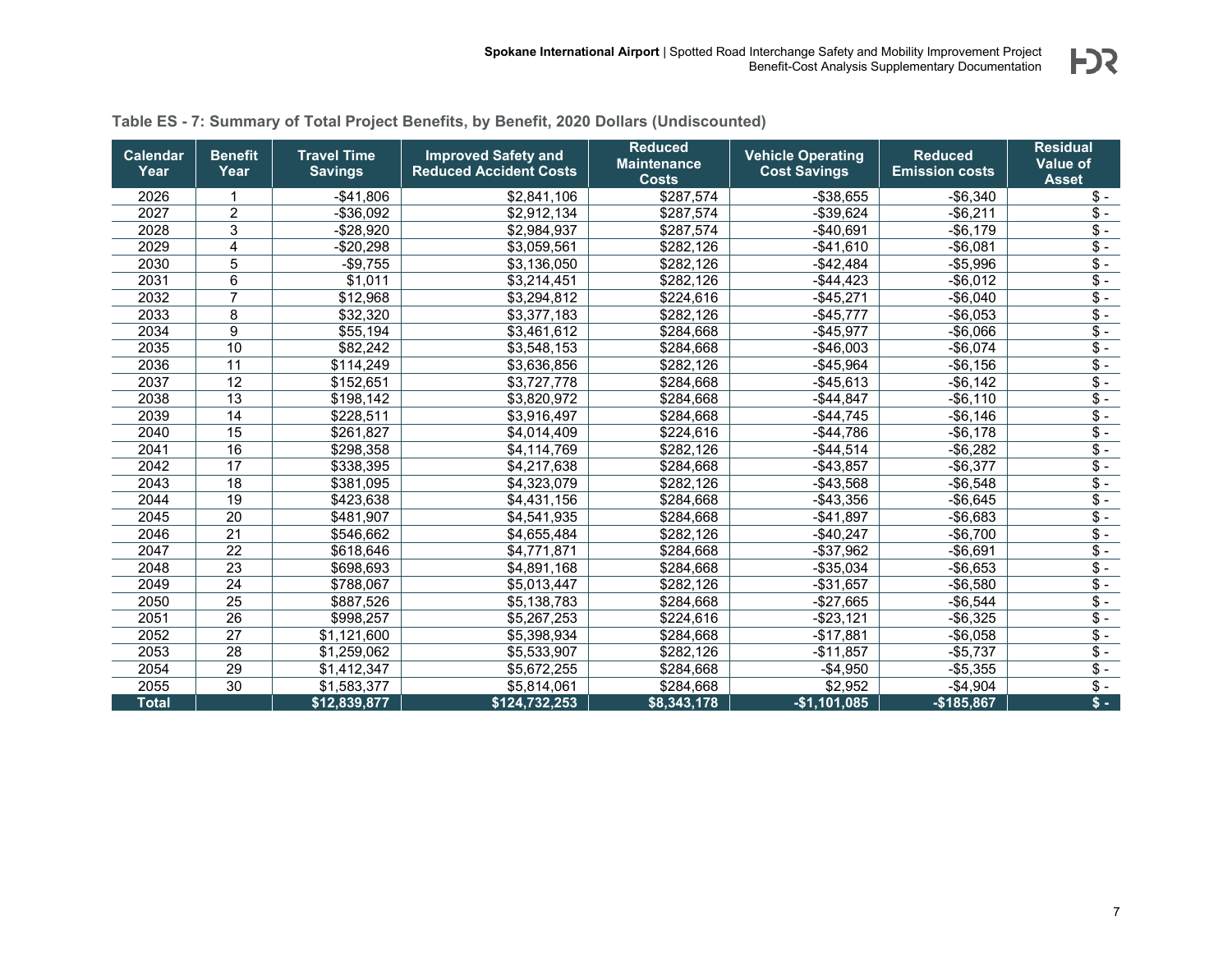| <b>Calendar Year</b> | <b>Benefit Year</b> | <b>Avoided Motor</b><br>Oil<br><b>Consumption</b><br>(quarts) | <b>Avoided</b><br><b>Gasoline</b><br><b>Consumption</b><br>(gallons) | <b>Avoided Diesel</b><br><b>Consumption</b><br>(gallons) | <b>Personal</b><br><b>Hours</b><br><b>Saved</b><br>(hours) | <b>Fatalities</b><br><b>Avoided</b><br>(fatalities) | <b>Injuries</b><br>Avoided<br>(injuries) |
|----------------------|---------------------|---------------------------------------------------------------|----------------------------------------------------------------------|----------------------------------------------------------|------------------------------------------------------------|-----------------------------------------------------|------------------------------------------|
| 2026                 |                     | $-302$                                                        | $-5,643$                                                             | $-9,836$                                                 | $-2,128$                                                   | 0.12                                                | 5.56                                     |
| 2027                 | $\overline{c}$      | $-302$                                                        | $-5,705$                                                             | $-10,041$                                                | $-1,837$                                                   | 0.12                                                | 5.70                                     |
| 2028                 | 3                   | $-301$                                                        | $-5,753$                                                             | $-10,244$                                                | $-1,472$                                                   | 0.12                                                | 5.84                                     |
| 2029                 | 4                   | $-297$                                                        | $-5,788$                                                             | $-10,444$                                                | $-1,033$                                                   | 0.13                                                | 5.99                                     |
| 2030                 | 5                   | $-292$                                                        | $-5,804$                                                             | $-10,640$                                                | $-496$                                                     | 0.13                                                | 6.14                                     |
| 2031                 | 6                   | $-287$                                                        | $-5,821$                                                             | $-10,840$                                                | 51                                                         | 0.13                                                | 6.29                                     |
| 2032                 | $\overline{ }$      | $-280$                                                        | $-5,827$                                                             | $-11,040$                                                | 660                                                        | 0.13                                                | 6.45                                     |
| 2033                 | 8                   | $-266$                                                        | $-5,751$                                                             | $-11,202$                                                | 1,645                                                      | 0.14                                                | 6.61                                     |
| 2034                 | 9                   | $-247$                                                        | $-5,637$                                                             | $-11,351$                                                | 2,809                                                      | 0.14                                                | 6.77                                     |
| 2035                 | $\overline{10}$     | $-224$                                                        | $-5,479$                                                             | $-11,481$                                                | 4,186                                                      | 0.15                                                | 6.94                                     |
| 2036                 | $\overline{11}$     | $-195$                                                        | $-5,266$                                                             | $-11,590$                                                | 5,815                                                      | 0.15                                                | 7.12                                     |
| 2037                 | $\overline{12}$     | $-160$                                                        | $-4,983$                                                             | $-11,668$                                                | 7,769                                                      | 0.15                                                | 7.30                                     |
| 2038                 | 13                  | $-116$                                                        | $-4,622$                                                             | $-11,711$                                                | 10,084                                                     | 0.16                                                | 7.48                                     |
| 2039                 | 14                  | $-90$                                                         | $-4,441$                                                             | $-11,852$                                                | 11,630                                                     | 0.16                                                | 7.67                                     |
| 2040                 | 15                  | $-61$                                                         | $-4,230$                                                             | $-11,984$                                                | 13,325                                                     | 0.16                                                | 7.86                                     |
| 2041                 | $\overline{16}$     | $-28$                                                         | $-3,986$                                                             | $-12,104$                                                | 15,184                                                     | 0.17                                                | 8.05                                     |
| 2042                 | 17                  | 9                                                             | $-3,706$                                                             | $-12,213$                                                | 17,222                                                     | 0.17                                                | 8.25                                     |
| 2043                 | $\overline{18}$     | $\overline{48}$                                               | $-3,399$                                                             | $-12,314$                                                | 19,395                                                     | 0.18                                                | 8.46                                     |
| 2044                 | $\overline{19}$     | $\overline{87}$                                               | $-3,099$                                                             | $-12,425$                                                | 21,560                                                     | 0.18                                                | 8.67                                     |
| 2045                 | 20                  | 144                                                           | $-2,620$                                                             | $-12,451$                                                | 24,526                                                     | 0.19                                                | 8.89                                     |
| 2046                 | $\overline{21}$     | $\overline{208}$                                              | $-2,071$                                                             | $-12,448$                                                | 27,821                                                     | 0.19                                                | 9.11                                     |
| 2047                 | $\overline{22}$     | $\overline{279}$                                              | $-1,443$                                                             | $-12,411$                                                | 31,485                                                     | 0.20                                                | 9.34                                     |
| 2048                 | $\overline{23}$     | 360                                                           | $-726$                                                               | $-12,336$                                                | 35,559                                                     | 0.20                                                | 9.57                                     |
| 2049                 | $\overline{24}$     | 452                                                           | $\overline{95}$                                                      | $-12,216$                                                | 40,107                                                     | 0.21                                                | 9.81                                     |
| 2050                 | $\overline{25}$     | 554                                                           | 1,027                                                                | $-12,046$                                                | 45,169                                                     | 0.21                                                | 10.06                                    |
| 2051                 | $\overline{26}$     | 669                                                           | 2,086                                                                | $-11,819$                                                | 50,805                                                     | 0.22                                                | 10.31                                    |
| 2052                 | 27                  | 798                                                           | 3,285                                                                | $-11,527$                                                | 57,082                                                     | 0.22                                                | 10.57                                    |
| 2053                 | $\overline{28}$     | 943                                                           | 4,644                                                                | $-11,163$                                                | 64,078                                                     | 0.23                                                | 10.83                                    |
| 2054                 | $\overline{29}$     | 1,106                                                         | 6,180                                                                | $-10,716$                                                | 71,879                                                     | 0.23                                                | 11.10                                    |
| 2055                 | $\overline{30}$     | 1,289                                                         | 7,918                                                                | $-10,174$                                                | 80,583                                                     | 0.24                                                | 11.38                                    |
| <b>Total</b>         |                     | 3,498                                                         | $-76,563$                                                            | $-344,285$                                               | 653,464                                                    | 5.10                                                | 244                                      |

**Table ES - 8: Summary of Pertinent Quantifiable Data (1/2)**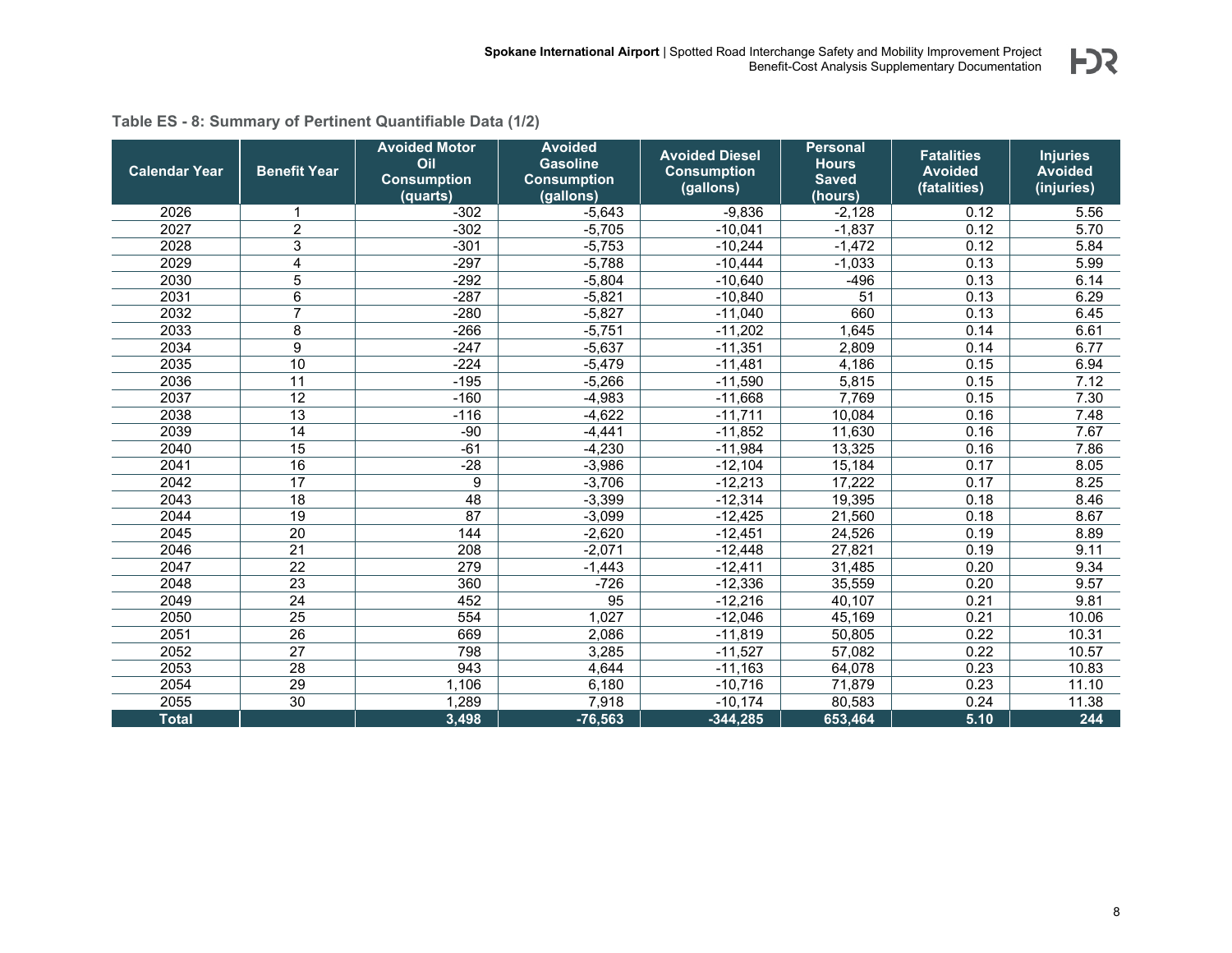| <b>Calendar Year</b> | <b>Benefit Year</b>      | CO <sub>2</sub> Emissions<br><b>Avoided (tons)</b> | <b>NO<sub>x</sub></b> Emissions<br><b>Avoided (tons)</b> | <b>PM Emissions</b><br><b>Avoided (tons)</b> | SO <sub>2</sub> Emissions<br><b>Avoided (tons)</b> | <b>VOC Emissions</b><br><b>Avoided (tons)</b> |
|----------------------|--------------------------|----------------------------------------------------|----------------------------------------------------------|----------------------------------------------|----------------------------------------------------|-----------------------------------------------|
| 2026                 |                          | $-89.39$                                           | $-0.05$                                                  | $-0.0014$                                    | $-0.0005$                                          | $-0.0070$                                     |
| 2026                 | $\overline{2}$           | $-89.00$                                           | $-0.04$                                                  | $-0.0012$                                    | $-0.0005$                                          | $-0.0061$                                     |
| 2027                 | 3                        | $-88.55$                                           | $-0.03$                                                  | $-0.0010$                                    | $-0.0005$                                          | $-0.0054$                                     |
| 2028                 | 4                        | $-88.03$                                           | $-0.03$                                                  | $-0.0009$                                    | $-0.0005$                                          | $-0.0047$                                     |
| 2029                 | 5                        | $-87.43$                                           | $-0.03$                                                  | $-0.0008$                                    | $-0.0005$                                          | $-0.0041$                                     |
| 2030                 | 6                        | $-88.13$                                           | $-0.02$                                                  | $-0.0007$                                    | $-0.0005$                                          | $-0.0037$                                     |
| 2031                 | $\overline{\phantom{a}}$ | $-88.79$                                           | $-0.02$                                                  | $-0.0007$                                    | $-0.0005$                                          | $-0.0034$                                     |
| 2032                 | 8                        | $-89.10$                                           | $-0.02$                                                  | $-0.0006$                                    | $-0.0005$                                          | $-0.0031$                                     |
| 2033                 | 9                        | $-89.25$                                           | $-0.02$                                                  | $-0.0006$                                    | $-0.0005$                                          | $-0.0028$                                     |
| 2034                 | $\overline{10}$          | $-89.24$                                           | $-0.01$                                                  | $-0.0005$                                    | $-0.0005$                                          | $-0.0026$                                     |
| 2035                 | 11                       | $-89.01$                                           | $-0.01$                                                  | $-0.0005$                                    | $-0.0005$                                          | $-0.0023$                                     |
| 2036                 | 12                       | $-88.51$                                           | $-0.01$                                                  | $-0.0004$                                    | $-0.0005$                                          | $-0.0021$                                     |
| 2037                 | 13                       | $-87.71$                                           | $-0.01$                                                  | $-0.0004$                                    | $-0.0005$                                          | $-0.0019$                                     |
| 2038                 | 14                       | $-87.73$                                           | $-0.01$                                                  | $-0.0004$                                    | $-0.0005$                                          | $-0.0018$                                     |
| 2039                 | $\overline{15}$          | $-87.66$                                           | $-0.00$                                                  | $-0.0004$                                    | $-0.0005$                                          | $-0.0016$                                     |
| 2040                 | 16                       | $-88.18$                                           | $-0.00$                                                  | $-0.0004$                                    | $-0.0005$                                          | $-0.0016$                                     |
| 2041                 | 17                       | $-88.59$                                           | $-0.00$                                                  | $-0.0004$                                    | $-0.0005$                                          | $-0.0016$                                     |
| 2042                 | 18                       | $-88.93$                                           | $-0.00$                                                  | $-0.0004$                                    | $-0.0005$                                          | $-0.0015$                                     |
| 2043                 | $\overline{19}$          | $-89.35$                                           | $-0.00$                                                  | $-0.0004$                                    | $-0.0005$                                          | $-0.0015$                                     |
| 2044                 | $\overline{20}$          | $-89.05$                                           | 0.00                                                     | $-0.0004$                                    | $-0.0005$                                          | $-0.0014$                                     |
| 2045                 | $\overline{21}$          | $-88.51$                                           | 0.00                                                     | $-0.0004$                                    | $-0.0005$                                          | $-0.0014$                                     |
| 2046                 | $\overline{22}$          | $-87.68$                                           | 0.00                                                     | $-0.0004$                                    | $-0.0005$                                          | $-0.0013$                                     |
| 2047                 | $\overline{23}$          | $-86.53$                                           | 0.01                                                     | $-0.0004$                                    | $-0.0005$                                          | $-0.0012$                                     |
| 2048                 | $\overline{24}$          | $-85.01$                                           | 0.01                                                     | $-0.0004$                                    | $-0.0005$                                          | $-0.0011$                                     |
| 2049                 | $\overline{25}$          | $-83.07$                                           | 0.01                                                     | $-0.0004$                                    | $-0.0005$                                          | $-0.0010$                                     |
| 2050                 | $\overline{26}$          | $-80.81$                                           | 0.01                                                     | $-0.0003$                                    | $-0.0004$                                          | $-0.0009$                                     |
| 2051                 | 27                       | $-78.02$                                           | 0.01                                                     | $-0.0003$                                    | $-0.0004$                                          | $-0.0008$                                     |
| 2052                 | 28                       | $-74.62$                                           | 0.02                                                     | $-0.0003$                                    | $-0.0004$                                          | $-0.0006$                                     |
| 2053                 | 29                       | $-70.54$                                           | 0.02                                                     | $-0.0003$                                    | $-0.0004$                                          | $-0.0005$                                     |
| 2054                 | $\overline{30}$          | $-65.68$                                           | 0.02                                                     | $-0.0003$                                    | $-0.0004$                                          | $-0.0003$                                     |
| <b>Total</b>         |                          | $-2,572$                                           | $-0.19$                                                  | $-0.02$                                      | $-0.01$                                            | $-0.07$                                       |

#### **Table ES - 9: Summary of Pertinent Quantifiable Data (2/2)**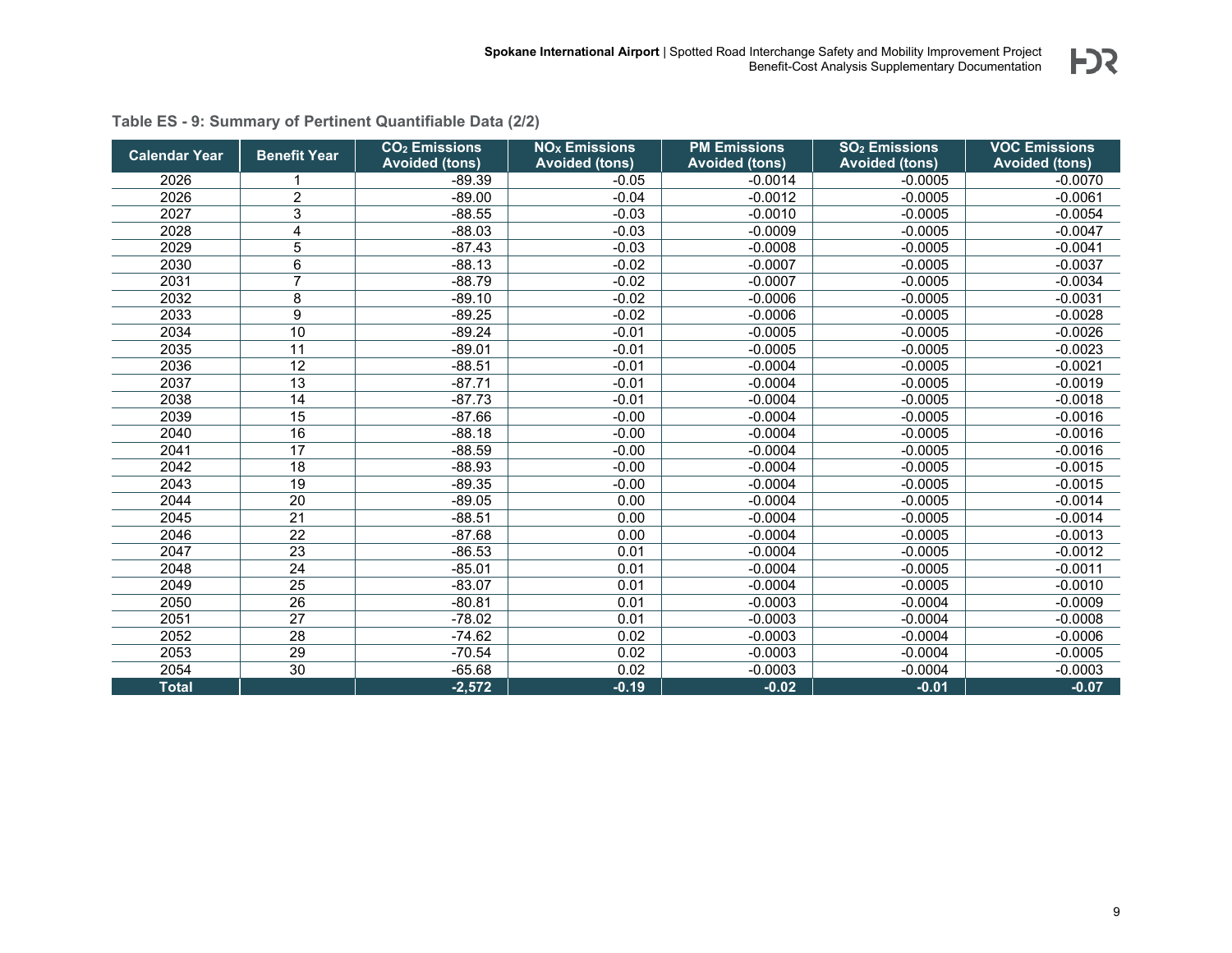# 1 Introduction

This document provides detailed technical information on the economic analyses conducted in support of the United States Department of Transportation (U.S. DOT) Fiscal Year (FY) 2022 Rebuilding American Infrastructure with Sustainability and Equity (RAISE) Grant Application for the Spokane International Airport's Spotted Interchange Safety and Mobility Improvement Project (Project). This document includes the following:

- Section 2, Methodological Framework: Introduces the conceptual framework used in the Benefit-Cost Analysis (BCA).
- Section 3, Overview: Provides an overview of the Project, including a brief description of existing conditions and proposed alternatives; a summary of cost estimates and schedule; and a description of the types of effects that the Project is expected to generate.
- Section 4, General Assumptions: Discusses the general assumptions used in the estimation of project costs and benefits.
- Section 5, Demand Projections: Provides estimates of travel demand and traffic volumes.
- Section 6, Benefits Measurement, Data, and Assumptions: Details the specific data elements and assumptions used to address the goals of the Project to comply with RAISE program requirements.
- Section 7, Summary of Findings and Benefit-Cost Outcomes: Provides estimates of the net present value (NPV), its benefit-cost ratio (BCR), and other evaluation metrics.
- Section 8, Benefit Cost Analysis Sensitivity: Provides the outcome of the sensitivity analysis that evaluates the difference assumptions made in the analysis, and the impact that the variability of those assumptions may have on the overall results.

Additional data tables are provided within the BCA modeling including annual estimates of benefits and Costs to assist with U.S. DOT in its review of the application.<sup>2</sup>

 $^2$  While the models and software themselves do not accompany this appendix, they are provided separately as part of the application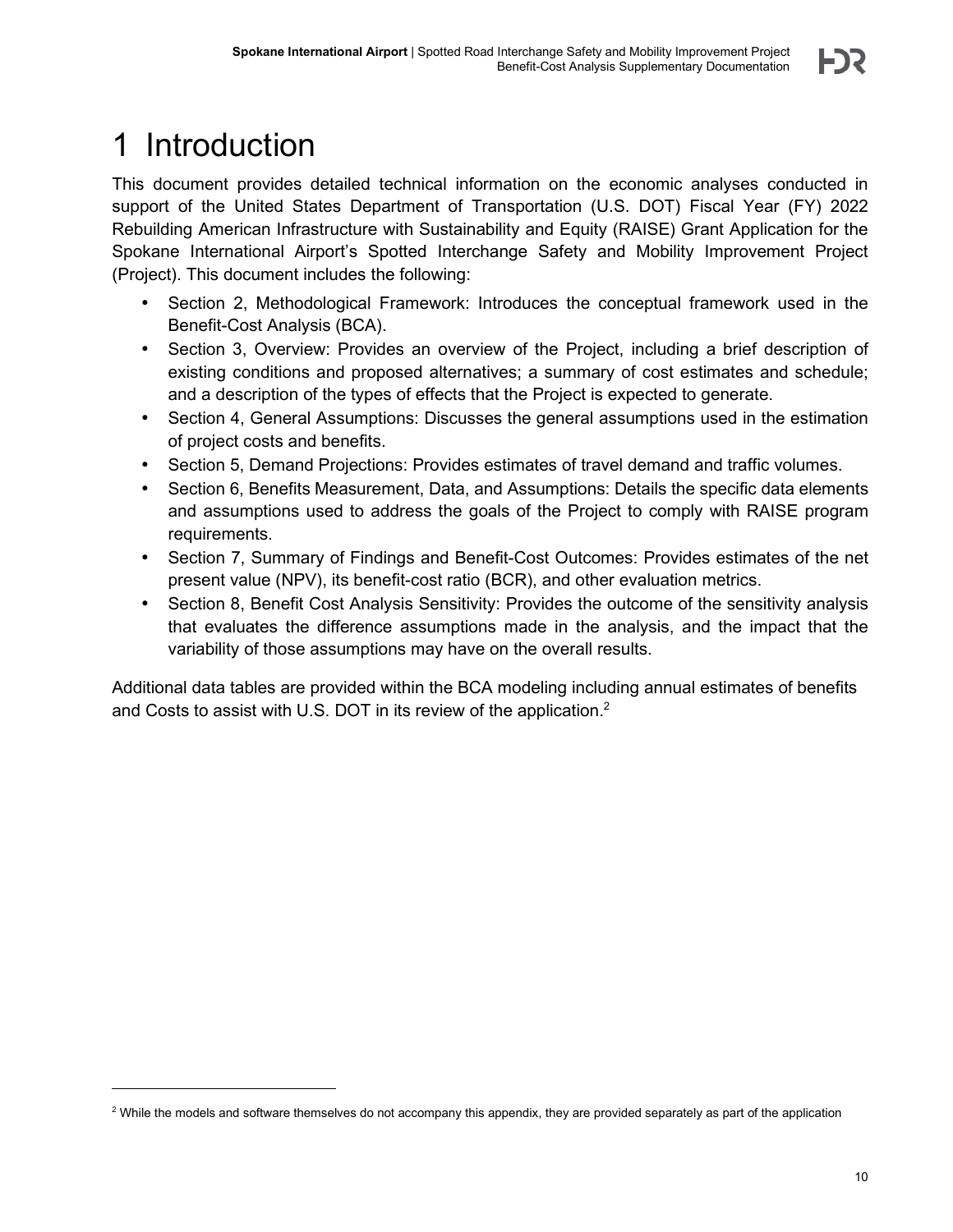# 2 Methodological Framework

The BCA conducted for this Project includes monetized benefits and costs measured using U.S. Department of Transportation (U.S. DOT) guidance, *Benefit-Cost Analysis Guidance for Discretionary Grant Programs*, as well as the quantitative and qualitative merits of the Project. A BCA provides estimates of the benefits that are expected to accrue over a specified period and compares them to the anticipated costs. Costs include both the resources required to develop the Project and the costs of maintaining the new or improved asset over time. Estimated benefits are based on the projected impacts of the Project on both users and non-users of the facility, valued in monetary terms.<sup>3</sup>

While a BCA is just one of many tools that can be used in making decisions about infrastructure investments, U.S. DOT believes that it provides a useful benchmark from which to evaluate and compare potential transportation investments.<sup>4</sup>

The specific methodology employed for this application was developed using the BCA guidance developed by U.S. DOT and is consistent with the RAISE program guidelines. In particular, the methodology involves:

- Establishing existing and future conditions under the Base Case (No Build) and Alternative Case (Build) scenarios;
- Assessing benefits with respect to each of the merit criteria identified in the Notice of Funding Opportunity (NOFO);
- Measuring benefits in dollar terms, whenever possible, and expressing benefits and costs in a common unit of measurement;
- Using U.S. DOT guidance for the valuation of safety benefits and reductions in air emissions, while relying on industry best practice for the valuation of other effects;
- Discounting future benefits and costs with the real discount rates recommended by the U.S. DOT (3 percent for  $CO_2$ -related impacts and 7 percent for all other impacts); and
- Conducting a sensitivity analysis to assess the impacts of changes in key assumptions.

*<sup>3</sup> U.S. DOT, Benefit-Cost Analysis Guidance for Discretionary Grant Programs, March 2022* 

*<sup>4</sup> Ibid.*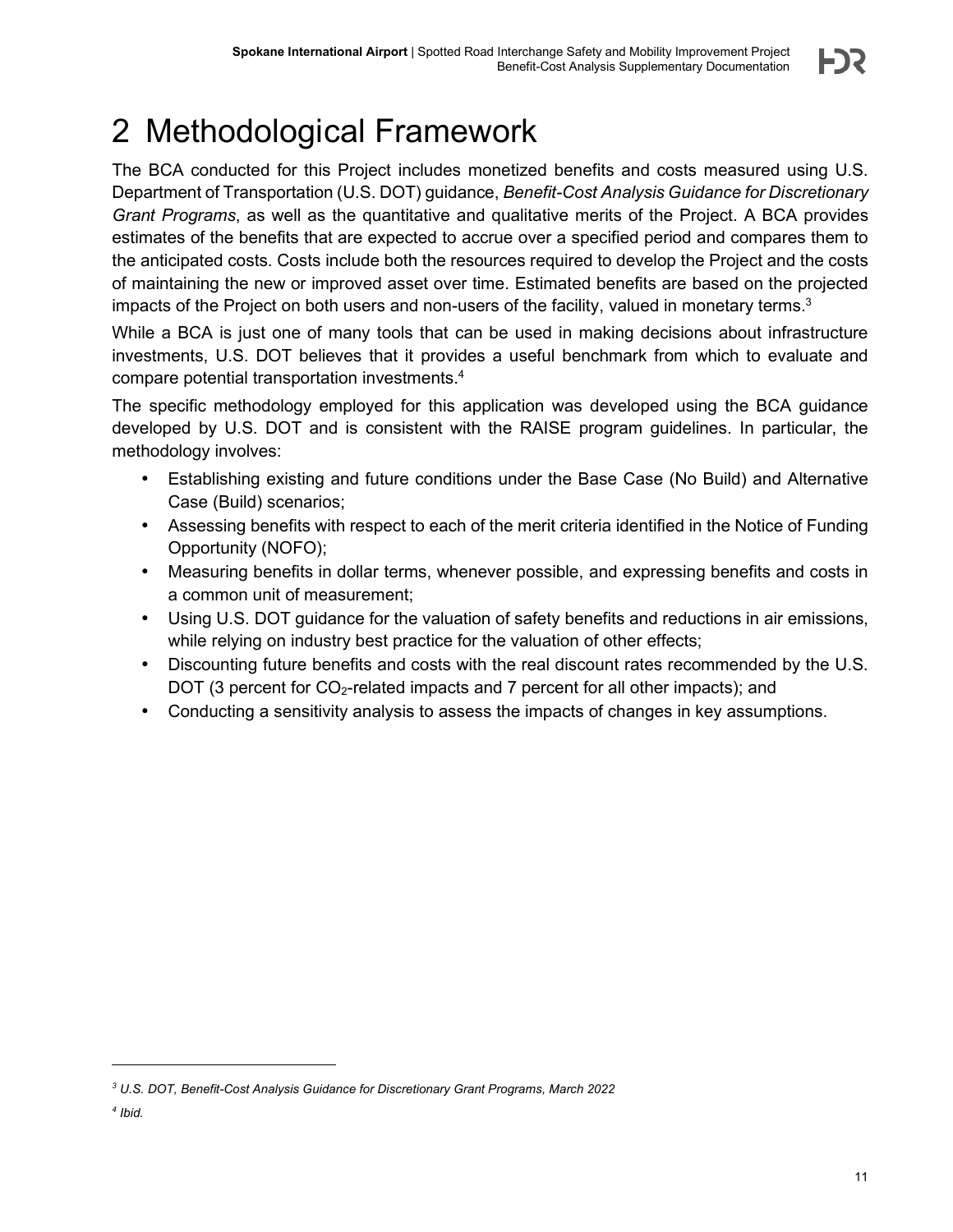# 3 Overview

Served by seven airlines and two air cargo carriers, Spokane International Airport is the second largest airport in the State of Washington and is recognized by the Federal Aviation Administration (FAA) as a small hub. The Airport is an employment hub for over 3,000 people and has an important and expanding airfield and aerospace industry cluster. The Airport has a \$725 million annual economic impact on the Spokane Region<sup>5</sup>.

Traffic in the Spokane International Airport area is currently transiting on two very busy inbound and outbound airport access roads known as Airport Drive Inbound and Airport Drive Outbound. Vehicles use Airport Drive Inbound and Outbound and cross Spotted Road to access the Airport, nearby U.S. Highway 2, and Interstate 90. Spotted Road is a key component of the Critical Urban Freight Corridor, providing access to the Airport Industrial Park. The Spotted Road/Airport Drive intersections' geometry have deficiencies creating potential safety issues, and improvements are necessary to address them. The combination of lower speed traffic trying to cross Airport Drive Inbound and Airport Drive Outbound with higher speed traffic at two intersecting points has led to multiple frequent accidents, many of which were serious injury accidents and fatalities. These problems persist despite the installation of additional traffic safety measures. In addition, vehicles on Spotted Road approaching the intersections experience significant delays while waiting for the gap on Airport Drive to cross, which further results in vehicle fuel costs and increased emissions due to idling.

The Spotted Road Interchange Safety and Mobility Improvement Project (the Project) will construct an overpass to grade separate Spotted Road from Airport Drive Inbound and Airport Drive Outbound, providing continuous / free flow traffic for vehicles on Spotted Road travelling through the intersections. As a result, accidents at the two intersections can be fully mitigated in addition to realizing reductions in-vehicle travel time, fuel costs, and emissions due to avoided vehicle idling.

**Figure 2** below highlights the proposed concept of the Spotted Road Overpass project.

<sup>5</sup> Spokane International Airport. *About Spokane International Airport.* Accessed March 25, 2022 https://business.spokaneairports.net/about-spokane-international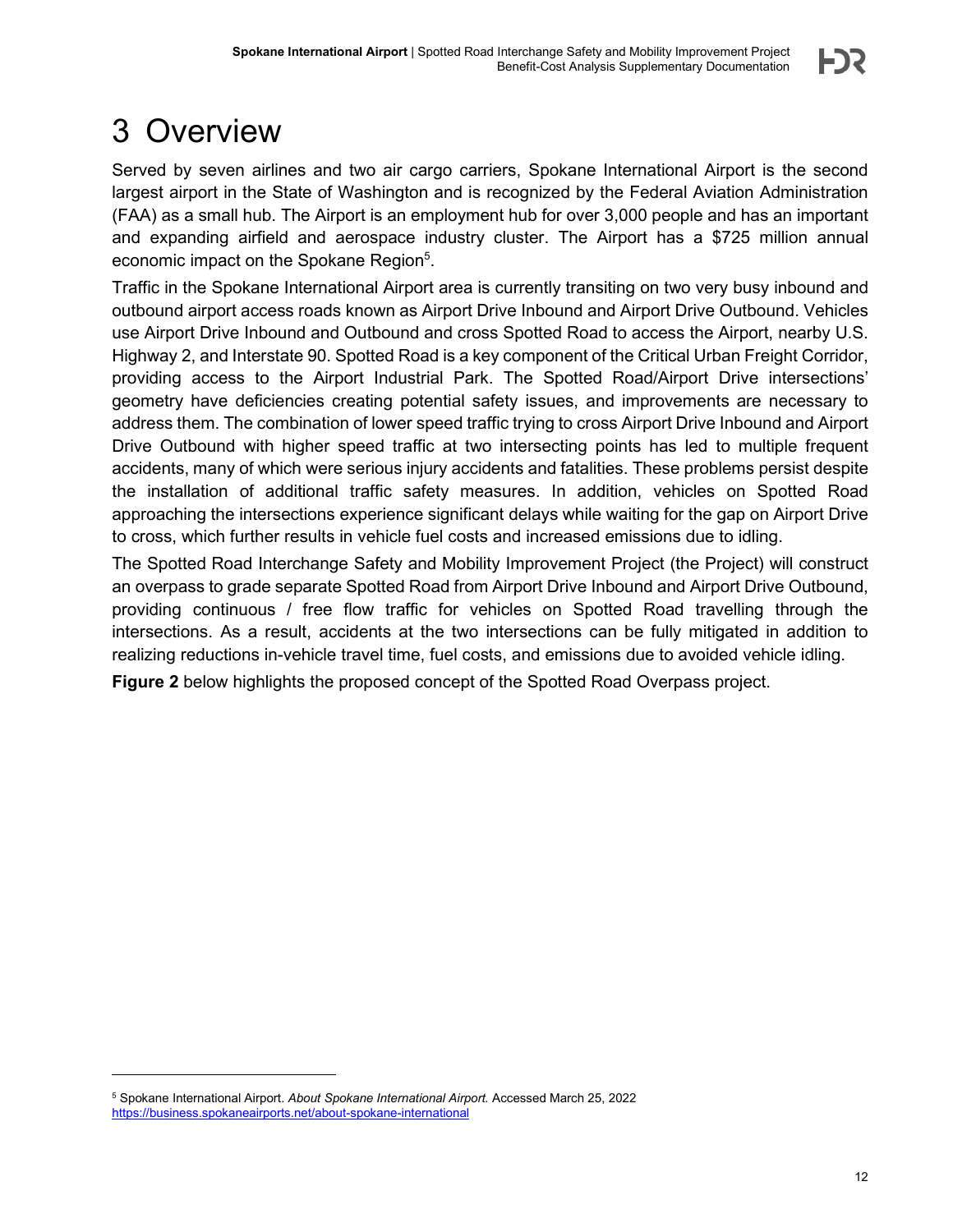

**Figure 2: Spotted Road Overpass Project Concept** 

### **3.1 Base Case**

In the No Build Case, all traffic travelling on Spotted Road and Airport Drive roads will continue to interface at the Spotted Road/Airport Drive intersections. The combination of lower speed traffic on Spotted Road trying to cross the inbound and outbound of Airport Drive roads with higher speed traffic is likely to cause many accidents, including serious injuries and fatalities. In addition, vehicles transiting on Spotted Road will have to stop and wait for a gap to cross the Spotted Road/Airport Drive intersections, resulting in travel time delays, and additional vehicle operating costs and emissions from idling. Moreover, the existing Spotted Road will require significant maintenance costs, as well as rehabilitation and reconstruction in future years.

### **3.2 Alternative Case**

In the Build Case, the Project will relocate the Spotted Road/Airport Drive interchange to the east and construct a new grade-separated Spotted Road overpass above and across Airport Drive, which will provide straight through free flow traffic for vehicles on Spotted Road travelling through the Spotted Road/Airport Drive intersections. As a result, accidents happening at the two intersections will be fully avoided. In addition, vehicle wait times, operating costs, and emissions associated with idling at the intersections can be eliminated. However, there are slight disbenefits associated with the longer route travelled on the overpass (compared to the existing Spotted Road).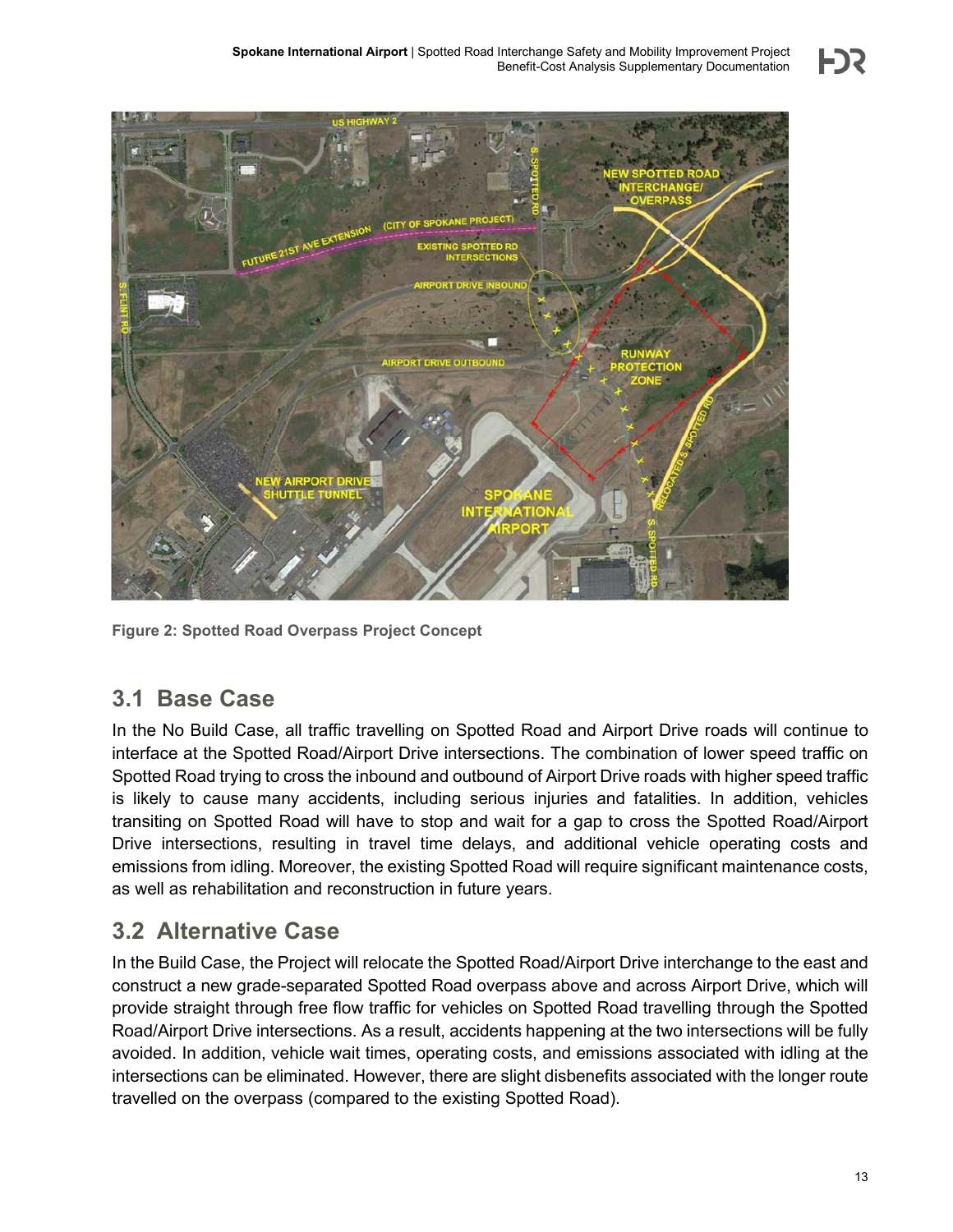### **3.3 Project Cost and Schedule**

The Project leverages funding to provide optimal project cost delivery. **Table 1** summarizes the Project's annual capital expenditures. Construction is expected to be complete in 2025 to allow the Spotted Road Overpass to be fully operational in 2026. For this BCA, all benefits begin to accrue after substantial completion of the Project and starting in the first year of operations.

|  | Table 1: Expenditure Profile, 2020 Dollars |  |  |
|--|--------------------------------------------|--|--|
|  |                                            |  |  |

| <b>Calendar Year</b> | <b>Capital Expenditures</b> |
|----------------------|-----------------------------|
| 2019                 | \$1,036,097                 |
| 2020                 | \$1,381,462                 |
| 2021                 | \$863,414                   |
| 2022                 | \$1,440,150                 |
| 2023                 | \$480,050                   |
| 2024                 | \$15,659,231                |
| 2025                 | \$6,711,099                 |
| <b>Total</b>         | \$27,571,503                |

### **3.4 Project Benefit Impacts**

The benefits associated with the Project are presented in **Table 2**, grouped by the various merit criteria.

| <b>Merit Criteria</b>                         | <b>Impact Categories</b>                                | <b>Description</b>                                                                                                                                                                                                      | <b>Inclusion</b> |
|-----------------------------------------------|---------------------------------------------------------|-------------------------------------------------------------------------------------------------------------------------------------------------------------------------------------------------------------------------|------------------|
| <b>Safety</b>                                 | Improved Safety and<br><b>Reduced Accident</b><br>Costs | Avoided vehicle collisions from the grade-separation of<br>Spotted Road from Airport Drive.                                                                                                                             | Monetized        |
| <b>State of Good</b>                          | Reduced<br>Maintenance Costs                            | Reduced maintenance costs by replacing part of the<br>existing Spotted Road with an overpass.                                                                                                                           | Monetized        |
| Repair                                        | Residual Value of<br>Asset                              | Residual value of the Spotted Overpass at the end of<br>the study period.                                                                                                                                               | Monetized        |
| <b>Economic</b><br><b>Competitiveness</b>     | <b>Vehicle Operating</b><br>Cost Savings                | Vehicle fuel costs savings due to avoided idling at<br>intersections but offset with the vehicle fuel costs from<br>driving a longer distance on the new overpass.                                                      | Monetized        |
| <b>Environmental</b><br><b>Sustainability</b> | <b>Reduced Emission</b><br>Costs                        | Reduced emissions by avoided vehicle idling at the<br>Spotted Road/Airport Drive intersections. This is offset<br>from the additional emissions generated by vehicles<br>driving a longer distance on the new overpass. | Monetized        |
| <b>Quality of Life</b>                        | <b>Travel Time Savings</b>                              | Travel time savings from eliminated congestion at the<br>Spotted Road/Airport Drive intersection. This is offset<br>from the additional travel time due to vehicles driving a<br>longer distance on the new overpass.   | Monetized        |
|                                               | Improved Travel<br>Time Reliability                     | Improved travel time reliability as a result of grade<br>separating Spotted Road from Airport Drive.                                                                                                                    | Qualitative      |

FJS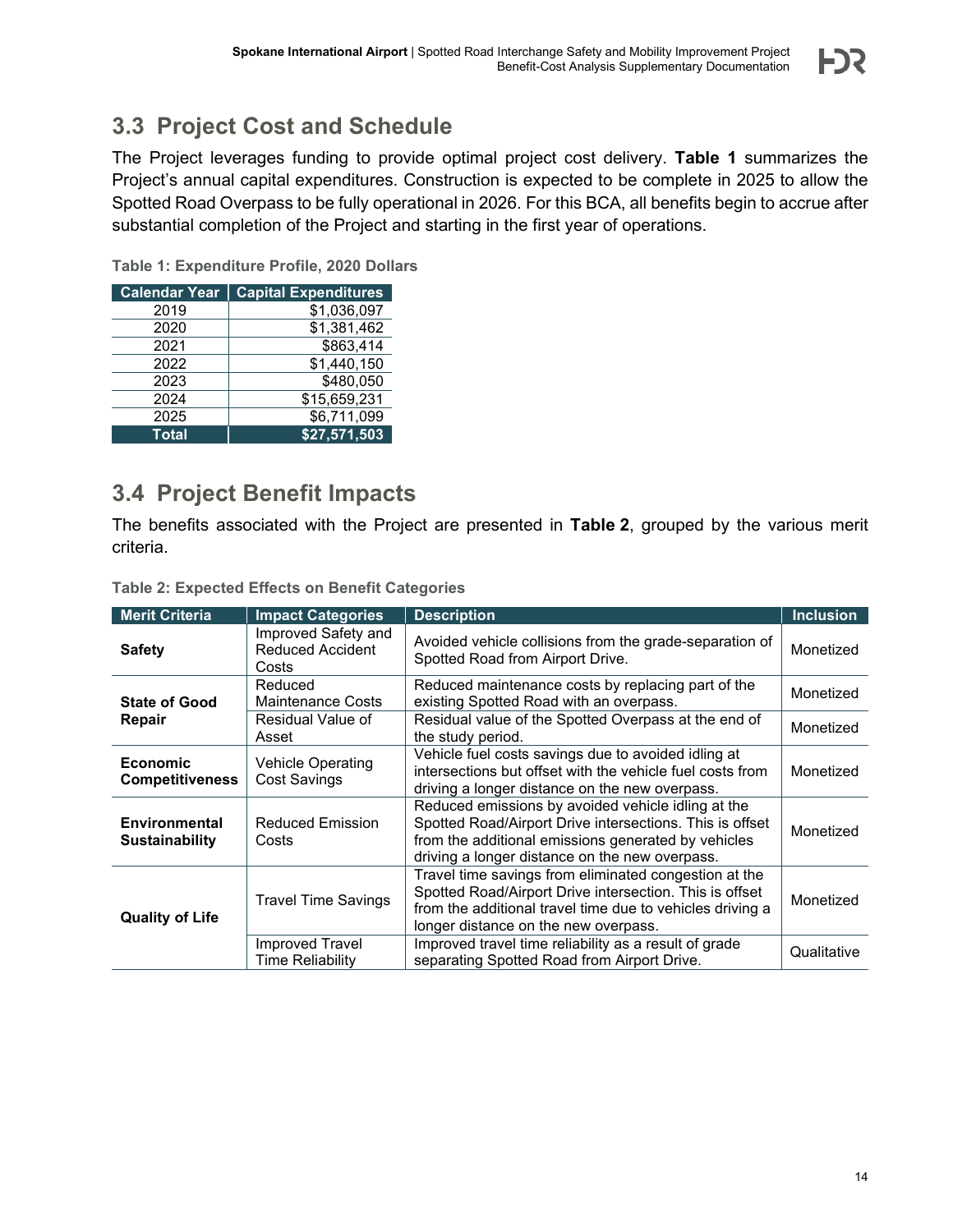# 4 General Assumptions

The BCA measures benefits against costs throughout a period of analysis, beginning at the start of construction and including 30 full years of operations.

The monetized benefits and costs are estimated in 2020 dollars, with future dollars discounted in compliance with U.S. DOT RAISE requirements.

A breakdown of the general assumptions used in the analysis for the Project is presented in **Table 3**.

| <b>Variable Name</b>                                                           | <b>Unit</b>       | <b>Value</b> | <b>Source</b>                                                                                                                 |
|--------------------------------------------------------------------------------|-------------------|--------------|-------------------------------------------------------------------------------------------------------------------------------|
| <b>Real Discount Factor</b>                                                    | $\frac{0}{0}$     | 7%           |                                                                                                                               |
| Real Discount Factor - CO <sub>2</sub> -Related<br>Impacts                     | $\frac{0}{0}$     | 3%           | U.S. DOT BCA Guidance, March 2022.                                                                                            |
| <b>Base Year of Analysis</b>                                                   | vear              | 2020         |                                                                                                                               |
| <b>First Year of Analysis</b>                                                  | vear              | 2019         |                                                                                                                               |
| <b>Project Completion</b>                                                      | year              | 2025         | <b>Project Schedule</b>                                                                                                       |
| <b>First Year of Benefits</b>                                                  | year              | 2026         |                                                                                                                               |
| End Year of Analysis                                                           | year              | 2055         | Calculated value based on first year of benefit<br>and the years of benefits                                                  |
| <b>Years of Benefits</b>                                                       | years             | 30           | Based on the maximum benefit years for BCA<br>from the U.S. DOT's March 2022 BCA<br>Guidance.                                 |
| Average Distance Travelled,<br>Southbound of Spotted Road - No<br><b>Build</b> | miles             | 0.9          | Weighted average distances for vehicles                                                                                       |
| Average Distance Travelled,<br>Northbound of Spotted Road - No<br><b>Build</b> | miles             | 0.7          | travelling through Spotted Road/Airport Drive<br>intersections, based on the percent share of<br>traffic from each direction. |
| Average Distance Travelled,<br>Southbound of Spotted Road - Build              | miles             | 1.0          | Distance retrieved from Google maps, and<br>provided by JUB Airport Traffic Study, 2015.                                      |
| Average Distance Travelled,<br>Northbound of Spotted Road - Build              | miles             | 1.2          |                                                                                                                               |
| Grams per Short Ton                                                            | grams             | 907,185      |                                                                                                                               |
| Short Ton per Metric Ton                                                       | ton/metric<br>ton | 1.1          | Known                                                                                                                         |
| Days per Year                                                                  | days              | 365          |                                                                                                                               |
| Feet per Mile                                                                  | feet              | 5,208        |                                                                                                                               |

**Table 3: General Assumptions Used in the Analysis** 

F)?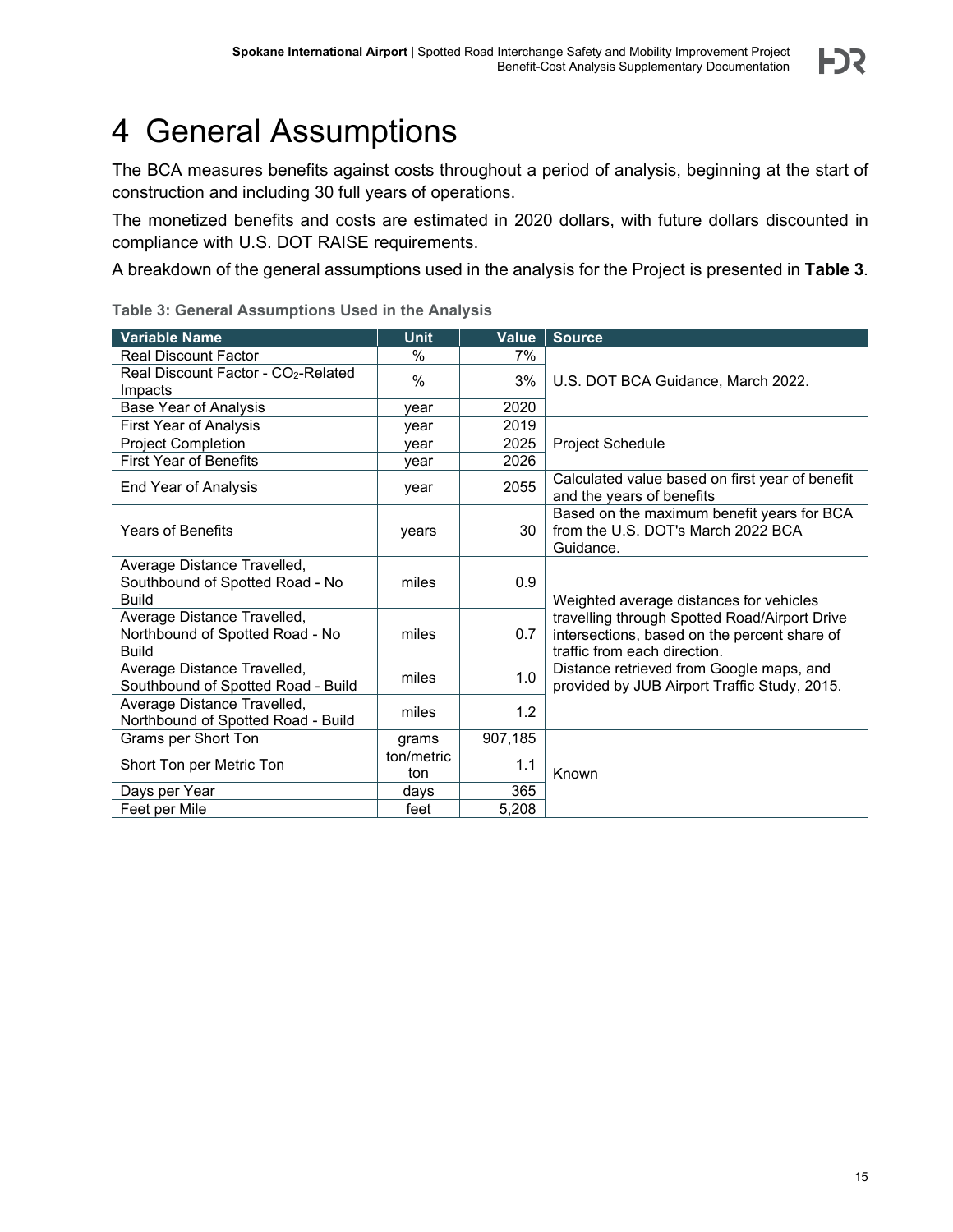# 5 Demand Projections

Accurate demand projections are important to ensure reasonable BCA output results. The magnitudes of the long-term benefits accruing over the project study period are a function of vehicular traffic within the project area.

### **5.1 Methodology**

Robust traffic projections are important to ensure the reasonable BCA output results. Historical vehicles approaching the Spotted Road/Airport Drive intersections during the AM and PM peak hours were collected by Iteris as part of the traffic count collection and traffic study conducted for Spokane International Airport<sup>6</sup>. Daily peak hour<sup>7</sup> traffic counts for August, October and December of 2019 are shown in **Table 4** and **Table 5** below.

|                             | <b>Aug-19</b>    |    |                  |     | <b>Oct-19</b> |                  |                  |     |
|-----------------------------|------------------|----|------------------|-----|---------------|------------------|------------------|-----|
|                             | <b>North Leg</b> |    | <b>South Leg</b> |     |               | <b>North Leg</b> | <b>South Leg</b> |     |
|                             | R/L              |    |                  | R/L |               | R/L              |                  | R/L |
| <b>AM Peak Hour Traffic</b> |                  |    |                  |     |               |                  |                  |     |
| Inbound & Spotted           | 40               | 16 | 58               | 54  | 61            | 16               | 40               | 61  |
| Outbound & Spotted          | 49               | 7  | 94               | 10  | 71            | 10               | 80               | 9   |
| <b>PM Peak Hour Traffic</b> |                  |    |                  |     |               |                  |                  |     |
| Inbound & Spotted           | 71               | 29 | 58               | 66  | 60            | 13               | 57               | 61  |
| Outbound & Spotted          | 75               | 11 | 104              | 12  | 80            | 4                | 104              | 18  |

**Table 4: Daily Peak Hour Traffic at Spotted Road / Airport Drive Intersection – August & October** 

*Note: T means through traffic, while R/L means turning traffic* 

**Table 5: Daily Peak Hour Traffic at Spotted Road / Airport Drive Intersection – December** 

|                             | <b>Dec-19</b> |                  |        |                  |  |  |  |
|-----------------------------|---------------|------------------|--------|------------------|--|--|--|
|                             |               | <b>North Leg</b> |        | <b>South Leg</b> |  |  |  |
|                             |               | R/L              |        | R/L              |  |  |  |
| <b>AM Peak Hour Traffic</b> |               |                  |        |                  |  |  |  |
| Inbound & Spotted           | 44            | 13               | 58     | 57               |  |  |  |
| Outbound & Spotted          | 46            | 8                | 96     | 15               |  |  |  |
| <b>PM Peak Hour Traffic</b> |               |                  |        |                  |  |  |  |
| Inbound & Spotted           | 54            | 11               | 32     | 52               |  |  |  |
| Outbound & Spotted          | 68            |                  | 75     | 12               |  |  |  |
|                             | ---           |                  | $\sim$ | ---<br>$\sim$    |  |  |  |

*Note: T means through traffic, while R/L means turning traffic* 

An average was taken between AM and PM peak hour traffic to obtain the daily peak hour average, which was then prorated to Average Daily Traffic (ADT) using the percent share of peak hour traffic to ADT. An annual growth rate of 2.5 percent was applied to forecast future traffic volumes based on a 2015 airport traffic study.

<sup>6</sup> Iteris. *Spokane International Airport – Traffic Count Collection and Traffic Study*. 2019.

 $^7$  AM peak hours is defined as between 10:45 AM and 11:45 AM, while PM peak hours are defined as between 1:00 PM and 2:00 PM. Definition obtained from: Iteris. *Spokane International Airport – Traffic Count Collection and Traffic Study*. 2019.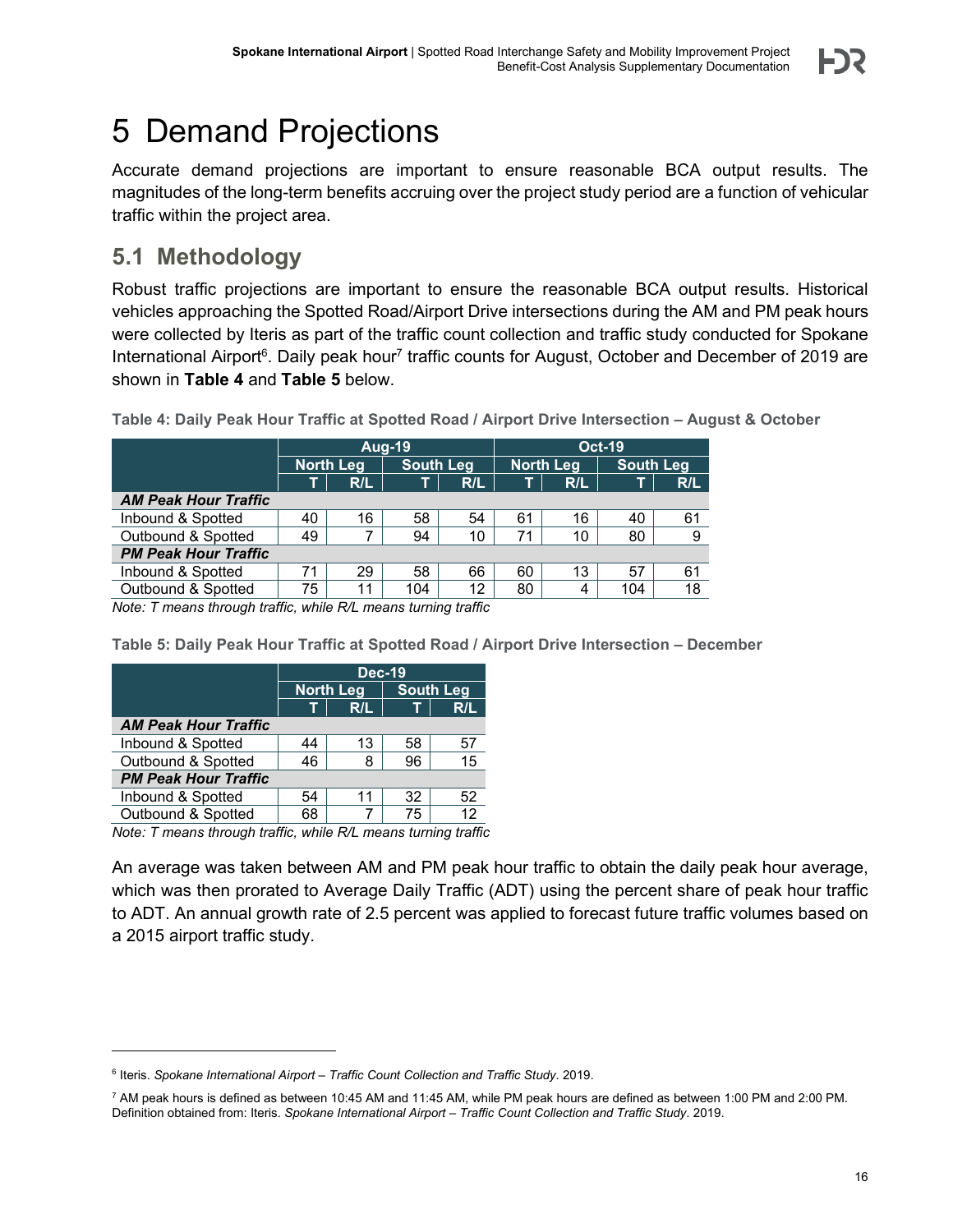## **5.2 Assumptions**

All assumptions used in the estimation of traffic demand for the Project are provided in **Table 6**.

| <b>Variable Name</b>         | <b>Unit</b>  | Value | <b>Source</b>                                                    |
|------------------------------|--------------|-------|------------------------------------------------------------------|
| <b>Traffic Annual Growth</b> | 2.5%<br>$\%$ |       | Spokane International Airport Traffic Study, 2015. Prepared by   |
| Rate                         |              |       | <b>JUB Engineers Inc.</b>                                        |
| Percent Share of Trucks in   | $\%$         | 20.0% | Calculated value.                                                |
| the Study Area               |              |       |                                                                  |
| Percent Share of             |              |       | Average percent share of passenger cars in the area.             |
| Passenger Cars in the        | $\%$         | 80.0% | Information retrieved from Spokane International Airport Traffic |
| Study Area                   |              |       | Count Collection and Traffic Study, 2019, prepared by Iteris.    |
| Percent Share of Peak        |              |       | Calculated based on the percent share of peak hour counts over   |
| Hour Traffic                 | $\%$         | 8.4%  | average daily traffic on Flightline Avenue near Spokane          |
|                              |              |       | International Airport.                                           |

**Table 6: Assumptions used in the Estimation of Demand** 

# **5.3 Demand Projections**

The resulting projections for annual traffic volume at the Spotted Road and Airport Drive intersection are presented in **Table 7**. Further details are available in the accompanying BCA spreadsheet model.

**Table 7: Traffic Volume Projections** 

| <b>Spotted Road/Airport Drive</b><br><b>Intersection</b> | In Project Opening<br><b>Year (2026)</b> | 2036      | 2046      |
|----------------------------------------------------------|------------------------------------------|-----------|-----------|
| Inbound & Spotted                                        | 978.016                                  | 1,251,943 | 1,602,593 |
| Outbound & Spotted                                       | 962.650                                  | 1,251,943 | 1,602,593 |

FJS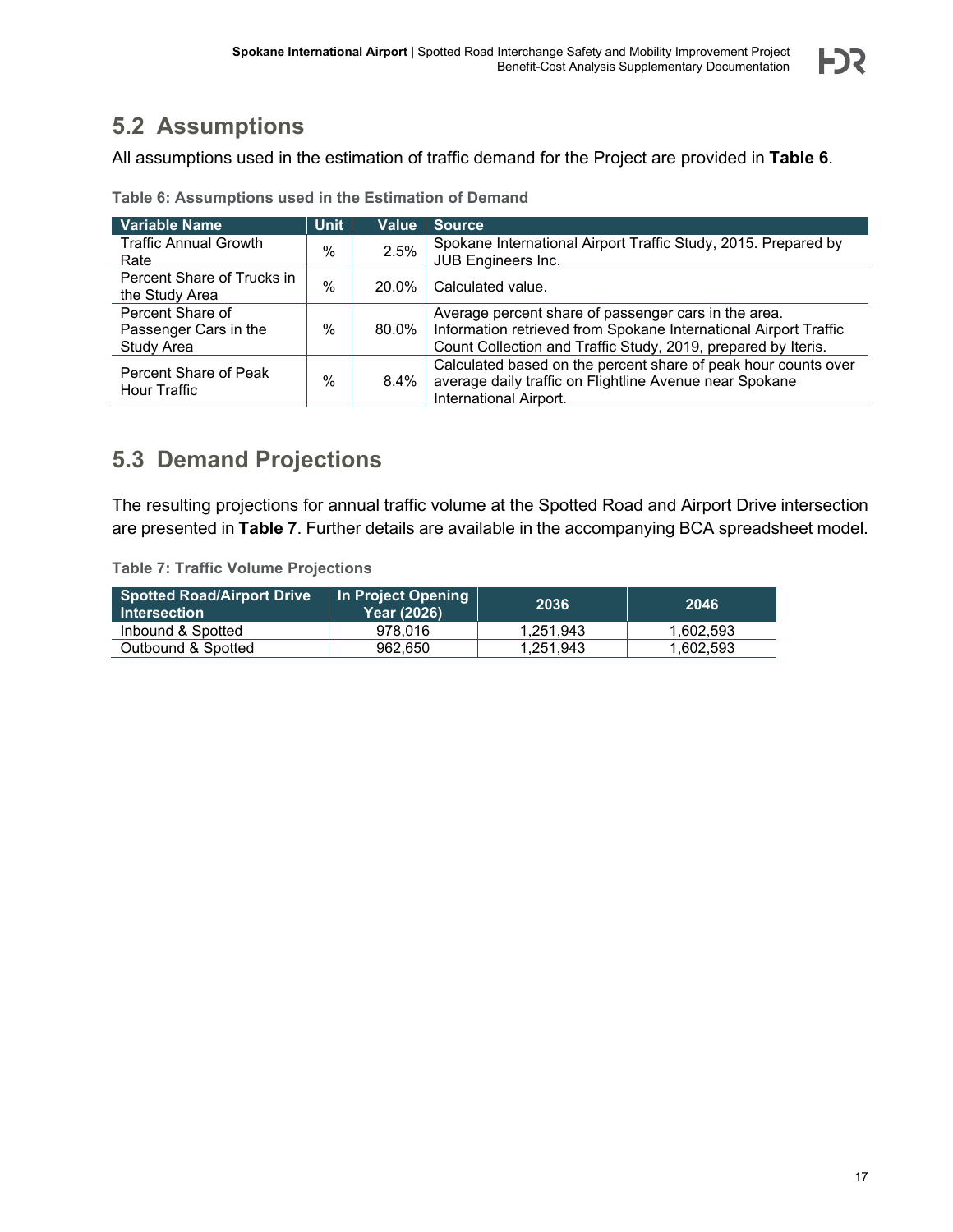# 6 Benefits Measurement, Data, and Assumptions

This section describes the measurement approach used for each benefit or impact category identified in **Table 2** and provides an overview of the associated methodology, assumptions, and estimates.

### **6.1 Safety**

Accident costs and impacts on life, limb, and property are a significant component of road user costs. Road safety is a key economic factor in the planning of roads, as well as an important indicator of transportation efficiency, while outside the economic context, highway safety is often the subject of public concern.

The proposed Project would contribute to full accident mitigation by grade separating Spotted Road from Airport Drive Inbound and Outbound, such that lower speed traffic on Spotted Road can cross inbound and outbound of Airport Drive directly without interfering with higher speed traffic. However, vehicles will experience a slightly longer route when travelling on the overpass, compared to the existing Spotted Road, which will bring a minor safety disbenefit to the overall result The Project would help promote U.S. DOT's long-term safety outcome through reducing potential accidents by avoiding the need to transport both freight and passengers using the same roadways.

The Project is expected to generate substantial benefits in line with the "Safety" merit criteria, with the specific benefits described below. The safety benefits are monetized using the assumptions presented in **Table 8**.

| <b>Variable Name</b>                   | <b>Unit</b>     | <b>Value</b> | <b>Source</b>                                                                                                                                                                                                                                                                                                                                                    |
|----------------------------------------|-----------------|--------------|------------------------------------------------------------------------------------------------------------------------------------------------------------------------------------------------------------------------------------------------------------------------------------------------------------------------------------------------------------------|
| Value of a Statistical Life            | 2020\$/fatality | \$11,600,000 | USDOT BCA Guidance. March 2022.<br>Guidance on Treatment of the<br>Economic Value of a Statistical Life in<br>U.S. Department of Transportation<br>Analyses (2016)<br>https://www.transportation.gov/officep<br>olicy/transportation-<br>policy/reviseddepartmental-quidance-<br>on-valuation-of-astatistical-life-in-<br>economic-analysis<br>Values in 2020\$. |
| MAIS Factor - Serious Injury           | fraction of VSL | 0.105        | US Department of Transportation.                                                                                                                                                                                                                                                                                                                                 |
| MAIS Factor - Moderate Injury          | fraction of VSL | 0.047        | Treatment of the Value of Preventing<br>Fatalities and Injuries in Preparing                                                                                                                                                                                                                                                                                     |
| MAIS Factor - Minor Injury             | fraction of VSL | 0.003        | Economic Analyses. March 2021.                                                                                                                                                                                                                                                                                                                                   |
| Cost of Serious Injury (\$/injury)     | 2020\$/injury   | \$1,218,000  | Calculated based on the MAIS factor                                                                                                                                                                                                                                                                                                                              |
| Cost of Moderate Injury<br>(\$/injury) | 2020\$/injury   | \$545,200    | relative to the value of statistical life<br>and the value of statistical life                                                                                                                                                                                                                                                                                   |
| Cost of Minor Injury (\$/injury)       | 2020\$/injury   | \$34,800     | obtained from the USDOT BCA<br>Guidance, March 2022.                                                                                                                                                                                                                                                                                                             |

#### **Table 8: Assumptions used to Monetize Safety Benefits**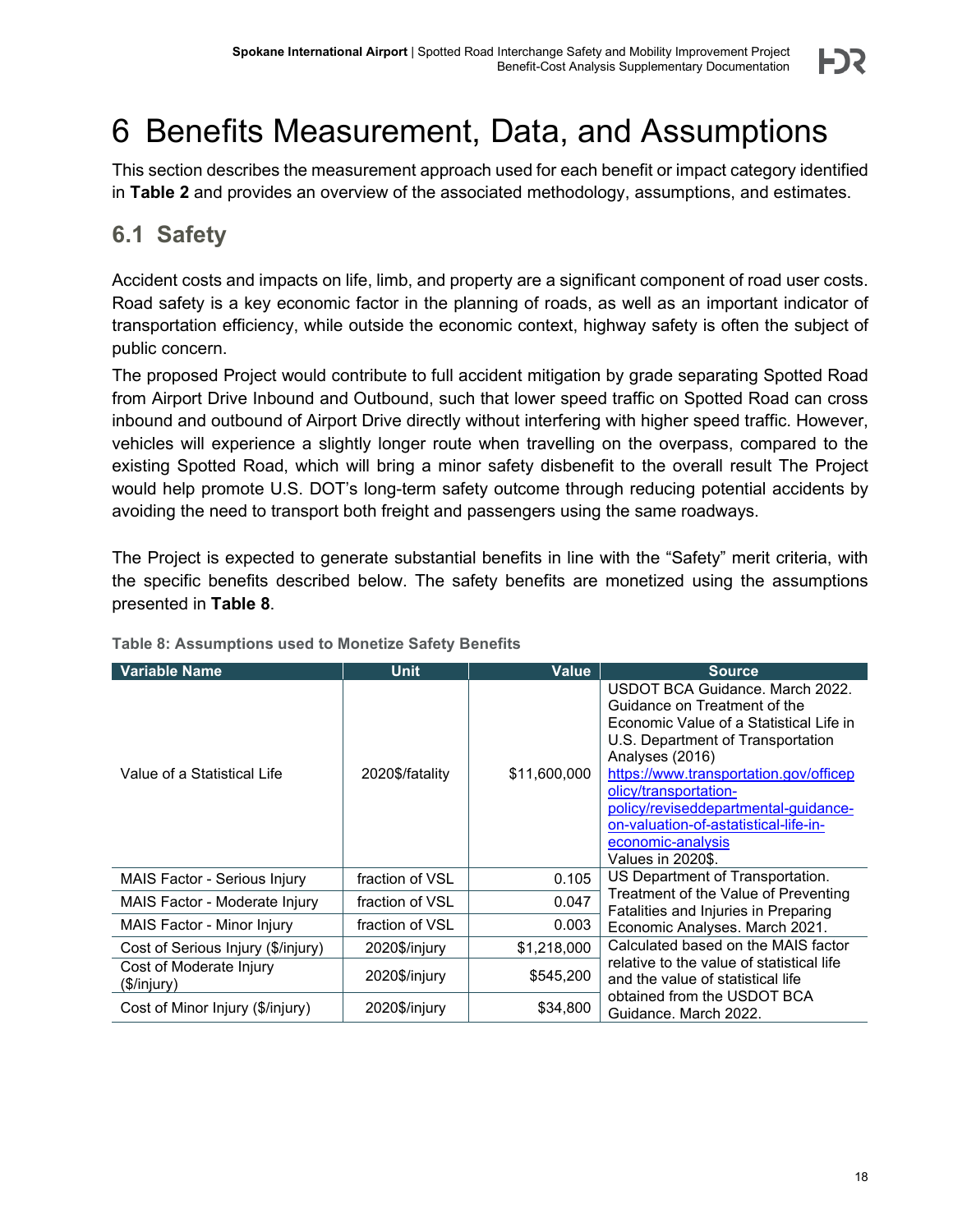#### **6.1.1 Improved Safety and Reduced Accident Costs**

#### **6.1.1.1 METHODOLOGY**

Safety benefits were estimated by monetizing the avoided fatalities and injuries as a result of the Spotted Road overpass. Total fatalities and injuries at the Spotted Road/Airport Drive intersections from 2010 to 2019 were provided by Spokane International Airport, as shown in **Table 9** below.

The BCA assumes that accidents at the Spotted Road/Airport Drive intersections in the No Build case grow at the same rate as the traffic volume. These accidents can be fully avoided by grade separating the Spotted Road in the Build case.

**Table 9: Historical Fatalities and Injuries at Spotted Road / Airport Drive Intersections** 

| <b>Incident Type</b>      | 2010-2019<br>Total | 10-Year<br>Average | <b>Source</b>                                                                    |
|---------------------------|--------------------|--------------------|----------------------------------------------------------------------------------|
| <b>Fatalities</b>         |                    | 0.10               | Spokane International Airport. Accident                                          |
| Serious Injury            | າ                  | 0.20               | data provided by Spokane Regional<br>Transportation Council on behalf of         |
| Evident Injury (Moderate) |                    | 1.70               | WSDOT. Accidents for Spotted Road with<br>Airport Drive Inbound and Outbound are |
| Possible Injury (Minor)   | 30                 | 3.00               | used.                                                                            |

In order to estimate the disbenefit associated with the longer route travelled on the overpass compared to the existing Spotted Road, accident rates in Spokane County were calculated on a per mile basis, which were then applied to the incremental vehicle miles travelled (difference between the No Build and Build cases) to estimate the number of fatalities and injuries.

The fatalities and injuries were then monetized based on assumptions in **Table 10**. The difference in total accident costs between No Build and Build cases determines the improved safety and avoided accident costs.

#### **6.1.1.2 ASSUMPTIONS**

The assumptions used in the estimation of improved safety and reduced accident costs are summarized in **Table 10**.

| <b>Variable Name</b>                           | Unit                        | Value | <b>Source</b>                                                                                                                                                |  |
|------------------------------------------------|-----------------------------|-------|--------------------------------------------------------------------------------------------------------------------------------------------------------------|--|
| <b>Fatal Crashes per</b><br><b>Million VMT</b> | fatal crashes/ million ymt  | 0.01  | Calculated based on total vehicle miles<br>travelled and total crashes by type in<br>Spokane County in 2019.<br>Total vehicle miles travelled retrieved from |  |
| Serious Injury<br>Crashes per Million<br>VMT   | injury crashes/ million vmt | 0.03  | Washington State Department of<br>Transportation, Highway Performance<br>Monitoring System.                                                                  |  |
| Minor Injury Crashes<br>per Million VMT        | injury crashes/ million vmt | 0.59  | Total crashes by type obtained from<br>Washington State Department of<br>Transportation, Crash Data Portal on all types<br>of roadways.                      |  |
| <b>Fatalities per Fatal</b><br>Crash           | fatalities/fatal crash      | 1.02  | Calculated from Spokane County crash<br>statistics between 2016 and 2020. Crash                                                                              |  |

**Table 10: Assumptions used in the Estimation of Improved Safety and Reduced Accident Costs**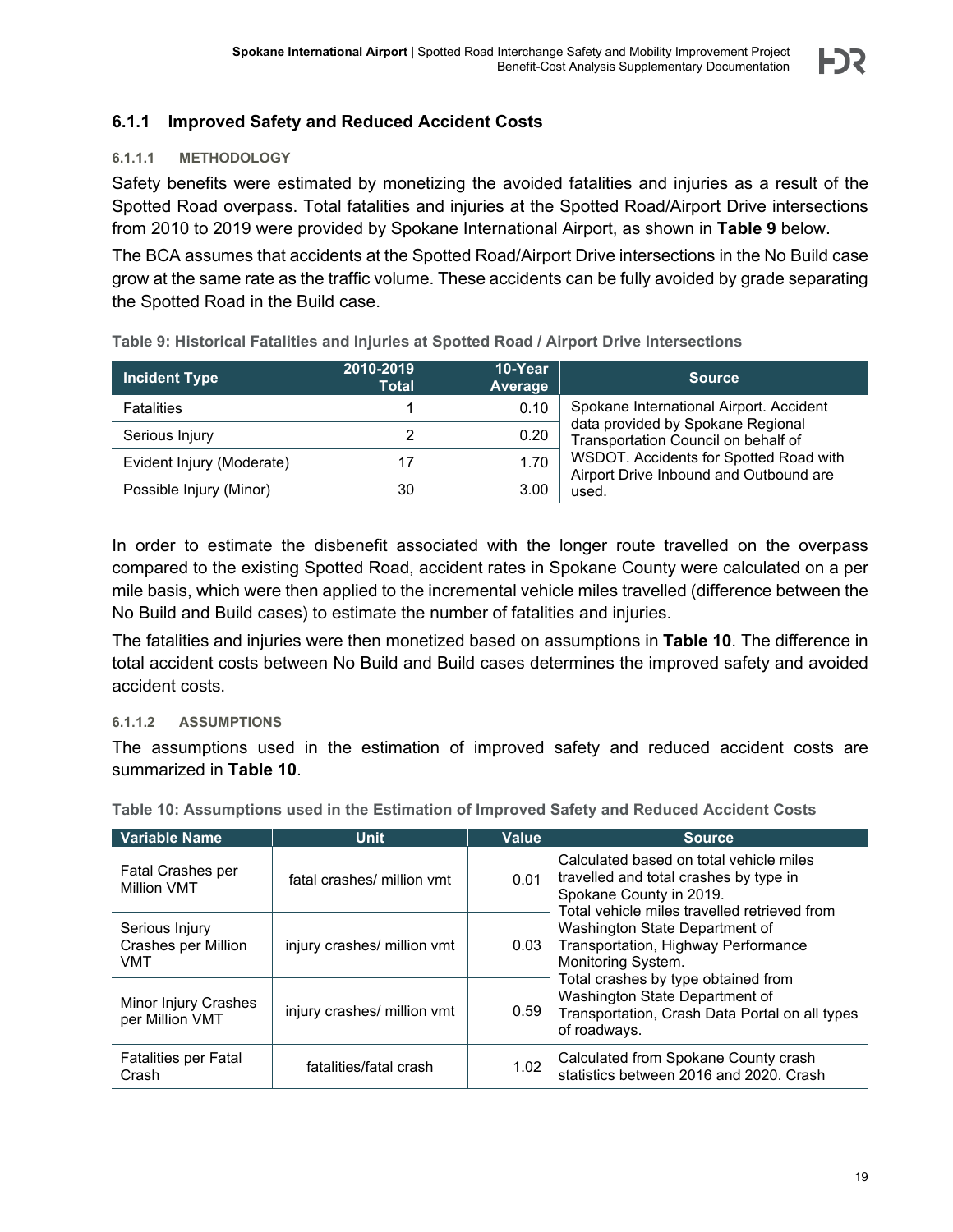| <b>Variable Name</b>                                                       | <b>Unit</b>           | Value | <b>Source</b>                                                                                                                                                            |
|----------------------------------------------------------------------------|-----------------------|-------|--------------------------------------------------------------------------------------------------------------------------------------------------------------------------|
| Serious Injuries per<br>Serious Injury Crash                               | injuries/injury crash | 1.17  | statistics obtained Washington State<br>Department of Transportation, Crash Data<br>Portal on all types of roadways.                                                     |
| Minor Injuries per<br>Minor Injury Collision                               | injuries/injury crash | 1.27  | Washington State Department of<br>Transportation. 2015 Annual Collision<br>Summary.<br>https://www.wsdot.wa.gov/mapsdata/crash/pd<br>f/2015 Annual Collision Summary.pdf |
| <b>Crash Reduction</b><br>Factor by adding the<br>Spotted Road<br>Overpass | %                     | 100%  | Assuming Spotted Road/Airport Drive<br>intersection related incidents can be fully<br>mitigated by grade separating Spotted Road.                                        |

#### **6.1.2 Benefit Estimates**

**Table 11** provides the monetized benefit estimates of safety benefits. The estimated present value of the discounted benefits over the projected 30-year benefit period is \$32.6 million.

| Table TT: EStimates of Safety Benefits, 2020 Dollars |
|------------------------------------------------------|
| <b>Over the Project Lifecycle</b>                    |

**Table 11: Estimates of Safety Benefits, 2020 Dollars** 

|                           | <b>Over the Project Lifecycle</b> |              |  |
|---------------------------|-----------------------------------|--------------|--|
|                           | In Constant Dollars               | 'Discounted  |  |
| <b>Reduced Fatalities</b> | \$59,197,802                      | \$15.477.132 |  |
| Reduced Injuries          | \$65,534,451                      | \$17,133,835 |  |
| Total                     | \$124,732,253                     | \$32,610,967 |  |

### **6.2 State of Good Repair**

The state of good repair benefits are designed to capture benefits from maintaining infrastructure in good condition. This is captured through reduced maintenance costs and the residual value of assets. The residual value captures any useful life left on the assets constructed, and the reduced maintenance costs captures changes in maintenance costs between the No Build and Build Cases.

#### **6.2.1 Reduced Maintenance Costs**

#### **6.2.1.1 METHODOLOGY**

The existing Spotted Road has been aging, and an increasing amount of maintenance costs have been observed during the past few years as a result of increasing rehabilitation and reconstruction of part of the Spotted Road. This can be reduced significantly by replacing it with the new Spotted Road overpass. Therefore, the reduced maintenance costs captured the difference in maintenance costs between Build and No Build cases.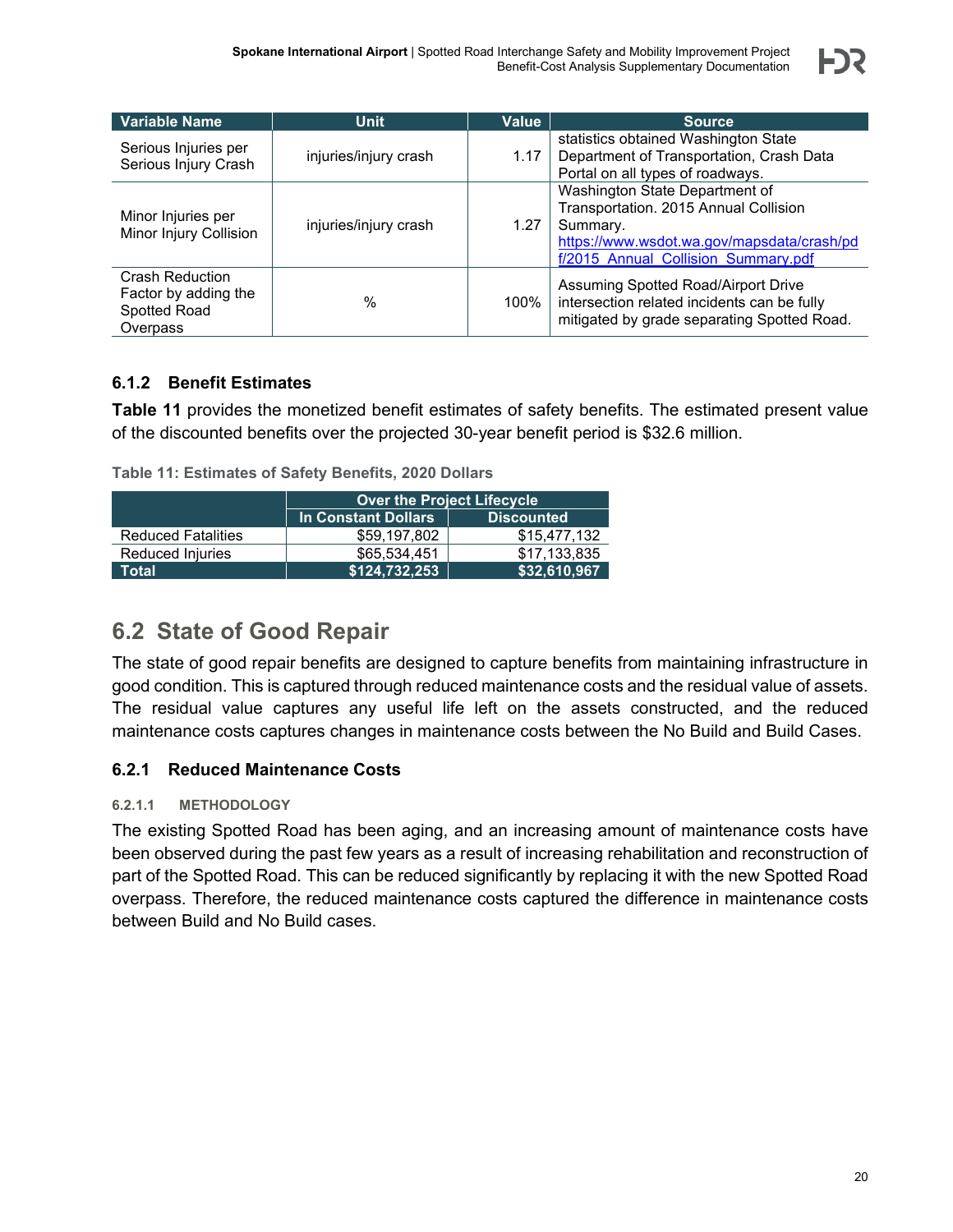#### **6.2.1.2 ASSUMPTIONS**

**Table 12** and **Table 13** highlights the assumptions used to estimate the reduced maintenance costs.

**Table 12: Assumptions used in the Estimation of the Reduced Maintenance Costs – Historical Maintenance Costs** 

| l Variable Name                                                 | Unit        | Value     | <b>Source</b>                                                                                                                                                                 |
|-----------------------------------------------------------------|-------------|-----------|-------------------------------------------------------------------------------------------------------------------------------------------------------------------------------|
| Spotted Road Overpass<br>Annual Maintenance Costs<br>- No Build | 2020\$/year | \$287,574 | An average of historical maintenance costs of the<br>existing Spotted Road from 2017 to 2019. Data<br>provided by Spokane International Airport. Value<br>adjusted to 2020\$. |

**Table 13: Assumptions used in the Estimation of the Reduced Maintenance Costs – Future Maintenance Costs** 

| Year      | <b>Description</b>                                   | Cost (2020 Dollars) |
|-----------|------------------------------------------------------|---------------------|
| 2026-2028 | No Maintenance Required                              | \$-                 |
| 2029      | Striping                                             | \$5,448             |
| 2030      | Striping                                             | \$5,448             |
| 2031      | Striping                                             | \$5,448             |
| 2032      | Crack Seal and Asphalt Surface Treatment (Chip Seal) | \$62,958            |
| 2033      | Striping                                             | \$5,448             |
| 2034      | Patching                                             | \$2,906             |
| 2035      | Patching                                             | \$2,906             |
| 2036      | Striping                                             | \$5,448             |
| 2037      | Patching                                             | \$2,906             |
| 2038      | Patching                                             | \$2,906             |
| 2039      | Patching                                             | \$2,906             |
| 2040      | Crack Seal and Asphalt Surface Treatment (Chip Seal) | \$62,958            |
| 2041      | Striping                                             | \$5,448             |
| 2042      | Patching                                             | \$2,906             |
| 2043      | Striping                                             | \$5,448             |
| 2044      | Patching                                             | \$2,906             |
| 2045      | Patching                                             | \$2,906             |
| 2046      | Striping                                             | \$5,448             |
| 2047      | Patching                                             | \$2,906             |
| 2048      | Patching                                             | \$2,906             |
| 2049      | Striping                                             | \$5,448             |
| 2050      | Patching                                             | \$2,906             |
| 2051      | Crack Seal and Asphalt Surface Treatment (Chip Seal) | \$62,958            |
| 2052      | Patching                                             | \$2,906             |
| 2053      | Striping                                             | \$5,448             |
| 2054      | Patching                                             | \$2,906             |
| 2055      | Patching                                             | \$2,906             |

F3S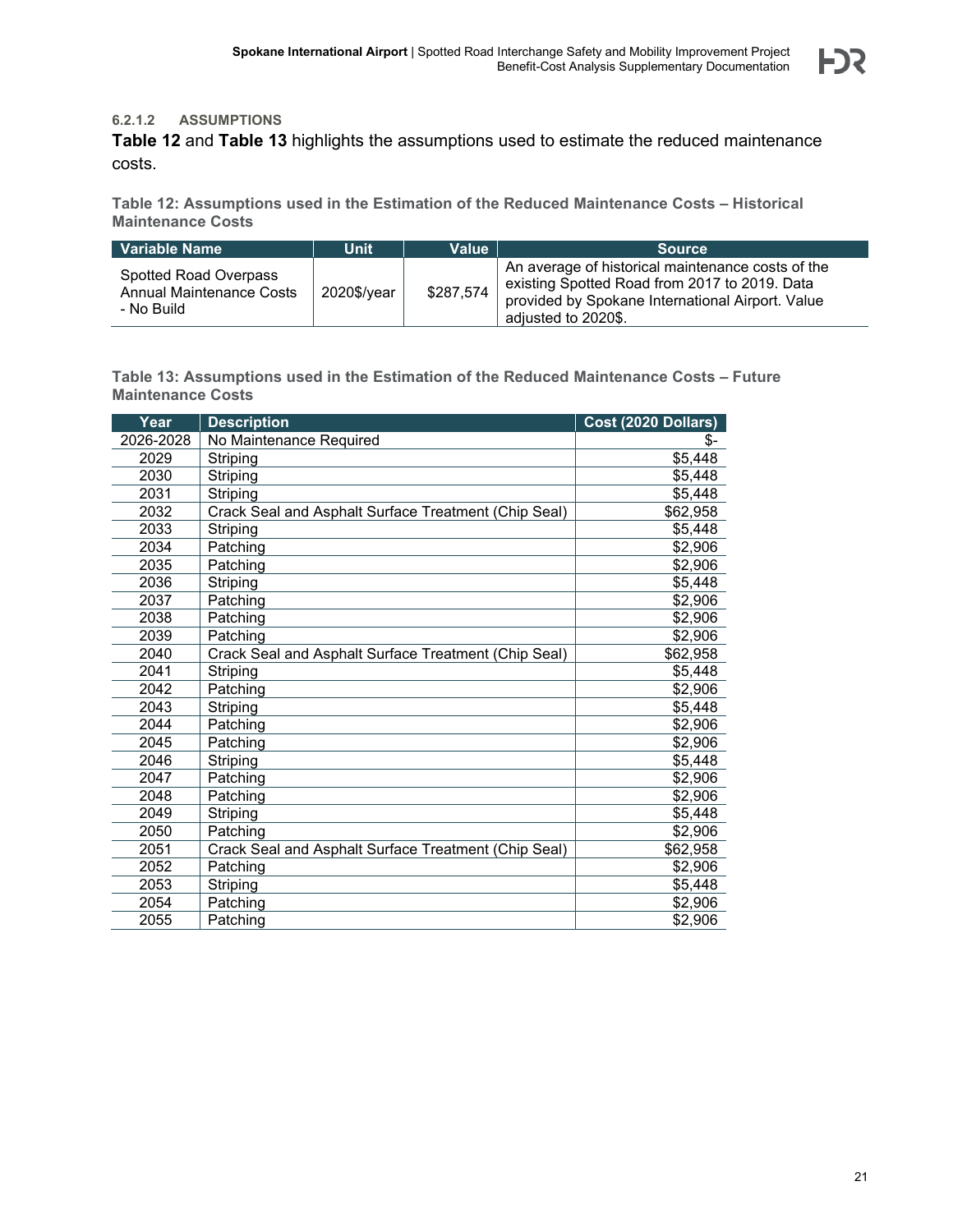#### **6.2.2 Residual Value of Capital Assets**

#### **6.2.2.1 METHODOLOGY**

The residual value of capital assets is calculated in line with U.S. DOT's BCA guidance, based on an estimated useful life of 30 years for the new bridge structures.

#### **6.2.2.2 ASSUMPTIONS**

**Table 14** highlights the assumptions used in the estimation of the residual value of the capital assets.

**Table 14: Assumptions used in the Estimation of the Residual Value of Capital Assets** 

| Variable Name                     | <b>Unit</b> | Value | <b>Source</b>                                                                          |
|-----------------------------------|-------------|-------|----------------------------------------------------------------------------------------|
| Years of Benefits                 | vears       | 30    | Based on the maximum benefit years for BCA from<br>U.S. DOT's March 2022 BCA guidance. |
| Spotted Road Overpass Useful Life | vears       | 30    | Spokane International Airport.                                                         |

#### **6.2.3 Benefit Estimates**

**Table 15** shows the estimates of the reduced maintenance costs and the residual value of capital assets. The estimated discounted present value over the projected 20-year benefit period is \$2.5 million.

**Table 15: Estimates of the State of Good Repair Benefits, 2020 Dollars** 

|                                  | <b>Over the Project Lifecycle</b> |                   |  |  |
|----------------------------------|-----------------------------------|-------------------|--|--|
|                                  | <b>In Constant Dollars</b>        | <b>Discounted</b> |  |  |
| <b>Reduced Maintenance Costs</b> | \$8,343,178                       | \$2.466.457       |  |  |
| Residual Value of Asset          | ზ -                               | Ֆ-                |  |  |
| Total                            | \$8,343,178                       | $1$ \$2,466,457   |  |  |

### **6.3 Economic Competitiveness**

#### **6.3.1 Vehicle Operating Cost Savings**

The proposed Spotted Road overpass looks to avoid vehicle operating costs associated with idling at the Spotted Road/Airport Drive intersections, since vehicles will be able to travel through Spotted Road directly, without waiting for gaps to cross at the intersections. However, vehicles will experience a slightly longer route when travelling on the overpass, compared to the existing Spotted Road, which will bring a disbenefit to the overall result.

#### **6.3.1.1 METHODOLOGY**

The elimination in vehicle idling time is directly related to the construction of the Spotted Road overpass. Vehicle delay time in the No Build case was multiplied by the fuel and motor oil consumption rate to obtain annual estimates of fuel and motor oil consumptions from idling. These volume estimates were multiplied by the respective cost per unit of fuel and motor oil to derive an estimate of the vehicle operating costs which are fully mitigated in the Build case.

In order to estimate the disbenefit associated with the longer route travelled on the overpass compared to the existing Spotted Road, vehicle miles travelled in No Build and Build cases were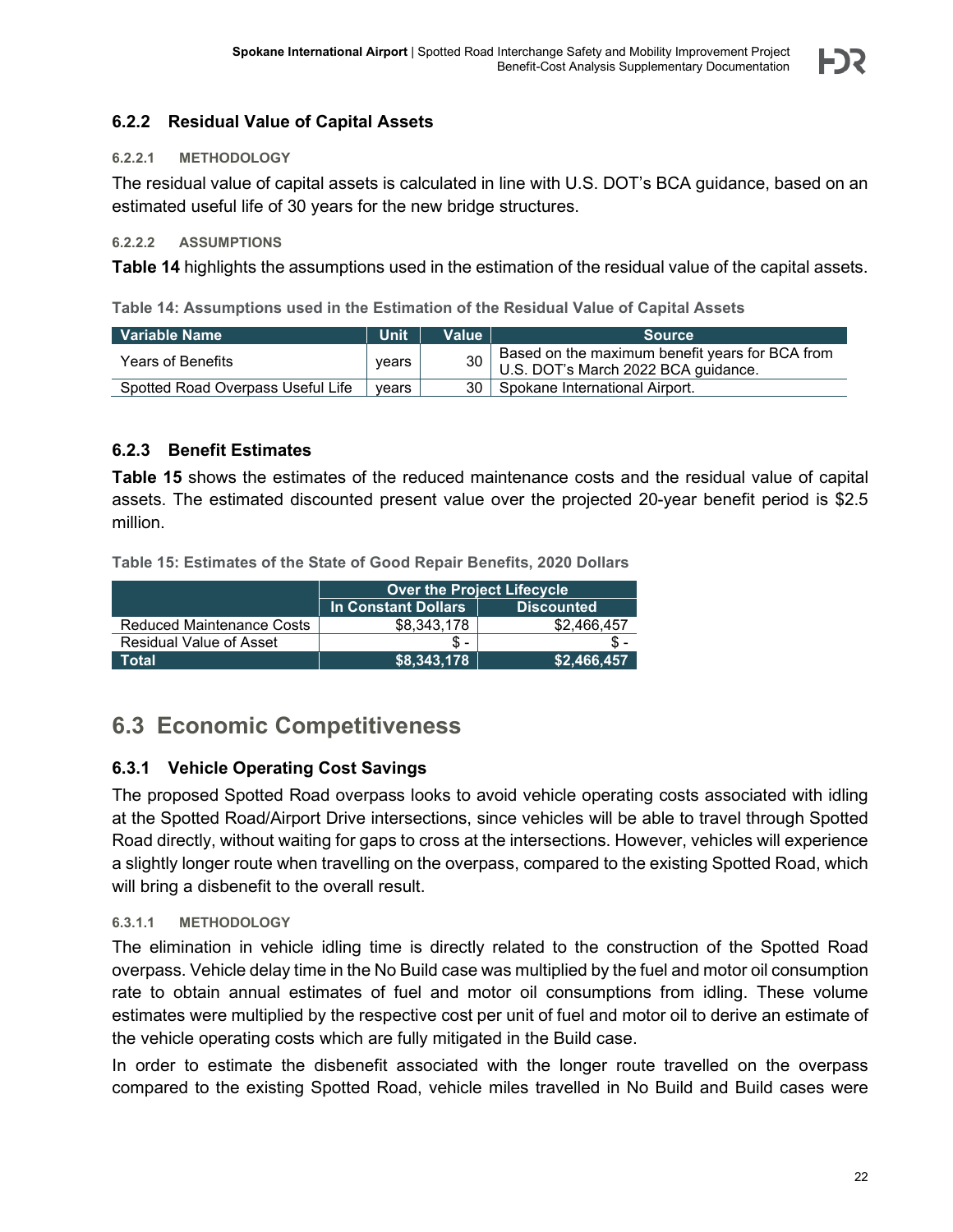multiplied by the fuel and motor oil consumption rate, and then monetized to get the total vehicle operating costs.

The change in total vehicle operating costs between No Build and Build cases gives the total net impact on vehicle operating costs as a result of the Project.

#### **6.3.1.2 ASSUMPTIONS**

Majority of the assumptions used in the estimation of vehicles operating cost savings are summarized in **Table 16**. The remaining assumptions relating to fuel costs are presented in **Table 32** in **Section 9**.

| Variable Name                                        | <b>Unit</b>  | <b>Value</b> | <b>Source</b>                                                                                                               |
|------------------------------------------------------|--------------|--------------|-----------------------------------------------------------------------------------------------------------------------------|
| Motor Oil<br>Consumption at Idle -<br>Autos          | quarts/hour  | 0.03         |                                                                                                                             |
| Motor Oil<br>Consumption at Idle -<br><b>Trucks</b>  | quarts/hour  | 0.03         | Based on U.S. DOT: HERS-ST Highway Economic<br>Requirements System (2002) oil consumption of 1.38qt/1000                    |
| Motor Oil<br>Consumption, Driving<br>- Autos         | quarts/mile  | 0.00         | miles and assuming that "One hour of idle time is equal to<br>approximately 25 miles of driving" (Ford Motor Company, 2011) |
| Motor Oil<br>Consumption, Driving<br>- Trucks        | quarts/mile  | 0.00         |                                                                                                                             |
| Gasoline Burned at<br>Idle - Autos                   | gallons/hour | 0.44         | US DOE: Alternative Fuels Data Center and Argonne National                                                                  |
| Diesel Fuel Burned at<br>Idle - Trucks               | gallons/hour | 0.90         | Laboratory, "Idle Reduction Savings Worksheet" (2018)                                                                       |
| Average Automobile<br>Fuel Economy                   | miles/gallon | 36.90        | Bureau of Transportation Statistics. Table 4-23 Average Fuel<br>Efficiency of U.S. Light Duty Vehicles                      |
| Average Heavy-Duty<br>Diesel Vehicle Fuel<br>Economy | miles/gallon | 6.30         | EPA. MOBILE6.2 output is for heavy-duty diesel vehicles<br>(HDDV).                                                          |
| Cost of Motor Oil -<br>Autos                         | 2020\$/quart | \$10.70      | Average Oil Price Sourced from HERS Model and Inflated to                                                                   |
| Cost of Motor Oil -<br>Trucks                        | 2020\$/quart | \$4.28       | 2020\$ by Motor Oil CPI (BLS CUUR0000SS47021).                                                                              |

**Table 16: Assumptions used in the Estimation of Vehicle Operating Cost Savings** 

#### **6.3.2 Benefit Estimates**

**Table 17** shows the estimated economic competitiveness benefits from vehicle operating cost savings. The estimated discounted present value over the projected 30-year benefit period is -\$0.4 million.

**Table 17: Estimates of Economic Competitiveness Benefits, 2020 Dollars** 

|                                |                            | <b>Over the Project Lifecycle</b> |
|--------------------------------|----------------------------|-----------------------------------|
|                                | <b>In Constant Dollars</b> | <b>Discounted</b>                 |
| Vehicle Operating Cost Savings | -\$1.101.085               | $-$ \$359,158                     |
| Total                          | $-$1,101,085$              | $-$ \$359.158                     |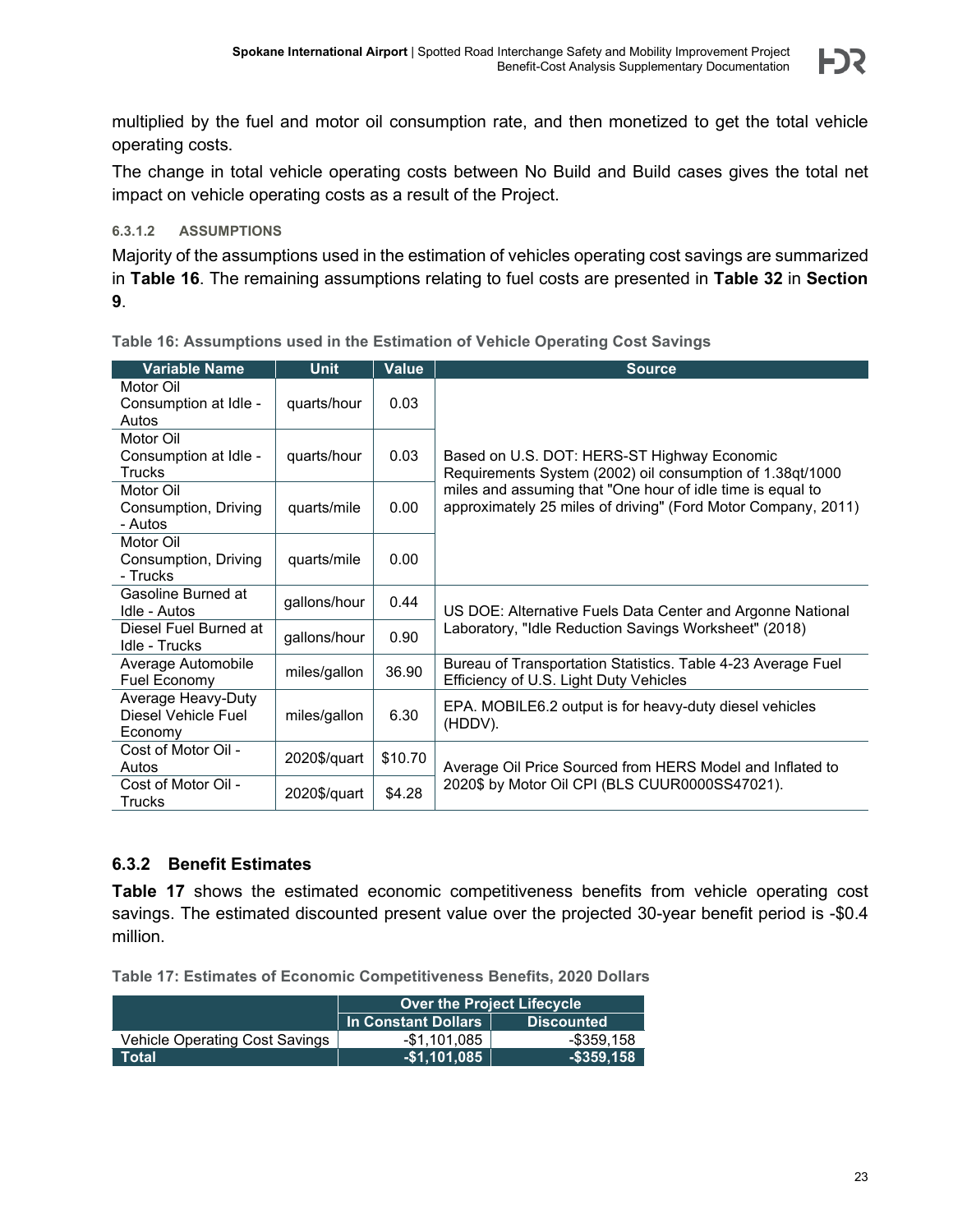### **6.4 Environmental Sustainability**

Environmental costs are increasingly considered an important component in the evaluation of transportation projects. The primary environmental impact of vehicle use is exhaust emissions, which impose wide-ranging social costs on people, material, and vegetation. The negative effects of pollution depend not only on the quantity of pollution produced, but also on the types of pollutants emitted as well as the local environmental conditions into which the pollution is released.

The proposed Project would reduce vehicle emissions from idling with the construction of the overpass. However, vehicles will experience a slightly longer route when travelling on the overpass, compared to the existing Spotted Road, which results in a small net disbenefit to the overall result.

The assumptions used to monetize the reduction in emissions are summarized in **Table 18**.

| Social Cost of Emissions (2020\$/metric ton) |                 |                      |           |                 |                 |                                                                                                                                       |
|----------------------------------------------|-----------------|----------------------|-----------|-----------------|-----------------|---------------------------------------------------------------------------------------------------------------------------------------|
| Year                                         | CO <sub>2</sub> | NO <sub>X</sub>      | <b>PM</b> | SO <sub>2</sub> | <b>VOC</b>      | <b>Source/Comment</b>                                                                                                                 |
| 2021                                         | \$52            | \$15,600             | \$748,600 | \$41,500        | \$0             |                                                                                                                                       |
| 2022                                         | \$53            | \$15,800             | \$761,600 | \$42,300        | \$0             |                                                                                                                                       |
| 2023                                         | \$54            | \$16,000             | \$774,700 | \$43,100        | \$0             |                                                                                                                                       |
| 2024                                         | \$55            | \$16,200             | \$788,100 | \$44,000        | \$0             |                                                                                                                                       |
| 2025                                         | \$56            | \$16,500             | \$801,700 | \$44,900        | \$0             |                                                                                                                                       |
| 2026                                         | \$57            | \$16,800             | \$814,500 | \$45,700        | \$0             |                                                                                                                                       |
| 2027                                         | \$58            | \$17,100             | \$827,400 | \$46,500        | \$0             |                                                                                                                                       |
| 2028                                         | \$60            | $\overline{$}17,400$ | \$840,600 | \$47,300        | \$0             |                                                                                                                                       |
| 2029                                         | \$61            | \$17,700             | \$854,000 | \$48,200        | \$0             |                                                                                                                                       |
| 2030                                         | \$62            | \$18,100             | \$867,600 | \$49,100        | \$0             |                                                                                                                                       |
| 2031                                         | \$63            | \$18,100             | \$867,600 | \$49,100        | \$0             | Technical Support Document: Estimating the Benefit per Ton                                                                            |
| 2032                                         | \$64            | \$18,100             | \$867,600 | \$49,100        | \$0             | of Reducing PM <sub>2.5</sub> Precursors from 17 Sectors (February                                                                    |
| 2033                                         | \$65            | \$18,100             | \$867,600 | \$49,100        | \$0             | $2018$ )"                                                                                                                             |
| 2034                                         | \$66            | \$18,100             | \$867,600 | \$49,100        | \$0             | https://www.epa.gov/sites/default/files/2018-                                                                                         |
| 2035                                         | \$67            | \$18,100             | \$867,600 | \$49,100        | $\overline{$}0$ | 02/documents/sourceapportionmentbpttsd 2018.pdf                                                                                       |
| 2036                                         | \$69            | \$18,100             | \$867,600 | \$49,100        | \$0             |                                                                                                                                       |
| 2037                                         | \$70            | \$18,100             | \$867,600 | \$49,100        | $\overline{$}0$ | NO <sub>x</sub> , SO <sub>x</sub> , and PM <sub>2.5</sub> values are inflated from 2015 to 2020<br>dollars using the GDP deflator.    |
| 2038                                         | \$71            | $\overline{$}18,100$ | \$867,600 | \$49,100        | $\overline{$}0$ |                                                                                                                                       |
| 2039                                         | \$72            | \$18,100             | \$867,600 | \$49,100        | \$0             | Social Cost of Carbon, Methane, and Nitrous Oxide Interim                                                                             |
| 2040                                         | \$73            | \$18,100             | \$867,600 | \$49,100        | $\overline{50}$ | Estimates under Executive Order 13990 (February 2021)                                                                                 |
| 2041                                         | \$74            | \$18,100             | \$867,600 | \$49,100        | $\overline{50}$ | https://www.whitehouse.gov/wp-                                                                                                        |
| 2042                                         | \$75            | \$18,100             | \$867,600 | \$49,100        | \$0             | content/uploads/2021/02/TechnicalSupportDocument SocialC                                                                              |
| 2043                                         | \$77            | \$18,100             | \$867,600 | \$49,100        | \$0             | ostofCarbonMethaneNitrousOxide.pdf                                                                                                    |
| 2044                                         | \$78            | \$18,100             | \$867,600 | \$49,100        | \$0             |                                                                                                                                       |
| 2045                                         | \$79            | \$18,100             | \$867,600 | \$49,100        | \$0             | Values are kept constant after 2050.                                                                                                  |
| 2046                                         | \$80            | \$18,100             | \$867,600 | \$49,100        | \$0             |                                                                                                                                       |
| 2047                                         | \$81            | \$18,100             | \$867,600 | \$49,100        | \$0             |                                                                                                                                       |
| 2048                                         | \$82            | \$18,100             | \$867,600 | \$49,100        | \$0             |                                                                                                                                       |
| 2049                                         | \$83            | \$18,100             | \$867,600 | \$49,100        | \$0             |                                                                                                                                       |
| 2050                                         | \$85            | \$18,100             | \$867,600 | \$49,100        | \$0             |                                                                                                                                       |
| 2051                                         | \$85            | \$18,100             | \$867,600 | \$49,100        | \$0             |                                                                                                                                       |
| 2052                                         | \$85            | \$18,100             | \$867,600 | \$49,100        | \$0             |                                                                                                                                       |
| 2053                                         | \$85            | \$18,100             | \$867,600 | \$49,100        | \$0             |                                                                                                                                       |
| 2054                                         | \$85            | \$18,100             | \$867,600 | \$49,100        | \$0             |                                                                                                                                       |
| 2055                                         | \$85            | \$18,100             | \$867,600 | \$49,100        | \$0             |                                                                                                                                       |
|                                              |                 |                      |           |                 |                 | Notes: CDD - gross demostic product: NOv - pitrogen exides: DM - particulate matter: SO <sub>2</sub> - sulfur dievide: VOC - velatile |

**Table 18: Assumptions used in the Estimation of Environmental Benefits – Emission Values** 

gross domestic product; NOx = nitrogen oxides; PM = particulate matter;  $SO_2$  = sulfur dioxide; VOC = volatile organic compounds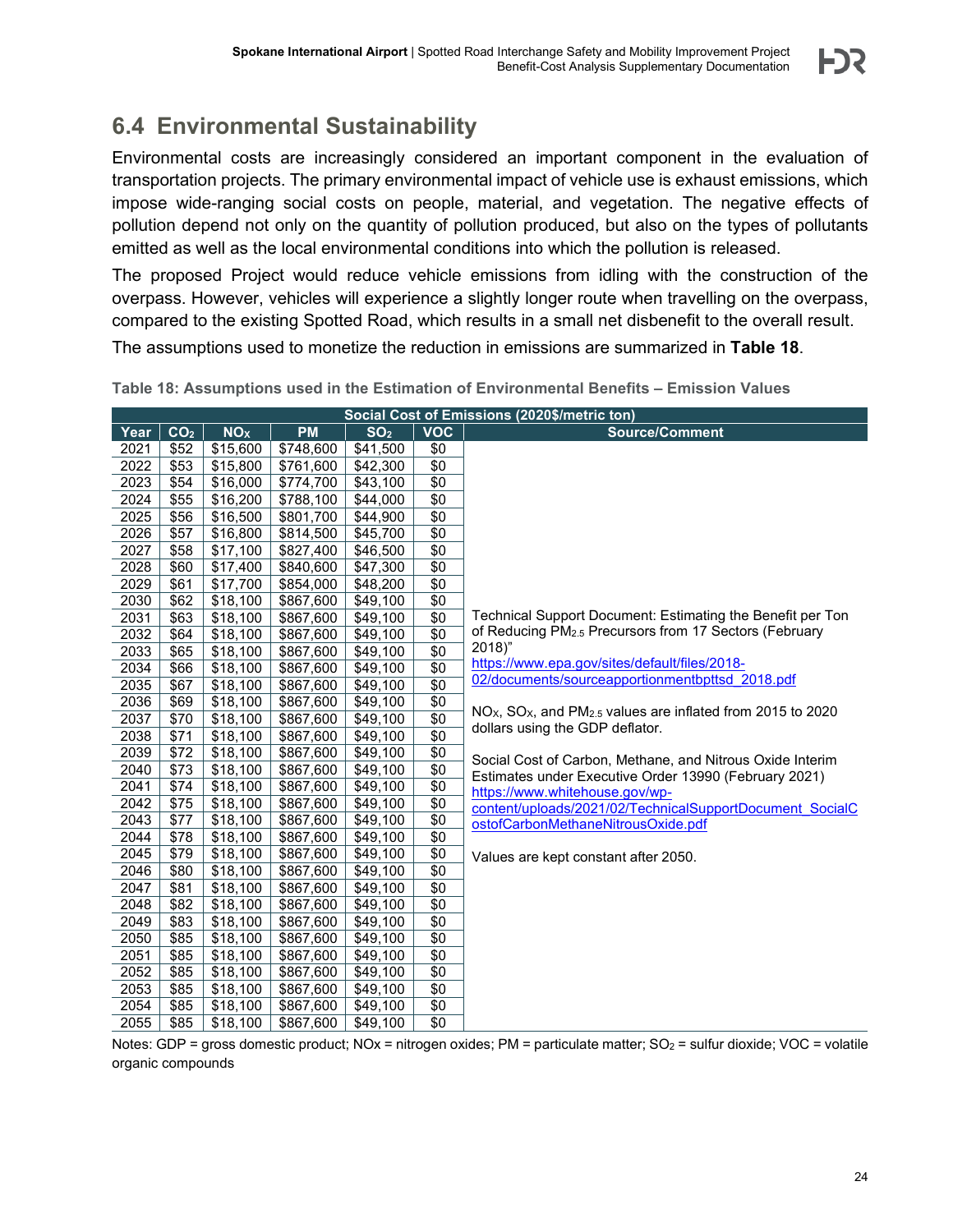#### **6.4.1 Reduced Emission Costs**

#### **6.4.1.1 METHODOLOGY**

Vehicle delay time in the No Build case was used to estimate total emissions released from vehicle idling at Spotted Road/Airport Drive intersections, which was then multiplied by the appropriate emission factors for tons of nitrogen oxides ( $NO<sub>x</sub>$ ), particulate matter (PM), sulfur dioxide (SO<sub>2</sub>), carbon dioxide (CO2) and volatile organic compounds (VOC) emitted per year. Each pollutant, measured in tons, is then multiplied by its monetary value, presented in **Table 18**, to get the total emission cost in the No Build case. Grade separating the Spotted Road in the Build case would eliminate emissions related to vehicle idling.

In order to estimate the disbenefit associated with the longer route travelled on the overpass compared to the existing Spotted Road, vehicle miles travelled in No Build and Build cases were used to estimate the total emissions released. Vehicle miles travelled were multiplied by the appropriate emission factors, and then monetized to get the total emission costs.

The change in total emission costs between No Build and Build cases indicates the total avoided emission costs as a result of the Project.

#### **6.4.1.2 ASSUMPTIONS**

The assumptions used in the estimation of reduced emissions costs are summarized in **Table 19** and **Table 20** for idling vehicles. Additional assumptions for trucks and automobiles are presented in **Table 30** and **Table 31** in **Section 9**.

|      |                 |                       |           |                 |            | iding Truck Emissions (grams/nour)                                       |
|------|-----------------|-----------------------|-----------|-----------------|------------|--------------------------------------------------------------------------|
| Year | CO <sub>2</sub> | <b>NO<sub>x</sub></b> | <b>PM</b> | SO <sub>2</sub> | <b>VOC</b> | <b>Source/Comment</b>                                                    |
| 2020 | 2,795           | 11.26                 | 0.548     | 0.01            | 1.96       |                                                                          |
| 2021 | 2,728           | 10.28                 | 0.451     | 0.01            | 1.67       |                                                                          |
| 2022 | 2.664           | 9.39                  | 0.371     | 0.01            | 1.42       |                                                                          |
| 2023 | 2,600           | 8.57                  | 0.305     | 0.01            | 1.21       |                                                                          |
| 2024 | 2,538           | 7.83                  | 0.251     | 0.01            | 1.03       |                                                                          |
| 2025 | 2,478           | 7.15                  | 0.206     | 0.01            | 0.87       |                                                                          |
| 2026 | 2.419           | 6.52                  | 0.170     | 0.01            | 0.74       |                                                                          |
| 2027 | 2,361           | 5.96                  | 0.140     | 0.01            | 0.63       |                                                                          |
| 2028 | 2.305           | 5.44                  | 0.115     | 0.01            | 0.54       |                                                                          |
| 2029 | 2,250           | 4.97                  | 0.095     | 0.01            | 0.46       |                                                                          |
| 2030 | 2.197           | 4.53                  | 0.078     | 0.01            | 0.39       | MOVES run in June 2021 for Spokane County, Washington. Truck             |
| 2031 | 2,178           | 4.40                  | 0.060     | 0.01            | 0.35       | Emissions used a weighted average of Passenger Truck (80%), Single       |
| 2032 | 2,159           | 4.26                  | 0.047     | 0.01            | 0.31       | unit long-haul truck (10%), and Single unit short-haul truck (10%) based |
| 2033 | 2,140           | 4.13                  | 0.036     | 0.01            | 0.28       | on the vehicle type percent share in the study area, with diesel as the  |
| 2034 | 2,121           | 4.00                  | 0.028     | 0.01            | 0.25       | fuel type and a speed bin of 2.5 mph to represent emission rates when    |
| 2035 | 2,102           | 3.88                  | 0.022     | 0.01            | 0.22       | idling. MOVES values were gathered from 2020, 2030, 2040, 2050 and       |
| 2036 | 2,084           | 3.76                  | 0.017     | 0.01            | 0.20       | 2060. Values were interpolated between those years.                      |
| 2037 | 2.066           | 3.65                  | 0.013     | 0.01            | 0.17       |                                                                          |
| 2038 | 2.048           | 3.53                  | 0.010     | 0.01            | 0.16       |                                                                          |
| 2039 | 2,030           | 3.42                  | 0.008     | 0.01            | 0.14       |                                                                          |
| 2040 | 2,012           | 3.32                  | 0.006     | 0.01            | 0.12       |                                                                          |
| 2041 | 2.009           | 3.31                  | 0.006     | 0.01            | 0.12       |                                                                          |
| 2042 | 2,005           | 3.30                  | 0.006     | 0.01            | 0.12       |                                                                          |
| 2043 | 2,002           | 3.29                  | 0.006     | 0.01            | 0.12       |                                                                          |
| 2044 | 1,999           | 3.28                  | 0.006     | 0.01            | 0.12       |                                                                          |
| 2045 | 1,995           | 3.27                  | 0.006     | 0.01            | 0.12       |                                                                          |
| 2046 | 1.992           | 3.26                  | 0.006     | 0.01            | 0.12       |                                                                          |

**Table 19: Assumptions used in the Estimation of Environmental Benefits – Idling Trucks** 

**Idling Truck Emissions (grams/hour)**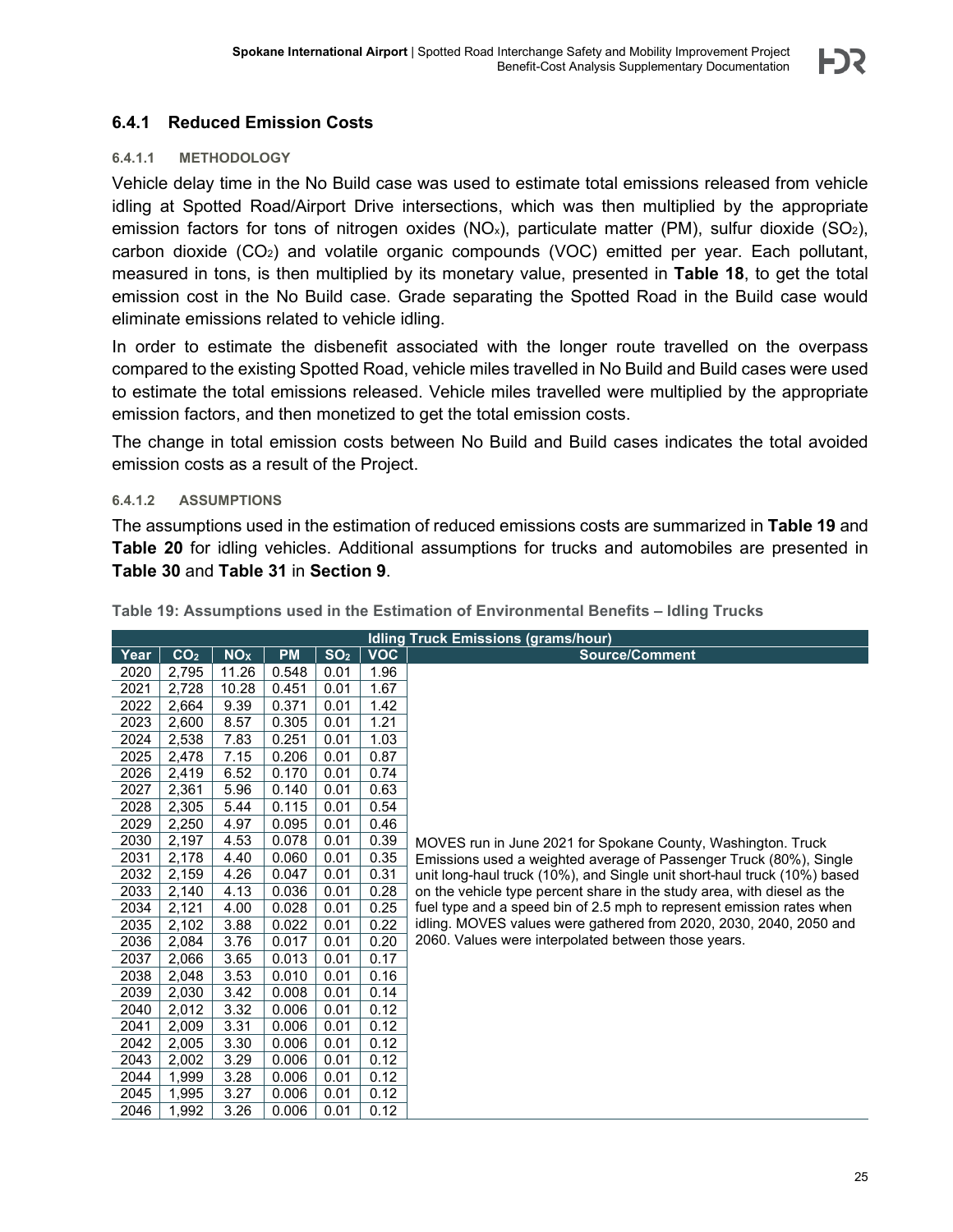|      | <b>Idling Truck Emissions (grams/hour)</b> |                       |           |                 |            |                |  |  |  |  |
|------|--------------------------------------------|-----------------------|-----------|-----------------|------------|----------------|--|--|--|--|
| Year | CO <sub>2</sub>                            | <b>NO<sub>x</sub></b> | <b>PM</b> | SO <sub>2</sub> | <b>VOC</b> | Source/Comment |  |  |  |  |
| 2047 | .988                                       | 3.25                  | 0.006     | 0.01            | 0.12       |                |  |  |  |  |
| 2048 | .985                                       | 3.24                  | 0.006     | 0.01            | 0.12       |                |  |  |  |  |
| 2049 | .982                                       | 3.22                  | 0.006     | 0.01            | 0.12       |                |  |  |  |  |
| 2050 | .978                                       | 3.21                  | 0.006     | 0.01            | 0.12       |                |  |  |  |  |
| 2051 | .978                                       | 3.21                  | 0.006     | 0.01            | 0.12       |                |  |  |  |  |
| 2052 | ,977                                       | 3.21                  | 0.006     | 0.01            | 0.12       |                |  |  |  |  |
| 2053 | .976                                       | 3.21                  | 0.006     | 0.01            | 0.12       |                |  |  |  |  |
| 2054 | .976                                       | 3.21                  | 0.006     | 0.01            | 0.12       |                |  |  |  |  |
| 2055 | .975                                       | 3.21                  | 0.006     | 0.01            | 0.12       |                |  |  |  |  |

**Table 20: Assumptions used in the Estimation of Environmental Benefits – Idling Automobiles** 

|      | <b>Idling Automobiles Emissions (grams/hour)</b> |      |           |                 |            |                                                                                                                                               |  |  |  |
|------|--------------------------------------------------|------|-----------|-----------------|------------|-----------------------------------------------------------------------------------------------------------------------------------------------|--|--|--|
| Year | CO <sub>2</sub>                                  | NOx  | <b>PM</b> | SO <sub>2</sub> | <b>VOC</b> | <b>Source/Comment</b>                                                                                                                         |  |  |  |
| 2020 | 1,679                                            | 0.28 | 0.008     | 0.01            | 0.19       |                                                                                                                                               |  |  |  |
| 2021 | 1,640                                            | 0.23 | 0.008     | 0.01            | 0.16       |                                                                                                                                               |  |  |  |
| 2022 | 1,601                                            | 0.19 | 0.008     | 0.01            | 0.14       |                                                                                                                                               |  |  |  |
| 2023 | 1,564                                            | 0.16 | 0.007     | 0.01            | 0.12       |                                                                                                                                               |  |  |  |
| 2024 | 1,527                                            | 0.13 | 0.007     | 0.01            | 0.10       |                                                                                                                                               |  |  |  |
| 2025 | 1,492                                            | 0.11 | 0.007     | 0.01            | 0.09       |                                                                                                                                               |  |  |  |
| 2026 | 1,457                                            | 0.09 | 0.007     | 0.01            | 0.08       |                                                                                                                                               |  |  |  |
| 2027 | 1,423                                            | 0.08 | 0.006     | 0.01            | 0.07       |                                                                                                                                               |  |  |  |
| 2028 | 1,389                                            | 0.07 | 0.006     | 0.01            | 0.06       |                                                                                                                                               |  |  |  |
| 2029 | 1,357                                            | 0.05 | 0.006     | 0.01            | 0.05       |                                                                                                                                               |  |  |  |
| 2030 | 1,325                                            | 0.05 | 0.006     | 0.01            | 0.04       |                                                                                                                                               |  |  |  |
| 2031 | 1,312                                            | 0.04 | 0.006     | 0.01            | 0.04       |                                                                                                                                               |  |  |  |
| 2032 | 1,298                                            | 0.03 | 0.006     | 0.01            | 0.04       |                                                                                                                                               |  |  |  |
| 2033 | 1,285                                            | 0.03 | 0.006     | 0.01            | 0.04       |                                                                                                                                               |  |  |  |
| 2034 | 1,272                                            | 0.02 | 0.006     | 0.01            | 0.03       |                                                                                                                                               |  |  |  |
| 2035 | 1,259                                            | 0.02 | 0.005     | 0.01            | 0.03       |                                                                                                                                               |  |  |  |
| 2036 | 1,247                                            | 0.02 | 0.005     | 0.01            | 0.03       | MOVES run in June 2021 for Spokane County, Washington. Passenger<br>cars used as the vehicle type, with gasoline as the fuel type and a speed |  |  |  |
| 2037 | 1,234                                            | 0.01 | 0.005     | 0.01            | 0.03       | bin of 2.5 mph to represent emission rates when idling. MOVES values                                                                          |  |  |  |
| 2038 | 1,221                                            | 0.01 | 0.005     | 0.01            | 0.03       | were gathered from 2020, 2030, 2040, 2050 and 2060. Values were                                                                               |  |  |  |
| 2039 | 1,209                                            | 0.01 | 0.005     | 0.01            | 0.03       | interpolated between those years.                                                                                                             |  |  |  |
| 2040 | 1,197                                            | 0.01 | 0.005     | 0.01            | 0.02       |                                                                                                                                               |  |  |  |
| 2041 | 1,194                                            | 0.01 | 0.005     | 0.01            | 0.02       |                                                                                                                                               |  |  |  |
| 2042 | 1,192                                            | 0.01 | 0.005     | 0.01            | 0.02       |                                                                                                                                               |  |  |  |
| 2043 | 1,189                                            | 0.01 | 0.005     | 0.01            | 0.02       |                                                                                                                                               |  |  |  |
| 2044 | 1,187                                            | 0.01 | 0.005     | 0.01            | 0.02       |                                                                                                                                               |  |  |  |
| 2045 | 1,184                                            | 0.01 | 0.005     | 0.01            | 0.02       |                                                                                                                                               |  |  |  |
| 2046 | 1,182                                            | 0.01 | 0.005     | 0.01            | 0.02       |                                                                                                                                               |  |  |  |
| 2047 | 1,180                                            | 0.01 | 0.005     | 0.01            | 0.02       |                                                                                                                                               |  |  |  |
| 2048 | 1,177                                            | 0.01 | 0.005     | 0.01            | 0.02       |                                                                                                                                               |  |  |  |
| 2049 | 1,175                                            | 0.01 | 0.005     | 0.01            | 0.02       |                                                                                                                                               |  |  |  |
| 2050 | 1,172                                            | 0.01 | 0.005     | 0.01            | 0.02       |                                                                                                                                               |  |  |  |
| 2051 | 1,172                                            | 0.00 | 0.005     | 0.01            | 0.02       |                                                                                                                                               |  |  |  |
| 2052 | 1,172                                            | 0.00 | 0.005     | 0.01            | 0.02       |                                                                                                                                               |  |  |  |
| 2053 | 1,171                                            | 0.00 | 0.005     | 0.01            | 0.02       |                                                                                                                                               |  |  |  |
| 2054 | 1,171                                            | 0.00 | 0.005     | 0.01            | 0.02       |                                                                                                                                               |  |  |  |
| 2055 | 1,171                                            | 0.00 | 0.005     | 0.01            | 0.02       |                                                                                                                                               |  |  |  |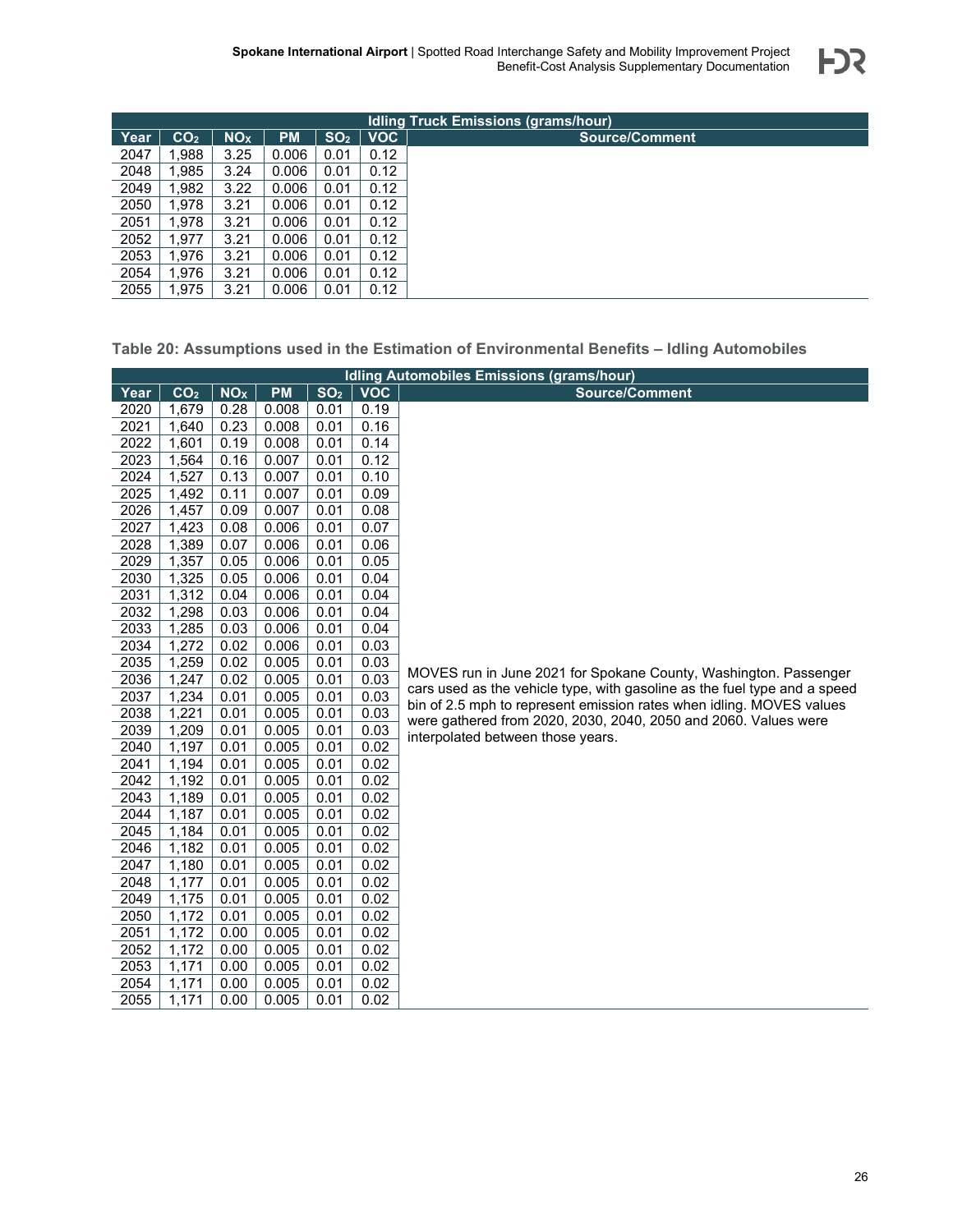#### **6.4.2 Benefit Estimates**

**Table 21** shows the estimated environmental benefits from reduced emissions. The estimated discounted present value over the projected 30-year benefit period is -\$0.1 million.

| Table 21: Estimates of Environmental Benefits, 2020 Dollars |  |  |  |
|-------------------------------------------------------------|--|--|--|
|-------------------------------------------------------------|--|--|--|

|                                 | <b>Over the Project Lifecycle</b> |                   |  |  |
|---------------------------------|-----------------------------------|-------------------|--|--|
|                                 | In Constant Dollars               | <b>Discounted</b> |  |  |
| Greenhouse Gas (GHG)            | -\$169.984                        | $-$ \$93.866      |  |  |
| Critical Air Contaminants (CAC) | $-$15,883$                        | $-$7.019$         |  |  |
| Total                           | $-$185,867$                       | $-$100,885$       |  |  |

Notes: CAC = criteria air contaminant; GHG = greenhouse gas

### **6.5 Quality of Life**

#### **6.5.1 Travel Time Savings**

The proposed Project would generate travel time savings for vehicle drivers and passengers, which falls under the quality-of-life merit criteria. Currently, vehicles travelling through the Spotted Road/Airport Drive intersections have to stop at intersections and wait for the gap to cross. This can be eliminated with the construction of the overpass. However, vehicles will experience a slightly longer route when travelling on the overpass, compared to the existing Spotted Road, which will bring a minor disbenefit.

#### **6.5.1.1 METHODOLOGY**

In the No Build case, almost all vehicles approaching the Spotted Road/Airport Drive intersections experience some delay while either waiting for a gap to cross the intersections or waiting for vehicles ahead to cross first. The relationship between traffic volumes on Spotted Road approaching the intersections and vehicle delay time is not linear. Instead, there is an exponential growth in vehicle delay time when more vehicles are observed at the intersections. This means that if the intersections experience twice the usual traffic volume, the delay time will be more than double. A traffic study for Spokane International Airport conducted by JUB Engineers Inc. in 2015 provided daily historical traffic volumes and vehicle delay time during the peak hour at the Spotted Road/Airport Drive intersections, and conducted projections using traffic simulation models for 2019, 2024, and 2034. Results are shown in **Table 22** to **Table 24** below.

|                                 |    |                  | 2014 |                  | 2019 |                  |     |                  |  |
|---------------------------------|----|------------------|------|------------------|------|------------------|-----|------------------|--|
| <b>Midday Peak Hour Traffic</b> |    | <b>North Leg</b> |      | <b>South Leg</b> |      | <b>North Leg</b> |     | <b>South Leg</b> |  |
|                                 |    | <b>R/L</b>       |      | R/L              | ÷    | <b>RIL</b>       |     | <b>RIL</b>       |  |
| Inbound & Spotted               | 90 | 35               | 85   | 35               | 105  | 40               | 95  | 40               |  |
| Outbound & Spotted              | 90 | 5                | 90   | 10               | 105  | 5                | 100 | 10               |  |

#### **Table 22: Historical Traffic Volume**

*Note: T means through traffic, while R/L means turning traffic*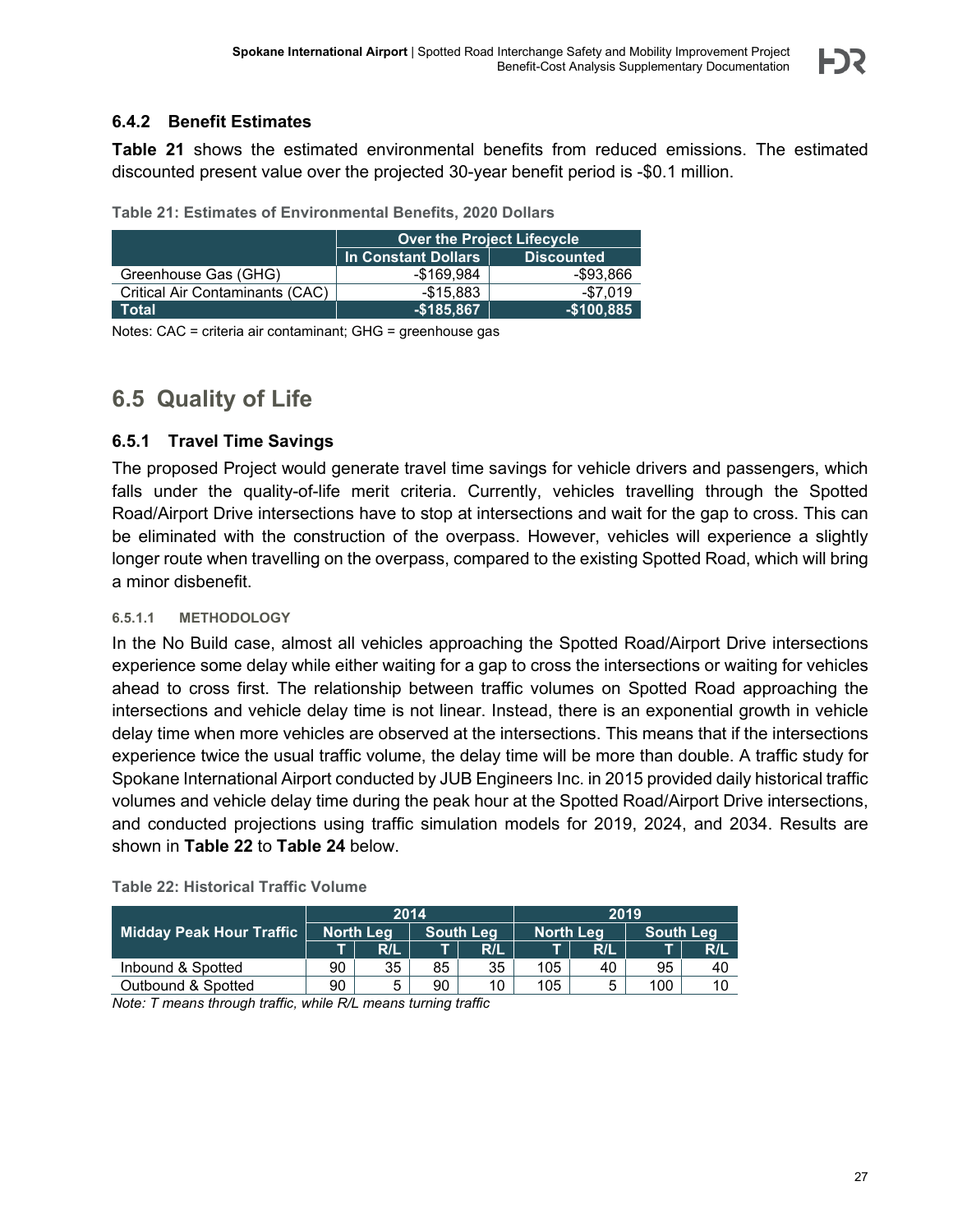|                                 |                  |            | 2024      |     | 2034             |            |                  |     |
|---------------------------------|------------------|------------|-----------|-----|------------------|------------|------------------|-----|
| <b>Midday Peak Hour Traffic</b> | <b>North Leg</b> |            | South Leg |     | <b>North Leg</b> |            | <b>South Leg</b> |     |
|                                 |                  | <b>RIL</b> |           | R/L |                  | <b>RIL</b> |                  | R/L |
| Inbound & Spotted               | 125              | 50         | 105       | 45  | 170              | 65         | 125              | 50  |
| Outbound & Spotted              | 125              | 5          | 110       | 10  | 170              | 10         | 130              | 15  |

#### **Table 23: Forecast Traffic Volume**

*Note: T means through traffic, while R/L means turning traffic*

#### **Table 24: Historical and Forecast Vehicle Delay (Seconds per Vehicle)**

| <b>Midday Peak</b>    | 2014                |                     | 2019                |                     | 2024                |                            | 2034                |                            |
|-----------------------|---------------------|---------------------|---------------------|---------------------|---------------------|----------------------------|---------------------|----------------------------|
| Hour Delay            | <b>North</b><br>Leg | <b>South</b><br>Leg | <b>North</b><br>Leg | <b>South</b><br>Leg | <b>North</b><br>Leg | <b>South</b><br><b>Leg</b> | <b>North</b><br>Leg | <b>South</b><br><b>Leg</b> |
| Inbound &<br>Spotted  | 14.8                | 16.8                | 16.6                | 19.6                | 19.9 <sub>1</sub>   | 24.7                       | 40.1                | 65.3                       |
| Outbound &<br>Spotted | 20.0                | 16.6                | 25.0                | 25.0                | 34.5                | 21.6                       | 147.8               | 34.9                       |

As a result of this non-linear pattern between peak hour traffic volumes and vehicle delay time at the intersections, the BCA assumed the relationship found in the JUB traffic study report was still valid, and peak hour delay times were applied to the current traffic projection when they matched the closest to the number in the JUB traffic study report. In other words, the relationship between peak hour delay and traffic projection was maintained and applied to years where the data was most suitable. For example, it was assumed the peak hour delay time at Spotted Road/Airport Drive Inbound north leg was still 14.8 seconds when the peak hour traffic reached 125. Therefore, 14.8 seconds of delay was applied to the year when the current peak hour traffic projection was closest to 125. Delay time for other years was either interpolated or applied the delay time Compound Annual Growth Rate (CAGR) between 2014 and 2034. In order to estimate the delay time throughout the day, it was assumed the delay time at Spotted Road/Airport Drive intersections in relation to traffic volumes followed a normal distribution. That is, the average delay time for all vehicles approaching the intersections throughout the day is half of the peak hour delay. Sensitivity analyses were conducted (see **Section 8**) to monetize travel time savings during the peak hour only. Once the Spotted Road overpass is operational, the vehicle idling time at previous intersections can be fully eliminated.

In order to estimate the disbenefit associated with the longer route travelled on the overpass compared to the existing Spotted Road, total vehicle miles travelled in No Build and Build cases were divided by the corresponding driving speed to estimate total vehicle travel time.

Vehicle idling and travel time was then multiplied by the average vehicle occupancy rate in order to estimate personal travel time, which was monetized based on the value of time assumptions. The difference in total travel time savings between No Build and Build cases determines the total travel time savings.

#### **6.5.1.2 ASSUMPTIONS**

The assumptions used in the estimation of travel time savings are summarized in **Table 25**.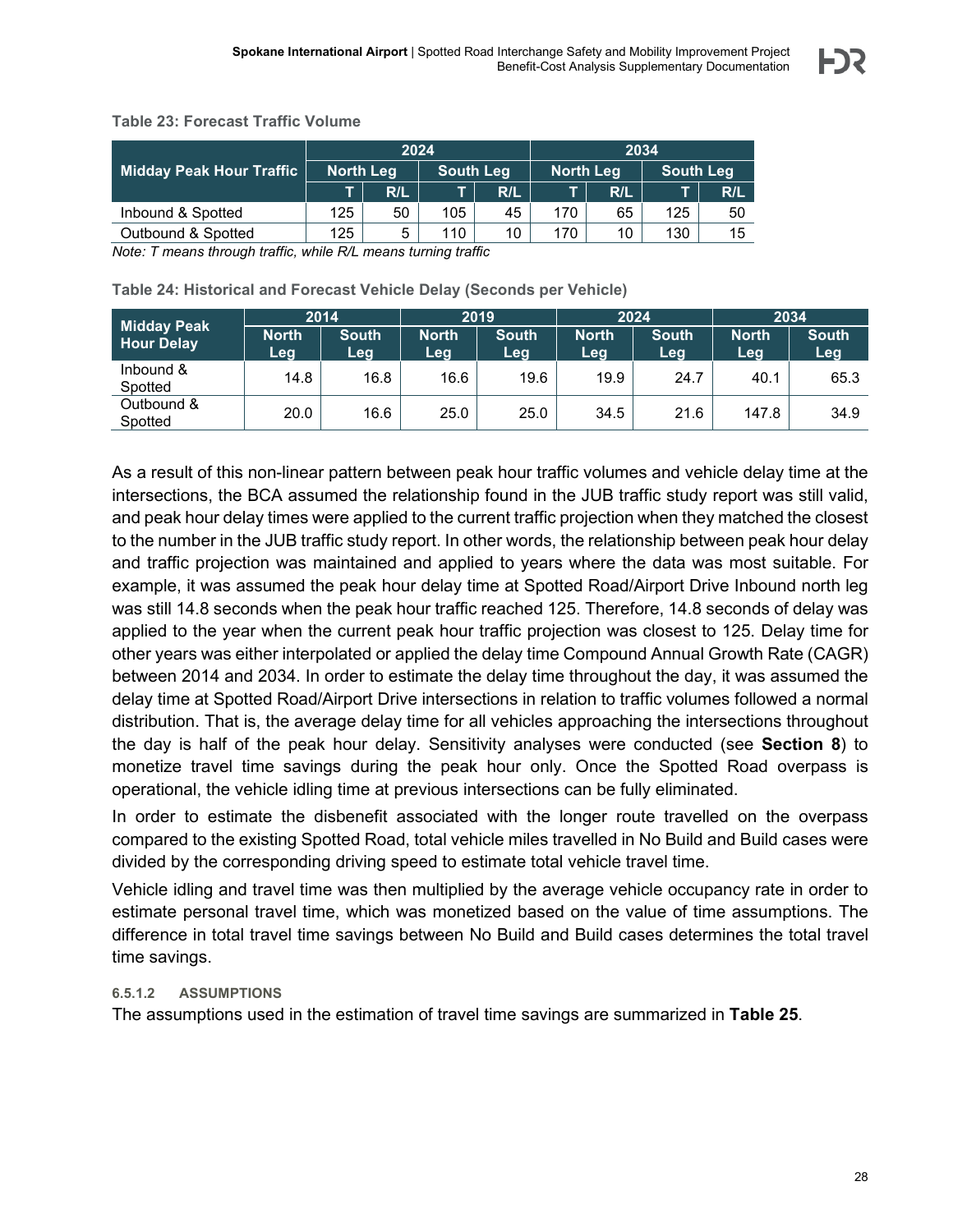| <b>Variable Name</b>                                        | <b>Unit</b> | <b>Value</b> | <b>Source</b>                                                                                                                        |
|-------------------------------------------------------------|-------------|--------------|--------------------------------------------------------------------------------------------------------------------------------------|
| Average Driving Speed -<br>No Build                         | mph         | 30           | Speed limit for the existing Spotted Road, south of Airport<br>Drive outbound and in between Airport Drive inbound and<br>outbound   |
| Average Driving Speed -<br><b>Build</b>                     | mph         | 35           | Speed limit for the proposed Spotted Overpass.                                                                                       |
| Average Vehicle<br>Occupancy - Auto (All<br>Travel)         | people/veh  | 1.67         | USDOT BCA Guidance. March 2022. 2017 National<br>Household Travel Survey.                                                            |
| Average Vehicle<br>Occupancy - Truck                        | people/veh  | 1.00         | Assuming one truck driver per vehicle.                                                                                               |
| Value of Travel Time -<br>Auto Passengers (All<br>Purposes) | 2020\$/hr   | \$17.80      | USDOT BCA Guidance, March 2022, U.S. DOT Revised<br>Departmental Guidance on Valuation of Travel Time in<br>Economic Analysis,       |
| Value of Travel Time -<br><b>Truck Drivers</b>              | 2020\$/hr   | \$32.00      | https://www.transportation.gov/officepolicy/transportation-<br>policy/reviseddepartmental-guidance-valuationtravel-time-<br>economic |

**Table 25: Assumptions used in the Estimation of the Travel Time Savings** 

#### **6.5.2 Improved Travel Time Reliability**

Vehicles approaching the Spotted Road/Airport Drive can experience significant delays while waiting for the gap to cross the two intersections, which causes variability in travel time. Grade separating Spotted Road from Airport Drive with an overpass will reduce vehicle wait times at intersections and improve travel time reliability. However, reliability benefits are difficult to monetize for different roadway users.

#### **6.5.3 Benefit Estimates**

**Table 26** shows the estimated quality of life benefits from travel time savings. The estimated discounted present value over the projected 30-year benefit period is \$1.9 million.

**Table 26: Estimates of Quality of Life Benefits, 2020 Dollars** 

|                            | Over the Project Lifecycle. |                   |  |  |  |  |
|----------------------------|-----------------------------|-------------------|--|--|--|--|
|                            | In Constant Dollars         | <b>Discounted</b> |  |  |  |  |
| <b>Travel Time Savings</b> | \$12,839,877                | \$1.867.590       |  |  |  |  |
| Total                      | \$12,839,877                | \$1,867,590       |  |  |  |  |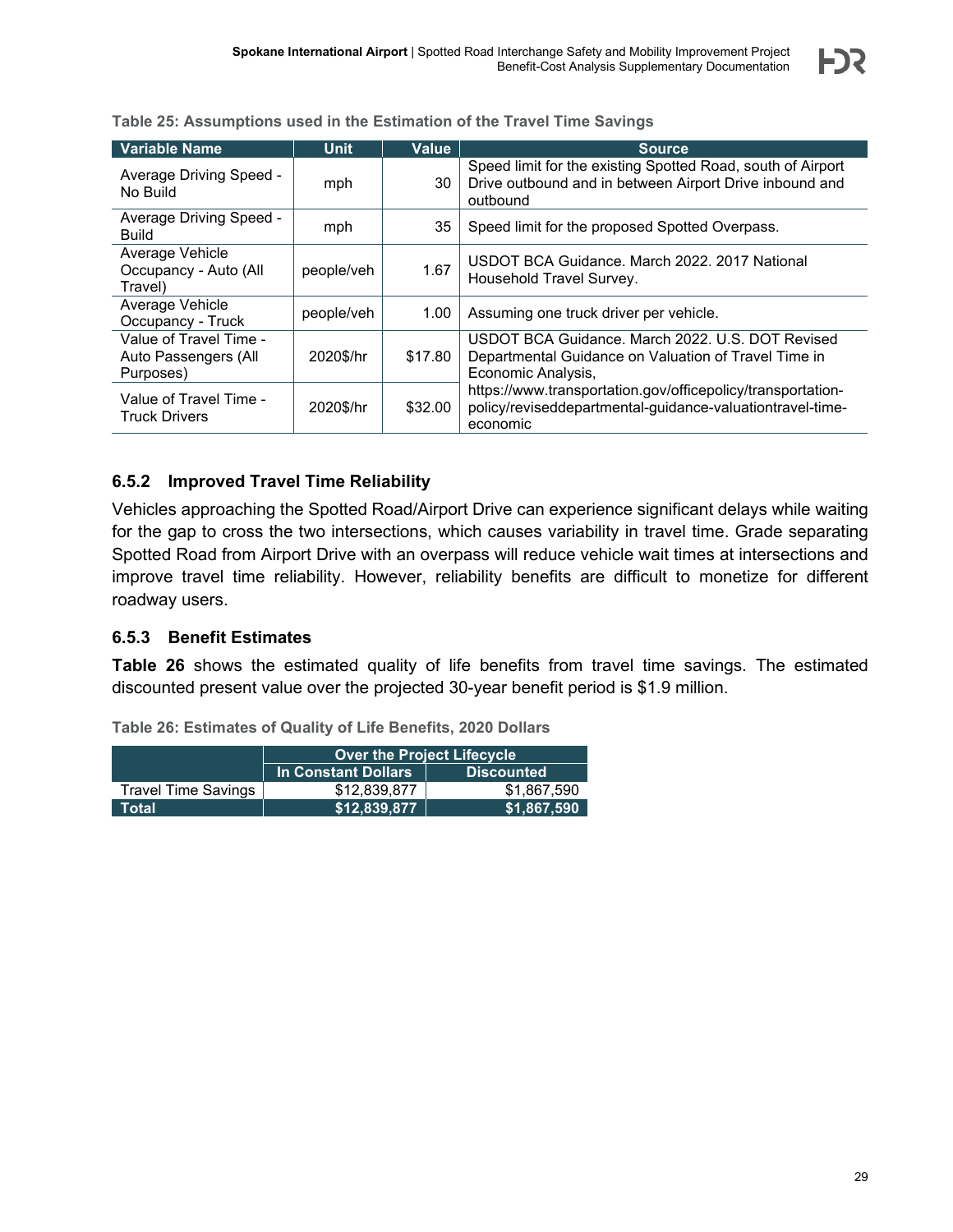FJS

# 7 Summary of Findings and Benefit-Cost Outcomes

**Table 27** and **Table 28** summarize the BCA findings. Annual costs and benefits are computed over the lifecycle of the Project (37 years). As previously stated, construction is expected to be completed by 2025. Benefits accrue during the full operation of the Project, starting in 2016.

|                                           |                                            | <b>Over the Project Lifecycle</b> |                      |  |  |
|-------------------------------------------|--------------------------------------------|-----------------------------------|----------------------|--|--|
| <b>Merit Criteria</b>                     | <b>Benefit Category</b>                    | <b>In Constant Dollars</b>        | <b>Discounted</b>    |  |  |
| <b>Safety</b>                             | Improved Safety and Reduced Accident Costs | \$124.7 M                         | \$32.6 M             |  |  |
| <b>State of Good</b>                      | <b>Reduced Maintenance Costs</b>           | \$8.3 M                           | \$2.5 <sub>M</sub>   |  |  |
| Repair                                    | <b>Residual Value of Asset</b>             | \$-                               | \$ -                 |  |  |
| <b>Economic</b><br><b>Competitiveness</b> | Vehicle Operating Cost Savings             | -\$1.1 M                          | -\$0.4 M             |  |  |
| Environmental<br><b>Sustainability</b>    | <b>Reduced Emission Costs</b>              | $-$0.2 M$                         | -\$0.1 M             |  |  |
|                                           | Fravel Time Savings                        | \$12.8 M                          | \$1.9 M              |  |  |
| <b>Quality of Life</b>                    | <b>Improved Travel Time Reliability</b>    | Not Monetized                     | <b>Not Monetized</b> |  |  |
| <b>Total</b>                              |                                            | \$144.6 M                         | \$36.5 M             |  |  |

**Table 27: Benefit Estimates by Benefit Category, Millions of 2020 Dollars** 

**Table 28: Overall Results of the Benefit Cost Analysis, Millions of 2020 Dollars** 

| <b>Project Evaluation Metric</b>  | <b>Discounted</b> |
|-----------------------------------|-------------------|
| <b>Total Discounted Benefits</b>  | \$36.5 M          |
| <b>Total Discounted Costs</b>     | \$21.7 M          |
| <b>Net Present Value</b>          | \$14.8 M          |
| Benefit / Cost Ratio              | 17                |
| Discounted Payback Period (years) | 13.8 years        |
| Internal Rate of Return (%)       | 11.4%             |

Considering all monetized benefits and costs, the estimated internal rate of return of the Project is 11.4 percent. With a 3 percent real discount rate for CO<sub>2</sub>-related impacts and 7 percent real discount rate for all other impacts, the \$21.7 million investment would result in \$36.5 million in total benefits for a NPV of \$14.8 million and a BCR of approximately 1.7.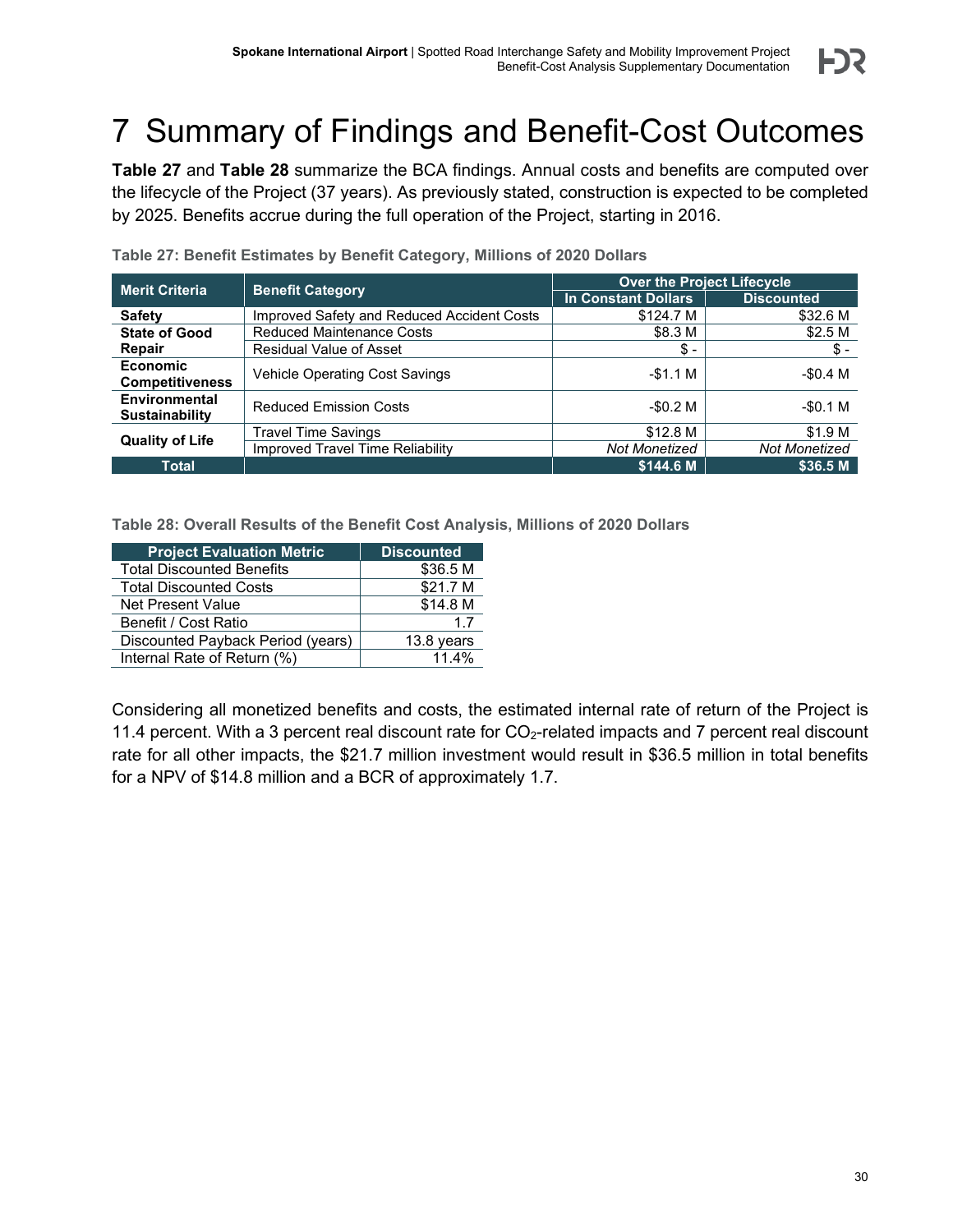# 8 Benefit Cost Analysis Sensitivity

### **8.1 Variation in Key Inputs and Assumptions**

The BCA outcomes presented in the previous sections rely on a large number of assumptions and long-term projections, all of which are subject to considerable uncertainty.

The primary purpose of the sensitivity analysis is to help identify the variables and model parameters whose variations have the greatest impact on the BCA outcomes: the "critical variables."

The sensitivity analysis can also be used to:

- Evaluate the impact of changes in individual critical variables—how much the final results would vary with reasonable departures from the "preferred" or most likely value for the variable; and
- Assess the robustness of the BCA and evaluate, in particular, whether the conclusions reached under the "preferred" set of input values are significantly altered by reasonable departures from those values.

The outcomes of the quantitative analysis for the Project, using a 3 percent discount rate for CO2-related impacts and 7 percent discount rate for all other impacts, are summarized in **Table 29**. **Table 29** provides the percentage changes in the Project's NPV associated with variations in variables or parameters, as indicated in the column headers.

| <b>Original NPV</b><br>(Discounted) | Original<br><b>BCR</b> | <b>Parameter</b>       | <b>Change in Parameter Value</b>                                                                                                       | <b>New NPV</b><br>(Discounted) | Change<br>in NPV | <b>New</b><br>B/C<br><b>Ratio</b> |
|-------------------------------------|------------------------|------------------------|----------------------------------------------------------------------------------------------------------------------------------------|--------------------------------|------------------|-----------------------------------|
|                                     |                        | Project                | -15% of future project capital cost                                                                                                    | \$17.7 M                       | 19.4%            | 1.9                               |
| \$14.8 M                            |                        | Capital Cost           | +15% of future project capital cost                                                                                                    | \$11.9 M                       | $-19.4\%$        | 1.5                               |
|                                     | 1.7                    | Years of<br>Benefit    | 20 years of benefit                                                                                                                    | \$8.0 M                        | $-45.8%$         | 1.4                               |
|                                     |                        | Off-Peak<br>Delay Time | Assuming vehicles approaching<br>the Spotted Road/Airport Drive<br>intersections do not experience<br>any delay during off-peak hours. | \$11.3 M                       | $-24.0\%$        | 1.5                               |

**Table 29: Sensitivity Analysis Results** 

Based on the sensitivity analysis, a 15 percent change in the capital costs is expected to only impact the NPV by 19.4 percent, resulting in a BCR ranging from 1.5 to 1.9. Meanwhile, reducing the years of benefits from 30 to 20 is expected to have the largest impact on the results. Specifically, this change reduces the NPV by 45.8 percent but still reports a BCR of 1.4, greater than the 1.0 threshold.

Finally, adjusting the off-peak delay time assumptions such that vehicles approached the Spotted Road/Airport Drive intersection do not experience any delay during the off-peak hours, is expected to result in an NPV of \$11.3 million and a BCR of 1.5.

As evident in the table above, regardless of the various scenarios considered, the overall BCR is robust, with a value significantly greater than 1.0.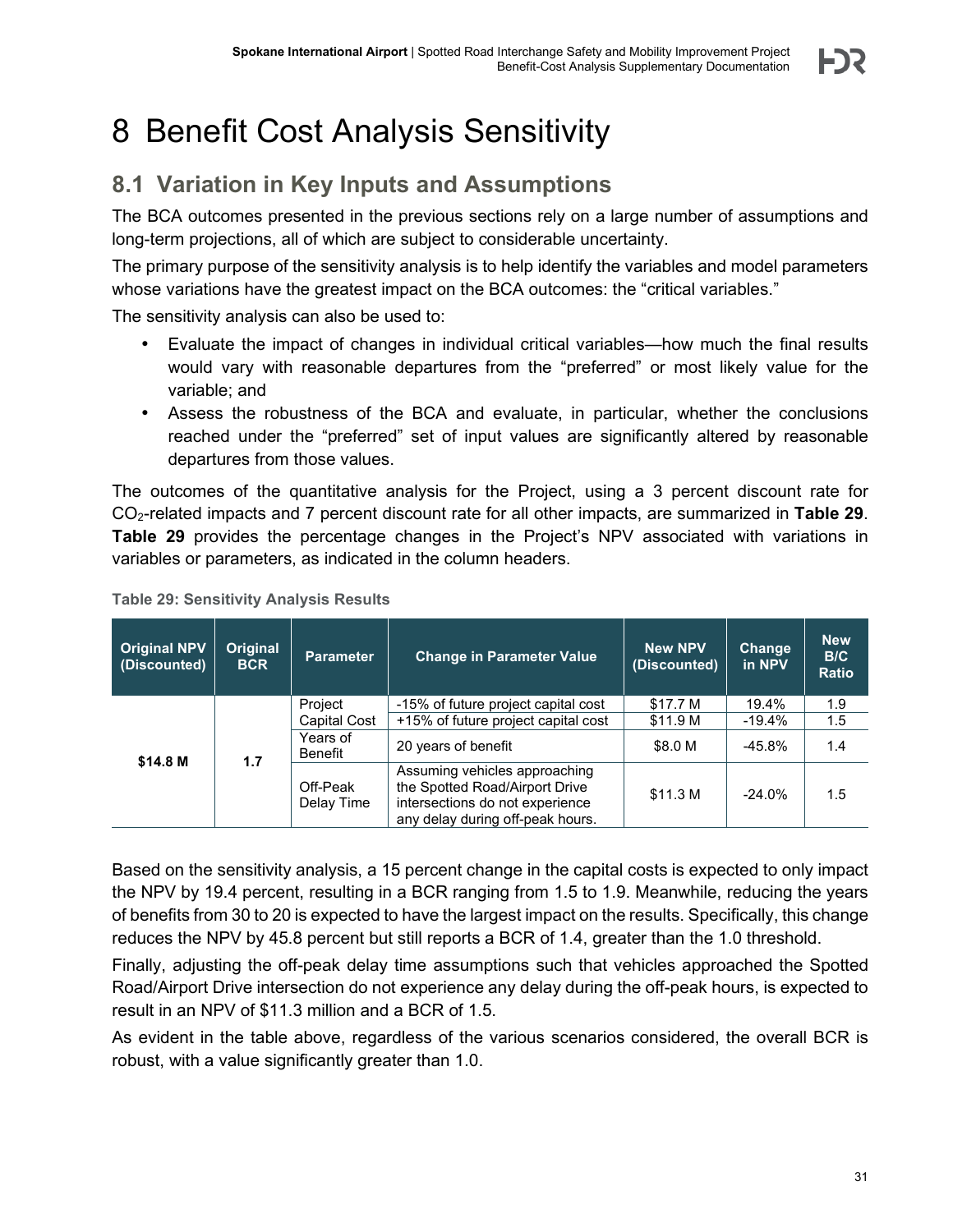# 9 Supplementary Tables

This section contains additional tables highlighting some of the data used in the estimation of the benefits.

|      | <b>No Build</b> |                       |           |                 |            | <b>Build</b>    |                       |           |                 |            |                                                                              |
|------|-----------------|-----------------------|-----------|-----------------|------------|-----------------|-----------------------|-----------|-----------------|------------|------------------------------------------------------------------------------|
| Year | CO <sub>2</sub> | <b>NO<sub>x</sub></b> | <b>PM</b> | SO <sub>2</sub> | <b>VOC</b> | CO <sub>2</sub> | <b>NO<sub>x</sub></b> | <b>PM</b> | SO <sub>2</sub> | <b>VOC</b> | <b>Source/Comment</b>                                                        |
| 2020 | 648             | 1.78                  | 0.073     | 0.002           | 0.245      | 599             | 1.57                  | 0.066     | 0.002           | 0.220      |                                                                              |
| 2021 | 631             | 1.60                  | 0.061     | 0.002           | 0.207      | 583             | 1.40                  | 0.054     | 0.002           | 0.186      |                                                                              |
| 2022 | 615             | 1.44                  | 0.050     | 0.002           | 0.175      | 568             | 1.25                  | 0.045     | 0.002           | 0.157      |                                                                              |
| 2023 | 599             | 1.30                  | 0.042     | 0.002           | 0.148      | 553             | 1.12                  | 0.037     | 0.002           | 0.132      |                                                                              |
| 2024 | 583             | 1.17                  | 0.034     | 0.002           | 0.125      | 539             | 1.00                  | 0.031     | 0.002           | 0.111      |                                                                              |
| 2025 | 568             | 1.05                  | 0.029     | 0.002           | 0.106      | 525             | 0.89                  | 0.026     | 0.002           | 0.094      |                                                                              |
| 2026 | 553             | 0.94                  | 0.024     | 0.002           | 0.089      | 511             | 0.80                  | 0.021     | 0.002           | 0.079      |                                                                              |
| 2027 | 539             | 0.85                  | 0.020     | 0.002           | 0.076      | 498             | 0.71                  | 0.018     | 0.002           | 0.067      |                                                                              |
| 2028 | 525             | 0.76                  | 0.016     | 0.002           | 0.064      | 485             | 0.64                  | 0.015     | 0.002           | 0.056      |                                                                              |
| 2029 | 511             | 0.69                  | 0.013     | 0.002           | 0.054      | 472             | 0.57                  | 0.012     | 0.002           | 0.047      |                                                                              |
| 2030 | 498             | 0.62                  | 0.011     | 0.002           | 0.046      | 460             | 0.51                  | 0.010     | 0.002           | 0.040      |                                                                              |
| 2031 | 493             | 0.59                  | 0.009     | 0.002           | 0.041      | 456             | 0.49                  | 0.008     | 0.002           | 0.035      |                                                                              |
| 2032 | 489             | 0.57                  | 0.008     | 0.002           | 0.036      | 451             | 0.47                  | 0.007     | 0.002           | 0.031      |                                                                              |
| 2033 | 484             | 0.55                  | 0.007     | 0.002           | 0.032      | 447             | 0.45                  | 0.006     | 0.001           | 0.028      |                                                                              |
| 2034 | 480             | 0.53                  | 0.006     | 0.002           | 0.029      | 443             | 0.43                  | 0.005     | 0.001           | 0.024      | MOVES run in June 2021 for Spokane County, Washington. Truck                 |
| 2035 | 475             | 0.51                  | 0.005     | 0.002           | 0.026      | 439             | 0.41                  | 0.004     | 0.001           | 0.022      | Emissions used a weighted average of Passenger Truck (80%), Single           |
| 2036 | 471             | 0.49                  | 0.004     | 0.002           | 0.023      | 435             | 0.39                  | 0.004     | 0.001           | 0.019      | unit long-haul truck (10%), and Single unit short-haul truck(10%) based      |
| 2037 | 467             | 0.47                  | 0.004     | 0.002           | 0.021      | 431             | 0.38                  | 0.003     | 0.001           | 0.017      | on the vehicle type percent share in the study area, with diesel as the fuel |
| 2038 | 462             | 0.45                  | 0.003     | 0.002           | 0.018      | 427             | 0.36                  | 0.003     | 0.001           | 0.015      | type and an average travel speed of 30 mph in the No Build and 35 mph        |
| 2039 | 458             | 0.43                  | 0.003     | 0.002           | 0.016      | 423             | 0.34                  | 0.002     | 0.001           | 0.013      | in the Build. MOVES values were gathered from 2020, 2030, 2040, 2050         |
| 2040 | 454             | 0.42                  | 0.002     | 0.002           | 0.015      | 419             | 0.33                  | 0.002     | 0.001           | 0.012      | and 2060. Values were interpolated between those years.                      |
| 2041 | 453             | 0.42                  | 0.002     | 0.002           | 0.014      | 418             | 0.33                  | 0.002     | 0.001           | 0.012      |                                                                              |
| 2042 | 452             | 0.41                  | 0.002     | 0.002           | 0.014      | 418             | 0.33                  | 0.002     | 0.001           | 0.012      |                                                                              |
| 2043 | 451             | 0.41                  | 0.002     | 0.002           | 0.014      | 417             | 0.33                  | 0.002     | 0.001           | 0.012      |                                                                              |
| 2044 | 451             | 0.41                  | 0.002     | 0.002           | 0.014      | 416             | 0.32                  | 0.002     | 0.001           | 0.011      |                                                                              |
| 2045 | 450             | 0.41                  | 0.002     | 0.002           | 0.014      | 415             | 0.32                  | 0.002     | 0.001           | 0.011      |                                                                              |
| 2046 | 449             | 0.41                  | 0.002     | 0.001           | 0.014      | 415             | 0.32                  | 0.002     | 0.001           | 0.011      |                                                                              |
| 2047 | 448             | 0.41                  | 0.002     | 0.001           | 0.014      | 414             | 0.32                  | 0.002     | 0.001           | 0.011      |                                                                              |
| 2048 | 448             | 0.41                  | 0.002     | 0.001           | 0.014      | 413             | 0.32                  | 0.002     | 0.001           | 0.011      |                                                                              |
| 2049 | 447             | 0.40                  | 0.002     | 0.001           | 0.014      | 413             | 0.32                  | 0.002     | 0.001           | 0.011      |                                                                              |
| 2050 | 446             | 0.40                  | 0.002     | 0.001           | 0.014      | 412             | 0.32                  | 0.002     | 0.001           | 0.011      |                                                                              |
| 2051 | 446             | 0.40                  | 0.002     | 0.001           | 0.014      | 412             | 0.32                  | 0.002     | 0.001           | 0.011      |                                                                              |
| 2052 | 446             | 0.40                  | 0.002     | 0.001           | 0.014      | 412             | 0.32                  | 0.002     | 0.001           | 0.011      |                                                                              |
| 2053 | 446             | 0.40                  | 0.002     | 0.001           | 0.014      | 411             | 0.32                  | 0.002     | 0.001           | 0.011      |                                                                              |
| 2054 | 446             | 0.40                  | 0.002     | 0.001           | 0.014      | 411             | 0.32                  | 0.002     | 0.001           | 0.011      |                                                                              |

**Table 30: Emission Factors Assumptions - Trucks While Driving**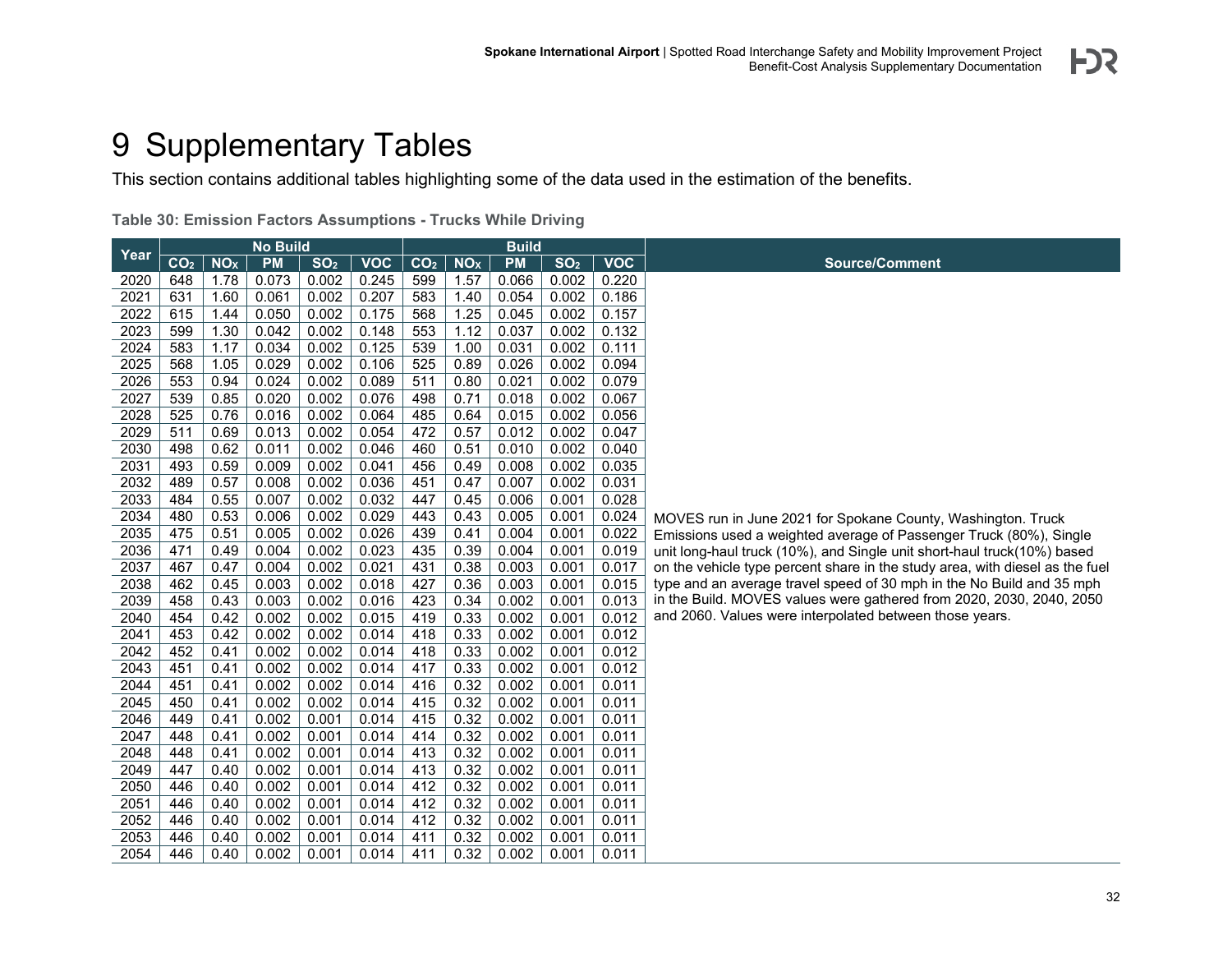| Year |                 |        | No Build  |                 |       |                                               |      | <b>Build</b> |                 |            |                  |
|------|-----------------|--------|-----------|-----------------|-------|-----------------------------------------------|------|--------------|-----------------|------------|------------------|
|      | CO <sub>2</sub> | $NQ_X$ | <b>PM</b> | SO <sub>2</sub> | VOC \ | $\mid$ CO <sub>2</sub> $\mid$ NO <sub>X</sub> |      | <b>PM</b>    | SO <sub>2</sub> | <b>VOC</b> | ⊦Source/Comment' |
| 2055 | 445             | 0.40   | 0.002     | 0.001           | 0.014 | 411                                           | 0.32 | 0.002        | 0.001           | 0.011      |                  |

#### **Table 31: Emission Factors Assumptions - Automobiles While Driving**

|      |                 |                 | <b>No Build</b> |                 |            |                 |                 | <b>Build</b> |                 |            |                                                                         |
|------|-----------------|-----------------|-----------------|-----------------|------------|-----------------|-----------------|--------------|-----------------|------------|-------------------------------------------------------------------------|
| Year | CO <sub>2</sub> | NO <sub>X</sub> | <b>PM</b>       | SO <sub>2</sub> | <b>VOC</b> | CO <sub>2</sub> | NO <sub>x</sub> | <b>PM</b>    | SO <sub>2</sub> | <b>VOC</b> | <b>Source/Comment</b>                                                   |
| 2020 | 306             | 0.154           | 0.002           | 0.002           | 0.047      | 292             | 0.153           | 0.002        | 0.002           | 0.041      |                                                                         |
| 2021 | 299             | 0.130           | 0.002           | 0.002           | 0.041      | 285             | 0.129           | 0.002        | 0.002           | 0.036      |                                                                         |
| 2022 | 292             | 0.110           | 0.002           | 0.002           | 0.036      | 278             | 0.110           | 0.002        | 0.002           | 0.031      |                                                                         |
| 2023 | 285             | 0.093           | 0.002           | 0.002           | 0.031      | 272             | 0.093           | 0.002        | 0.002           | 0.027      |                                                                         |
| 2024 | 279             | 0.079           | 0.002           | 0.002           | 0.027      | 266             | 0.079           | 0.002        | 0.002           | 0.024      |                                                                         |
| 2025 | 272             | 0.067           | 0.002           | 0.002           | 0.024      | 259             | 0.067           | 0.001        | 0.002           | 0.021      |                                                                         |
| 2026 | 266             | 0.056           | 0.001           | 0.002           | 0.021      | 253             | 0.057           | 0.001        | 0.002           | 0.018      |                                                                         |
| 2027 | 260             | 0.048           | 0.001           | 0.002           | 0.018      | 247             | 0.048           | 0.001        | 0.002           | 0.016      |                                                                         |
| 2028 | 253             | 0.040           | 0.001           | 0.002           | 0.016      | 242             | 0.041           | 0.001        | 0.002           | 0.014      |                                                                         |
| 2029 | 248             | 0.034           | 0.001           | 0.002           | 0.014      | 236             | 0.034           | 0.001        | 0.002           | 0.012      |                                                                         |
| 2030 | 242             | 0.029           | 0.001           | 0.002           | 0.012      | 230             | 0.029           | 0.001        | 0.002           | 0.011      |                                                                         |
| 2031 | 239             | 0.024           | 0.001           | 0.002           | 0.011      | 228             | 0.025           | 0.001        | 0.002           | 0.010      |                                                                         |
| 2032 | 237             | 0.021           | 0.001           | 0.002           | 0.011      | 226             | 0.021           | 0.001        | 0.001           | 0.010      |                                                                         |
| 2033 | 234             | 0.017           | 0.001           | 0.002           | 0.010      | 223             | 0.017           | 0.001        | 0.001           | 0.009      |                                                                         |
| 2034 | 232             | 0.015           | 0.001           | 0.002           | 0.010      | 221             | 0.015           | 0.001        | 0.001           | 0.009      |                                                                         |
| 2035 | 230             | 0.012           | 0.001           | 0.002           | 0.009      | 219             | 0.012           | 0.001        | 0.001           | 0.008      | MOVES run in June 2021 for Spokane County, Washington.                  |
| 2036 | 227             | 0.010           | 0.001           | 0.002           | 0.008      | 217             | 0.010           | 0.001        | 0.001           | 0.008      | Passenger cars used as the vehicle type, with gasoline as the fuel type |
| 2037 | 225             | 0.009           | 0.001           | 0.001           | 0.008      | 214             | 0.009           | 0.001        | 0.001           | 0.007      | and an average travel speed of 30 mph in the No Build and 35 mph in     |
| 2038 | 223             | 0.007           | 0.001           | 0.001           | 0.008      | 212             | 0.007           | 0.001        | 0.001           | 0.007      | the Build. MOVES values were gathered from 2020, 2030, 2040, 2050       |
| 2039 | 220             | 0.006           | 0.001           | 0.001           | 0.007      | 210             | 0.006           | 0.001        | 0.001           | 0.006      | and 2060. Values were interpolated between those years.                 |
| 2040 | 218             | 0.005           | 0.001           | 0.001           | 0.007      | 208             | 0.005           | 0.001        | 0.001           | 0.006      |                                                                         |
| 2041 | 218             | 0.005           | 0.001           | 0.001           | 0.007      | 207             | 0.005           | 0.001        | 0.001           | 0.006      |                                                                         |
| 2042 | 217             | 0.005           | 0.001           | 0.001           | 0.007      | 207             | 0.005           | 0.001        | 0.001           | 0.006      |                                                                         |
| 2043 | 217             | 0.004           | 0.001           | 0.001           | 0.007      | 207             | 0.005           | 0.001        | 0.001           | 0.006      |                                                                         |
| 2044 | 216             | 0.004           | 0.001           | 0.001           | 0.007      | 206             | 0.004           | 0.001        | 0.001           | 0.006      |                                                                         |
| 2045 | 216             | 0.004           | 0.001           | 0.001           | 0.006      | 206             | 0.004           | 0.001        | 0.001           | 0.006      |                                                                         |
| 2046 | 215             | 0.004           | 0.001           | 0.001           | 0.006      | 205             | 0.004           | 0.001        | 0.001           | 0.006      |                                                                         |
| 2047 | 215             | 0.004           | 0.001           | 0.001           | 0.006      | 205             | 0.004           | 0.001        | 0.001           | 0.006      |                                                                         |
| 2048 | 214             | 0.004           | 0.001           | 0.001           | 0.006      | 204             | 0.004           | 0.001        | 0.001           | 0.006      |                                                                         |
| 2049 | 214             | 0.003           | 0.001           | 0.001           | 0.006      | 204             | 0.003           | 0.001        | 0.001           | 0.006      |                                                                         |
| 2050 | 214             | 0.003           | 0.001           | 0.001           | 0.006      | 204             | 0.003           | 0.001        | 0.001           | 0.006      |                                                                         |
| 2051 | 214             | 0.003           | 0.001           | 0.001           | 0.006      | 204             | 0.003           | 0.001        | 0.001           | 0.006      |                                                                         |
| 2052 | 214             | 0.003           | 0.001           | 0.001           | 0.006      | 203             | 0.003           | 0.001        | 0.001           | 0.006      |                                                                         |
| 2053 | 213             | 0.003           | 0.001           | 0.001           | 0.006      | 203             | 0.003           | 0.001        | 0.001           | 0.006      |                                                                         |
| 2054 | 213             | 0.003           | 0.001           | 0.001           | 0.006      | 203             | 0.003           | 0.001        | 0.001           | 0.006      |                                                                         |